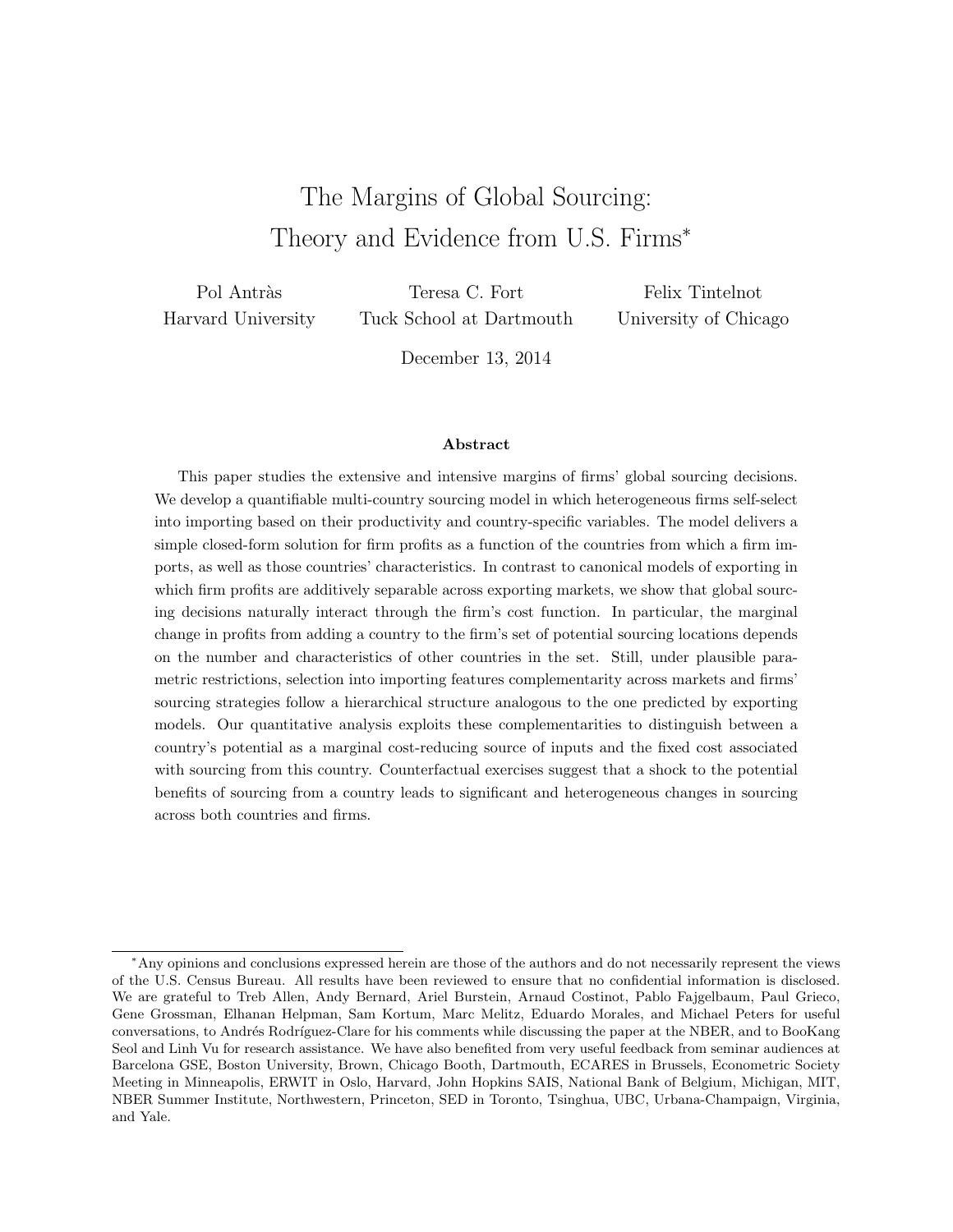# 1 Introduction

In recent years, theoretical research in international trade has adopted a decidedly granular approach. The workhorse models in the literature now derive aggregate trade and multinational activity flows by aggregating the individual decisions of firms in the world economy. This novel approach is empirically anchored in a series of studies in the 1990s that demonstrates the existence of a large degree of intraindustry heterogeneity in revenue, productivity, factor inputs, and export participation across firms. With regard to export behavior, the studies show that only a small fraction of exceptionally productive firms engage in exporting, and that most of them sell only to a few markets. This so-called extensive margin of trade has been shown to be important in understanding variation in aggregate exports across destination markets.

The typical model in this literature focuses on the export decisions of heterogeneous firms producing differentiated final goods that are demanded by consumers worldwide. In the real world, however, a significant share of the volume of international trade – possibly up to two-thirds – is accounted for by shipments of intermediate inputs (see Johnson and Noguera, 2012). As a result, and to the extent that the firms systematically select into importing, it is likely that firm-level import decisions are at least as important as firm-level export decisions in explaining aggregate trade patterns.

Given that every international trade transaction involves an exporter and an importer, one might wonder: why should one care about whether the extensive margin of trade is shaped by the export or import decisions of firms? Or, in other words, is the export versus import distinction relevant for the aggregate implications of models with intraindustry heterogeneity? This paper develops a new framework to analyze the margins of global sourcing in a multi-country environment and uses the model to highlight, both theoretically as well as empirically, several differential features of the determination of the margins of trade relative to their determination in canonical models of exporting.

Although the margins of trade have been much more systematically studied on the export side than on the import side, it is well-known that the extensive margins of imports (the number of importing firms and the number of imported products) are important in explaining aggregate imports, and that import-market participation varies systematically with firm characteristics. For instance, Bernard et al. (2009) find that about 65 percent of the cross-country variation in U.S. imports is accounted for the extensive margins of imports, while Bernard et al. (2007) show that U.S. importers are on average more than twice as large and about 12 percent more productive than non-importers.<sup>1</sup>

Figure 1 provides a graphical illustration of the size premia of importers and how they vary with the number of countries from which a firm sources.<sup>2</sup> The figure indicates that firms that

<sup>&</sup>lt;sup>1</sup>We obtain very similar findings when replicating these analyses for the sample of U.S. manufacturing firms used in our empirical analysis (see the Online Appendix).

 $2<sup>2</sup>$  To construct the figure, we regress the log of firm sales on cumulative dummies for the number of countries from which a firm sources and industry controls. The omitted category is non-importers, so the premia are interpreted as the difference in size between non-importers and firms that import from at least one country, at least two countries,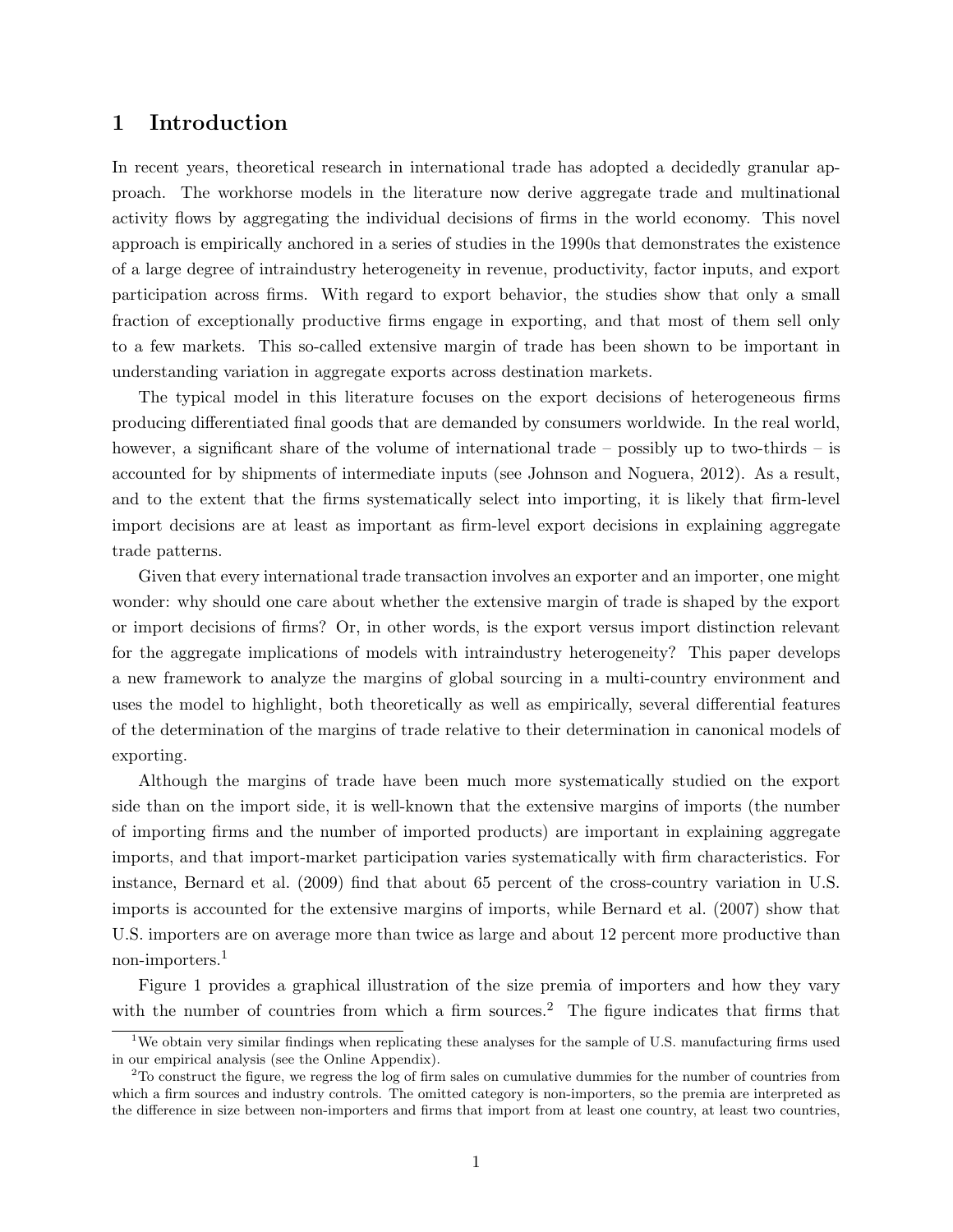import from one country are more than twice the size of non-importers, firms that source from 13 countries are about four log points larger, and firms sourcing from 25 or more countries are over six log points bigger than non-importers. These enormous differences are suggestive of the empirical relevance of country-specific fixed costs of sourcing, which limit the ability of small firms to select into importing from a large number of countries.<sup>3</sup>



Figure 1: Sales premia and minimum number of sourcing countries in 2007

Not only are fixed costs of sourcing sizable, but they also seem to vary significantly across countries. To see this, consider Table 1, which lists the top ten sourcing countries for U.S. manufacturers in 2007, based on the number of importing firms. These countries account for 93 percent of importers in our sample and 74 percent of imports. The first two columns provide the country rank by number of firms and by import value. Canada ranks number one for manufacturers in both dimensions. For other countries, however, there are significant differences in these ranks. China is number two for firms but only number three for value. Mexico, the number two country in terms of value, ranks eighth in terms of the number of importing firms. Columns 3-4 provide details on the number of firms that import from each country and the fraction of total importers they represent. Columns 5-6 give similar information for import values. It is clear that there are significant differences across countries in the extensive and intensive margins of importing. For example, the U.K. and Taiwan account for only three and two percent of total imports respectively, but 18 percent of all importers source from the U.K. and 16 percent source from Taiwan. These considerable divergences between the intensive and extensive margins of trade are suggestive of the importance of heterogeneity in the fixed costs of sourcing from particular countries.

etc. The horizontal axis denotes the number of countries from which a firm sources, with 1 corresponding to firms that use only domestic inputs.

<sup>&</sup>lt;sup>3</sup>These premia are robust to controlling for the number of products a firm imports and the number of products it exports and thus do not merely capture the fact that larger firms import more products. Consistent with selection into importing, the same qualitative pattern is also evident among firms that did not import in 2002 and when using employment or productivity rather than sales. See the Online Appendix for additional details.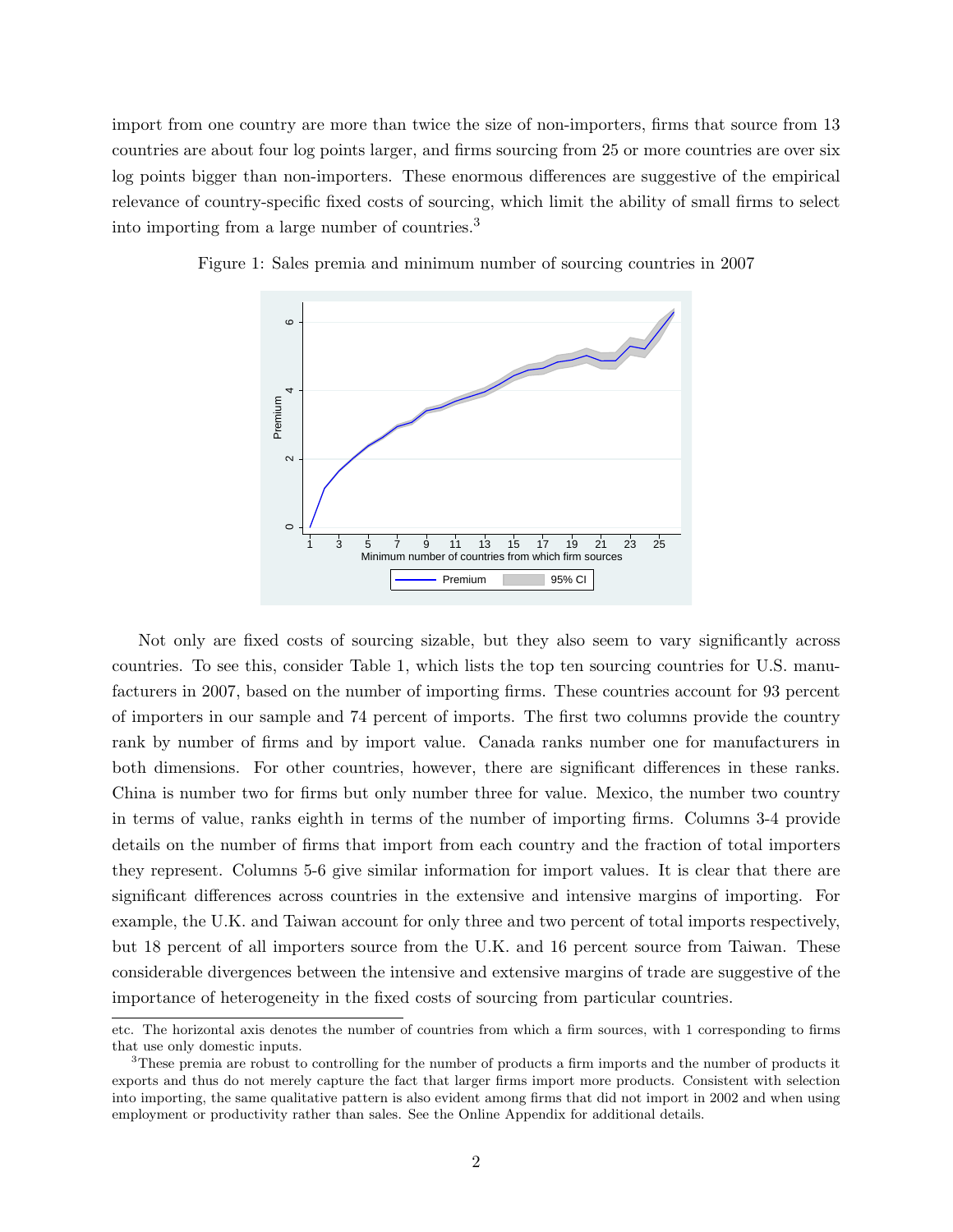|                |                | Rank by:       | Number of Importers |            | Value of Imports |                |
|----------------|----------------|----------------|---------------------|------------|------------------|----------------|
|                | Firms          | Value          | Firms               | % of Total | Imports          | % of Total     |
| Canada         |                |                | 37,800              | 59         | 145,700          | 16             |
| China          | $\overline{2}$ | 3              | 21,400              | 33         | 121,980          | 13             |
| Germany        | 3              | 5              | 13,000              | 20         | 62,930           | 7              |
| United Kingdom | 4              | 6              | 11,500              | 18         | 30,750           | 3              |
| Taiwan         | 5              | 11             | 10,500              | 16         | 16,630           | $\overline{2}$ |
| Italy          | 6              | 13             | 8,500               | 13         | 13,230           |                |
| Japan          |                | 4              | 8,000               | 12         | 112,250          | 12             |
| Mexico         | 8              | $\overline{2}$ | 7,800               | 12         | 125,960          | 14             |
| France         | 9              | 9              | 6,100               | 9          | 22,980           | 3              |
| South Korea    | 10             | 10             | 5,600               | 9          | 20,390           | $\overline{2}$ |

Table 1: Top 10 source countries for U.S. firms, by number of firms

Notes: Sample is U.S. firms with some manufacturing activity in 2007. Number of firms rounded to nearest 100 for disclosure avoidance. Imports in millions of \$s, rounded to nearest 10 million for disclosure avoidance.

Motivated by these patterns, in section 2 we develop a quantifiable multi-country sourcing model with heterogeneous firms in which firms self-select into importing based on their productivity and country-specific variables (wages, trade costs, and technology). Firms can, in principle, buy intermediate inputs from any country in the world. Nevertheless, adding a country to the set of countries from which a firm is able to import requires incurring a market-specific fixed cost. As a result, relatively unproductive firms naturally opt out of importing from certain countries that are not particularly attractive sources of inputs.

Once a firm has determined the set of countries from which it has secured the ability to source inputs – which we refer to as its *global sourcing strategy* – it then learns the various firm-specific efficiency levels with which each input can be produced in each of these 'active' countries. These efficiency levels are assumed to be drawn from an extreme-value Fréchet distribution, as in Eaton and Kortum (2002). Factoring labor costs in those countries as well as transport costs, firms then decide the optimal source for each of the inputs used in production.

The model delivers a simple closed-form solution for the profits of the firm as a function of its sourcing capability, which in turn is a function of the set of countries from which a firm has paid the fixed costs to import and those countries' characteristics (wages, trade costs, and average technology). The sourcing capability of a firm increases when a country is added to its sourcing strategy. Intuitively, by enlarging that set, the firm benefits from greater competition among suppliers, and thereby lowers the effective cost of its intermediate input bundle. The choice of a sourcing strategy therefore trades off lower variable costs of production against the greater fixed costs associated with a more complex global sourcing strategy. Quite intuitively, we show that more productive firms necessarily choose strategies that give them (weakly) higher sourcing capabilities,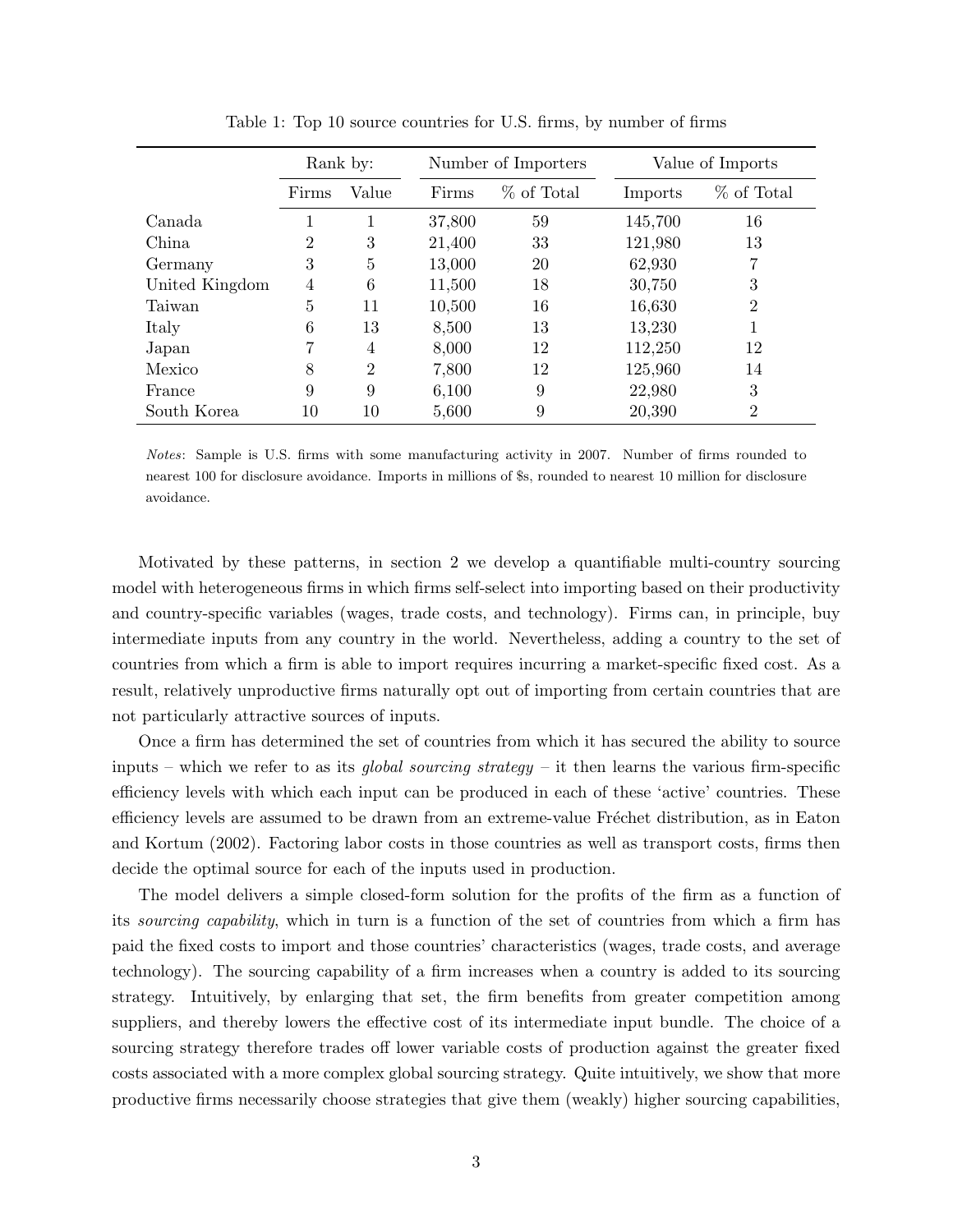which implies that their cost advantage is magnified by their sourcing decisions, thus generating an increased skewness in the size distribution of firms.

A key feature of the derived firm profit function is that the marginal change in profits from adding a country to the firm's set depends on the set of countries from which a firm imports, as well as those countries' characteristics. This contrasts with standard models of selection into exporting featuring constant marginal costs, in which the decision to service a given market is independent of that same decision in other markets. Whether the decisions to source from different countries are complements or substitutes crucially depends on a parametric restriction involving the elasticity of demand faced by the final-good producer and the Fréchet parameter governing the variance in the distribution of firm-specific input efficiencies across locations. Selection into importing features complementarity across markets whenever demand is relatively elastic (so profits are particularly responsive to variable cost reductions) and whenever input efficiency levels are relatively heterogeneous across markets (so that the reduction in expected costs achieved by adding an extra country in the set of active locations is relatively high).

Conversely, when demand is inelastic or input efficiency draws are fairly homogeneous, the addition of country to a firm's global sourcing strategy instead reduces the marginal gain from adding other locations. In such a situation, the problem of a firm optimally choosing its sourcing strategy is extremely hard to characterize, both analytically as well as quantitatively, since it requires solving a combinatorial problem with  $2^J$  elements (where J is the number of countries) with little guidance from the model.

The case with complementary sourcing decisions turns out to be much more tractable and delivers sharp results rationalizing the monotonicity in the sales premia observed in Figure 1. In particular, we use standard tools from the monotone comparative statics literature to show that the sourcing strategies of firms follow a strict hierarchical structure in which the number of countries in a firm's sourcing strategy is (weakly) increasing in the firm's core productivity level.<sup>4</sup> The attractiveness of a sourcing location is shaped not only by wages, technology, transport costs, but also by the fixed cost of offshoring to that location.

We also use the model to study how the aggregation of firms' sourcing decisions shapes aggregate input flows across countries. In doing so, we show that our model nests several key workhorse trade models developed in recent years. When we set all fixed costs of sourcing to zero, our model ceases to feature an extensive margin and delivers a gravity equation for aggregate trade flows identical to that in Eaton and Kortum (2002), with the elasticity of trade flows with respect to changes in variable trade frictions coinciding with the Fréchet parameter governing input productivity dispersion. As in heterogeneous firms models of exporting, in the presence of fixed costs of sourcing, the endogenous determination of the extensive margin of global sourcing tends to amplify the response of trade flows to changes in variable trade costs. In fact, in the knife-edge case in which parameter values are such that the sourcing decisions are independent across markets, our model delivers a gravity

<sup>4</sup>The seminal applications of the mathematics of complementarity in the economics literature are Vives (1990) and Milgrom and Roberts (1990). Grossman and Maggi (2000) and Costinot (2009) are particularly influential applications of these techniques in international trade environments.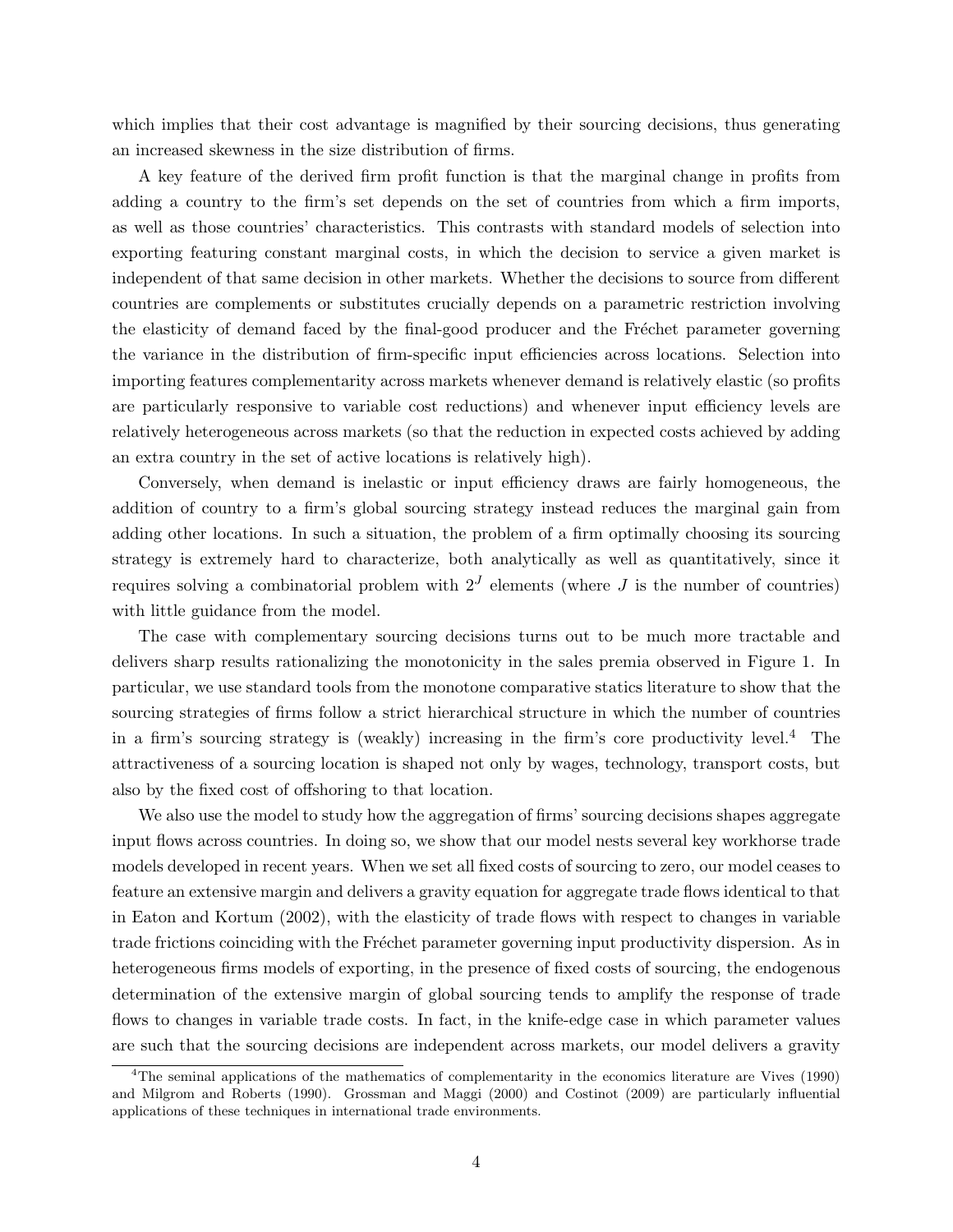equation for input flows that is identical to those derived by Chaney (2008), Arkolakis et al. (2008), and Helpman et al. (2008) in their multi-country, Pareto extensions of the Melitz (2003) framework of exporting. When we depart from that knife-edge case, however, our model gives rise to an extended gravity equation featuring third market effects, which hints at the existence of biases when estimating the aggregate trade elasticity with standard approaches.

Our quantitative analysis enables separate identification of the sourcing potential (a function of technology, trade cost, and wages) of a country and the fixed cost of sourcing from that country. In a first step, we use the structure of the model to recover the sourcing potential of 66 foreign countries from U.S. firm-level data on the intensive margin of intermediate input purchases. In the second step, we use the estimated sourcing potentials and cross-country wage data to estimate the Fréchet parameter governing the dispersion in productivity of intermediate good producers. In this second step, we also back out the elasticity of final-good demand from data on average mark-ups in U.S. manufacturing. We find robust evidence suggesting that the extensive margin sourcing decisions of U.S. firms are complements, consistent with the pattern documented in Figure 1. Furthermore, our estimates imply that a firm sourcing from all foreign countries faces seven percent lower variable costs and achieves 24 percent higher sales than when sourcing exclusively from domestic suppliers.<sup>5</sup> In our third and final step, we use the method of simulated moments to estimate firm-country-specific fixed costs that depend on country characteristics. To do so, we adopt the iterative algorithm developed by Jia (2008), which exploits the complementarities in the 'entry' decisions of firms, and uses lattice theory to greatly reduce the dimensionality of the firm's optimal sourcing strategy problem. Our median fixed cost of sourcing estimates range from 9,000 to 29,000 USD, are around 40 percent lower for countries with a common language, and increase in distance with an elasticity of 0.34. Our estimated model targets moments related to the extensive margin of global sourcing, but we show that it also provides a very good fit of the shares of aggregate foreign sourcing by country, which are non-targeted in the estimation.

Another advantage of adopting Jia's (2008) approach is that it not only provides a tractable way of solving a large discrete choice problem with many firms, but it also produces point estimates that allow one to conduct counterfactual exercises.<sup>6</sup> We exploit this feature by studying the implications of a 100% increase in China's sourcing potential (perhaps due to a reduction in bilateral trade costs between these two countries). We show that, consistent with other quantitative models of trade, such a shock tends to increase import competition from China, decrease the equilibrium industrylevel U.S. price index, and drive some U.S. final good producers out of the market. Although the net result of these forces is a marked decrease in U.S. domestic sourcing (and U.S. employment in that sector), this net decline masks the existence of significant heterogeneity in how the shock affects the sourcing decisions of firms at different points in the size distribution. More specifically, a range

 $5$ Quantitatively, this is comparable to the findings of Halpern et al. (2011) for Hungarian firms. Using a twocountry model and a method similar to Olley and Pakes (1996), they find that importing all foreign varieties would increase firm productivity of a Hungarian firm by 12 percent.

 $6$ This is in contrast to moment inequality methods, which were first adopted in an international trade context by Morales et al. (2014).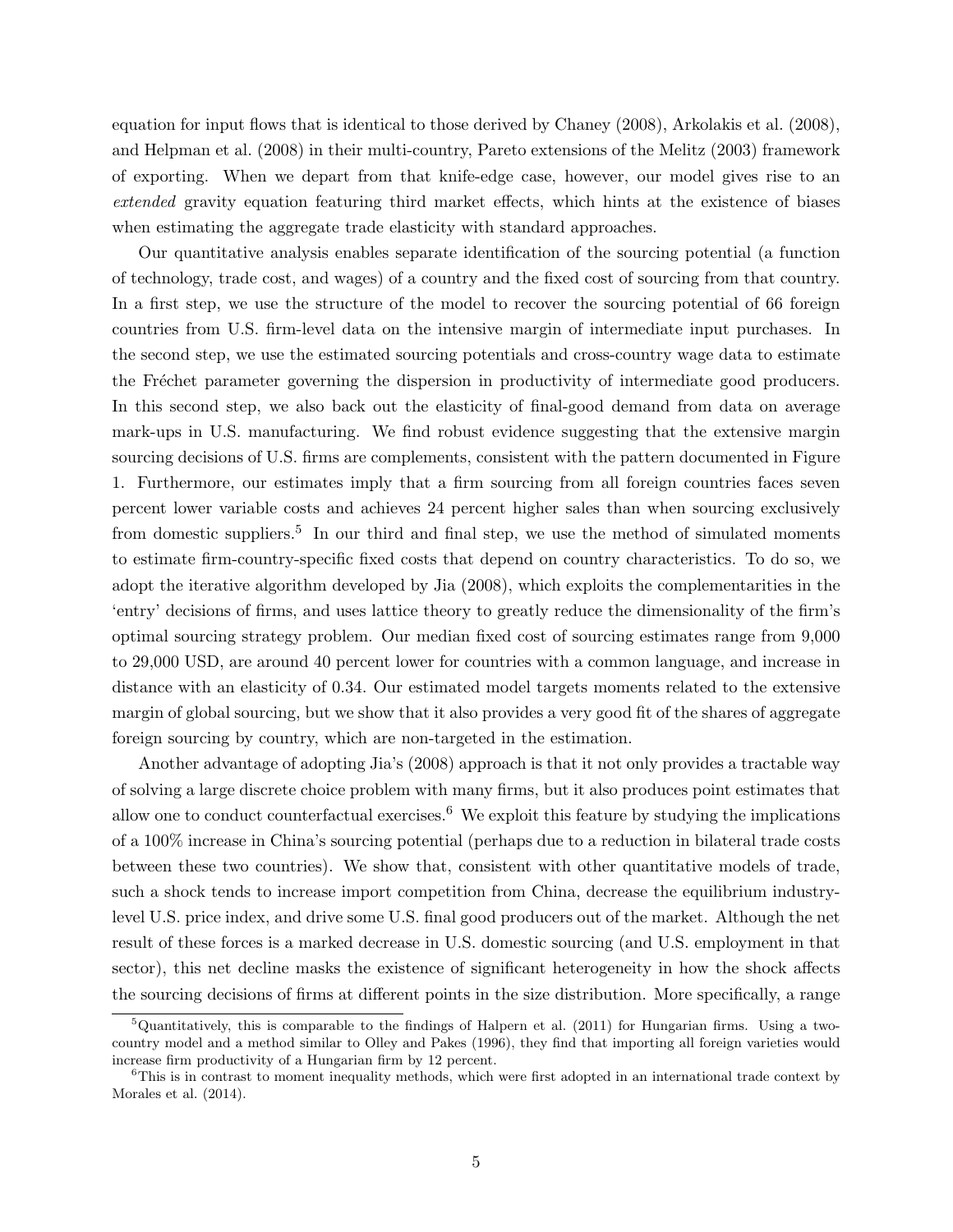of U.S. firms is induced to select into sourcing from China as a result of the shock, and we find that these firms on average increase their input purchases not only from China, but also from the U.S. and other countries. The existence of gross changes in sourcing that operate in different directions is a distinctive feature of our framework and does not arise in the absence of fixed costs of offshoring (i.e., in the Eaton-Kortum limit of our model) or whenever entry decisions are independent across markets (i.e., in the Melitz-limit of our model). Furthermore, the quantitative implications of the increase in China's sourcing potential appear to be quite distinct relative to a situation in which the extensive margin of offshoring is held constant following the shock.

Our paper is related to several strands of the literature. We build on the approach in Tintelnot (2014) of embedding the Eaton and Kortum (2002) stochastic representation of technology into the problem of a firm optimally choosing a production location in a multi-country world. The focus of our paper is nevertheless quite distinct. While Tintelnot (2014) studies the location of final-good production of multi-product multinational firms, we instead develop a model of global sourcing of inputs. Rodríguez-Clare (2010) and Garetto (2013) also adapt the Eaton and Kortum (2002) framework to the study of global sourcing decisions, but in two-country models and with very different goals in mind.<sup>7</sup>

Several recent papers have explored the implications of foreign intermediate inputs on firm performance and aggregate productivity. These include the studies by Amiti and Konings (2007) for Indonesia, Goldberg et al. (2010) and De Loecker et al. (2012) for India, Halpern et al. (2011) for Hungary, and Gopinath and Neiman (2013) for Argentina.<sup>8</sup> Because the focus of these papers is largely empirical, these authors develop simple two-country models in which domestic and foreign inputs are assumed to be imperfectly substitutable, so that the productivity improvements resulting from an increase in imports of intermediate inputs are associated with love-for-variety effects, as in Ethier (1982). Instead, in our framework, inputs are not differentiated by country of origin, and the gains in profitability associated with an expansion in the extensive margin of imports are due to an increase in competition across input sources. Moreover, our model can flexibly accommodate an arbitrary number of countries and is thus a more reliable tool for quantitative and counterfactual analysis. Two recent papers by Blaum et al. (2014) and Ramanarayanan (2014) develop multicountry quantitative models similar to ours to study the effect of imported inputs on firm-level and aggregate productivity, but those frameworks make restrictive assumptions to bypass a general analysis of the extensive margin of sourcing.

Our paper is not the first one to describe the inherent difficulties in solving for the extensive margin of imports in a multi-country model with multiple intermediate inputs and cross-country heterogeneity in the fixed costs of sourcing. Yeaple  $(2003)$  and Grossman et al.  $(2006)$  obtain partial characterizations of this problem when focusing on models with at most three countries and at most two inputs. In a model with an arbitrary number of countries and inputs, Blaum et al. (2013) discuss the existence of interdependencies across sourcing decisions analogous to those in

<sup>&</sup>lt;sup>7</sup>See also Ramondo and Rodríguez-Clare (2013) and Arkolakis et al. (2013) for recent related contributions to quantitative models of multinational activity.

<sup>&</sup>lt;sup>8</sup>See De Loecker and Goldberg (2014) for an insightful overview of this literature.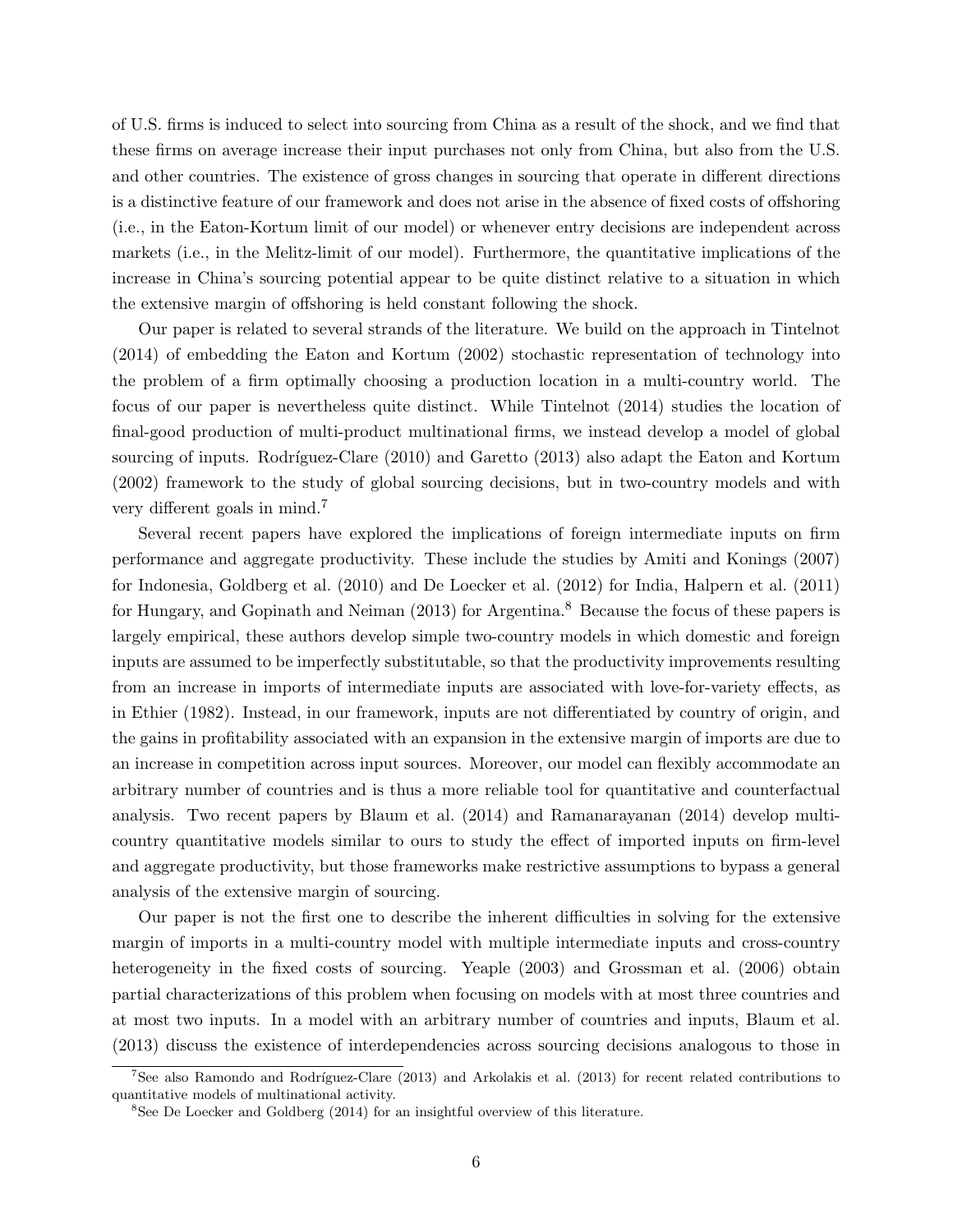our model, but they do not attempt to characterize the extensive margin of importing.

Finally, at a broader level, our paper naturally relates to the vast literature on offshoring, and particularly to the work of Antràs and Helpman (2004, 2008), Antràs et al. (2006), Grossman and Rossi-Hansberg (2008, 2012), and Fort (2014) who all emphasize the importance of heterogeneity for understanding the margins of offshoring. Relative to those papers, our focus is on the role of heterogeneous productivity (rather than heterogeneous skills or offshoring costs), and we also provide a tractable multi-country model, while those papers are based on two-country frameworks.<sup>9</sup>

The rest of the paper is structured as follows. We describe the assumptions of our multi-country model of global sourcing in section 2 and solve for the equilibrium in section 3. In section 4 we describe the firm-level data and provide reduced-form evidence that supports our theoretical framework. We estimate the model structurally in section 5 and perform our counterfactual exercises in section 6. Section 7 concludes.

# 2 Theoretical Framework

In this section we develop our quantifiable multi-country model of global sourcing.

### 2.1 Preferences and Endowments

Consider a world consisting of J countries where individuals value the consumption of differentiated varieties of manufactured goods according to a standard symmetric CES aggregator

$$
U_M = \left(\int\limits_{\omega \in \Omega_j} q(\omega)^{(\sigma - 1)/\sigma} d\omega \right)^{\sigma/(\sigma - 1)}, \quad \sigma > 1,
$$
\n(1)

where  $\Omega_j$  is the set of manufacturing varieties available to consumers in country  $j \in J$  (with some abuse of notation we denote by  $J$  both the number as well as the set of countries). These preferences are assumed to be common worldwide and give rise to the following demand for variety  $\omega$  in country j:

$$
q_j(\omega) = E_j P_j^{\sigma - 1} p_j(\omega)^{-\sigma}, \qquad (2)
$$

where  $p_j(\omega)$  is the price of variety  $\omega$ ,  $P_j$  is the standard ideal price index associated with (1), and  $E_j$  is aggregate spending on manufacturing goods in country j. For what follows it will be useful to define a (manufacturing) market demand term for market  $j$  as follows

$$
B_j = \frac{1}{\sigma} \left( \frac{\sigma}{\sigma - 1} \right)^{1 - \sigma} E_j P_j^{\sigma - 1}.
$$
 (3)

<sup>&</sup>lt;sup>9</sup>The focus in our paper is on international trade transactions in which firms are both on the buying and selling side of the transaction. As such, our work is somewhat related to a burgeoning literature that studies firm-to-firm interactions, including the work of Blum et al. (2010), Eaton et al. (2012), Eaton et al. (2013), Carballo et al. (2013), Bernard et al. (2013), Monarch (2013), and Dragusanu (2014).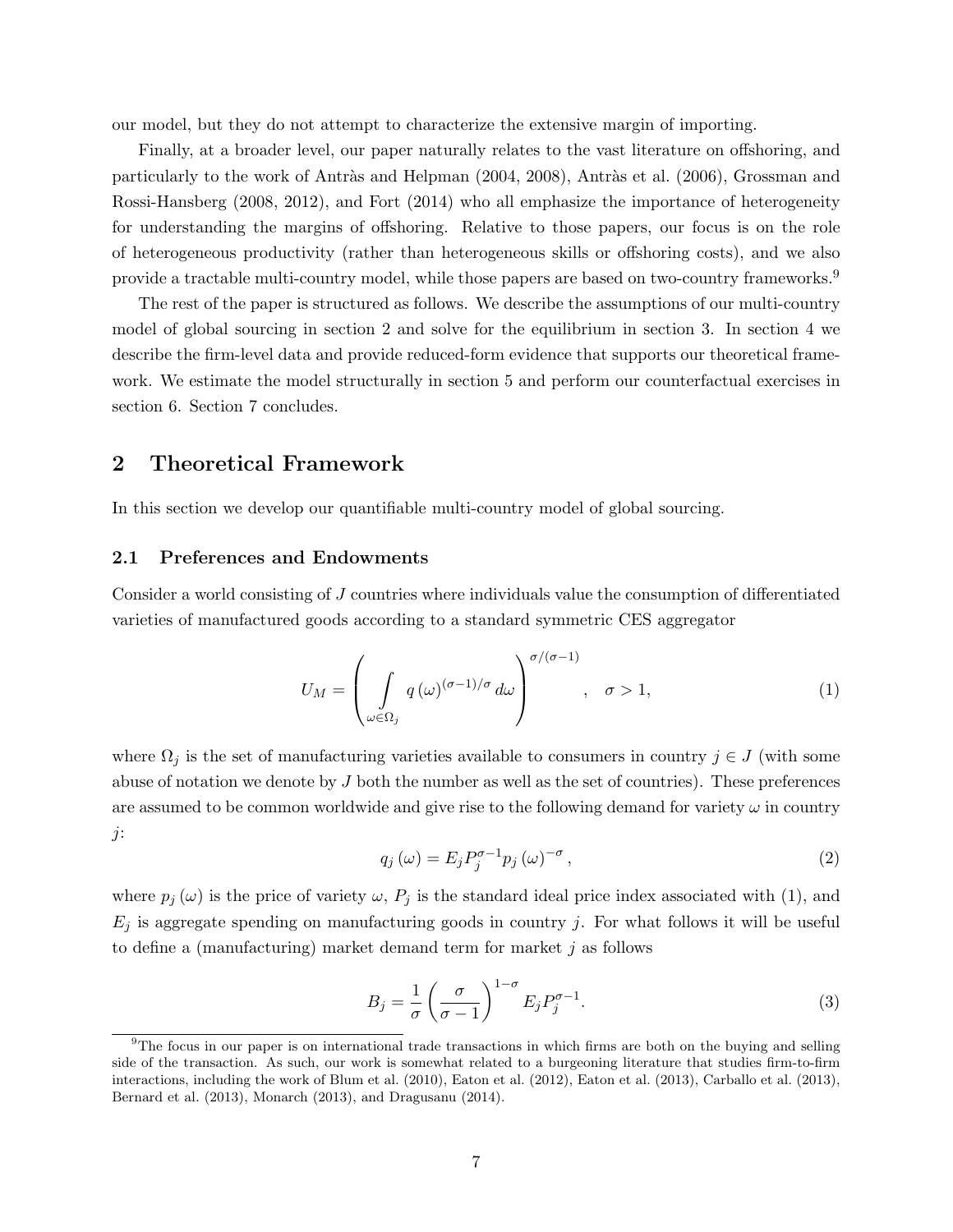There is a unique factor of production, labor, which commands a wage  $w_j$  in country j. When we close the model in general equilibrium, we later introduce an additional non-manufacturing sector into the economy. This non-manufacturing sector captures a constant share of the economy's spending, also employs labor, and is large enough to pin down wages in terms of that 'outside' sector's output. Although these assumptions are not important for the qualitative results of the paper, they are necessary for tractability in performing counterfactual exercises in our multi-country sourcing environment.

### 2.2 Technology and Market Structure

There exists a measure  $N_j$  of final-good producers in each country  $j \in J$  and each of these producers owns a blueprint to produce a single differentiated variety. The market structure of final good production is characterized by monopolistic competition and there is free entry into the industry.

Production of final-good varieties requires the assembly of a bundle of *intermediates*. Intermediates can be offshored and a key feature of the equilibrium will be determining the location of production of different intermediates. The bundle of intermediates contains a continuum of measure one of inputs, assumed to be imperfectly substitutable with each other, with a constant and symmetric elasticity of substitution equal to  $\rho$ . Very little will depend on the particular value of  $\rho$ .

We index final-good firms by their 'core productivity', which we denote by  $\varphi$ , and which governs the mapping between the bundle of inputs and final-good production. All intermediates are produced with labor under *firm-specific* technologies featuring constant returns to scale. We denote by  $a_j(v, \varphi)$  firm  $\varphi$ 's unit labor requirement associated with the production of intermediate  $v \in [0,1]$ in country  $j \in J$ . Intermediates are produced by a competitive fringe of suppliers in each country and thus the free-on-board price paid by firm  $\varphi$  for input v in country j is given by  $a_j(v, \varphi) w_j$ .<sup>10</sup>

With the above assumptions and notation at hand, we can express the marginal cost for firm  $\varphi$  based in country *i* of producing a unit of a final-good variety as

$$
c_i\left(\{j(v)\}_{v=0}^1, \varphi\right) = \frac{1}{\varphi} \left(\int_0^1 \left(\tau_{ij(v)} a_{j(v)}(v, \varphi) w_{j(v)}\right)^{1-\rho} dv\right)^{1/(1-\rho)},\tag{4}
$$

where  $\{j(v)\}_{v=0}^1$  corresponds to the infinitely-dimensional vector of locations of intermediate input production and  $\tau_{ij(v)}$  denotes the iceberg trade costs between the base country i and the production location  $j(v)$ . For simplicity, we assume that final-good varieties are prohibitively costly to trade across borders, although we will later relax this assumption and briefly study the joint determination of the extensive margins of both exports and imports.

Final-good producers are heterogeneous in their core productivity level  $\varphi$ . Following Melitz (2003), we assume that firms draw their value of  $\varphi$  from a country-specific distribution  $g_i(\varphi)$ , with support in  $[\underline{\varphi}_i, \infty)$ , and with an associated continuous cumulative distribution  $G_i(\varphi)$ .

Building on Eaton and Kortum (2002), we treat the (infinite-dimensional) vector of firm-specific

 $10$ Implicitly, we assume that contracts between final-good producers and suppliers are perfectly enforceable, so that the firm-specificity of technology is irrelevant for the prices at which inputs are transacted.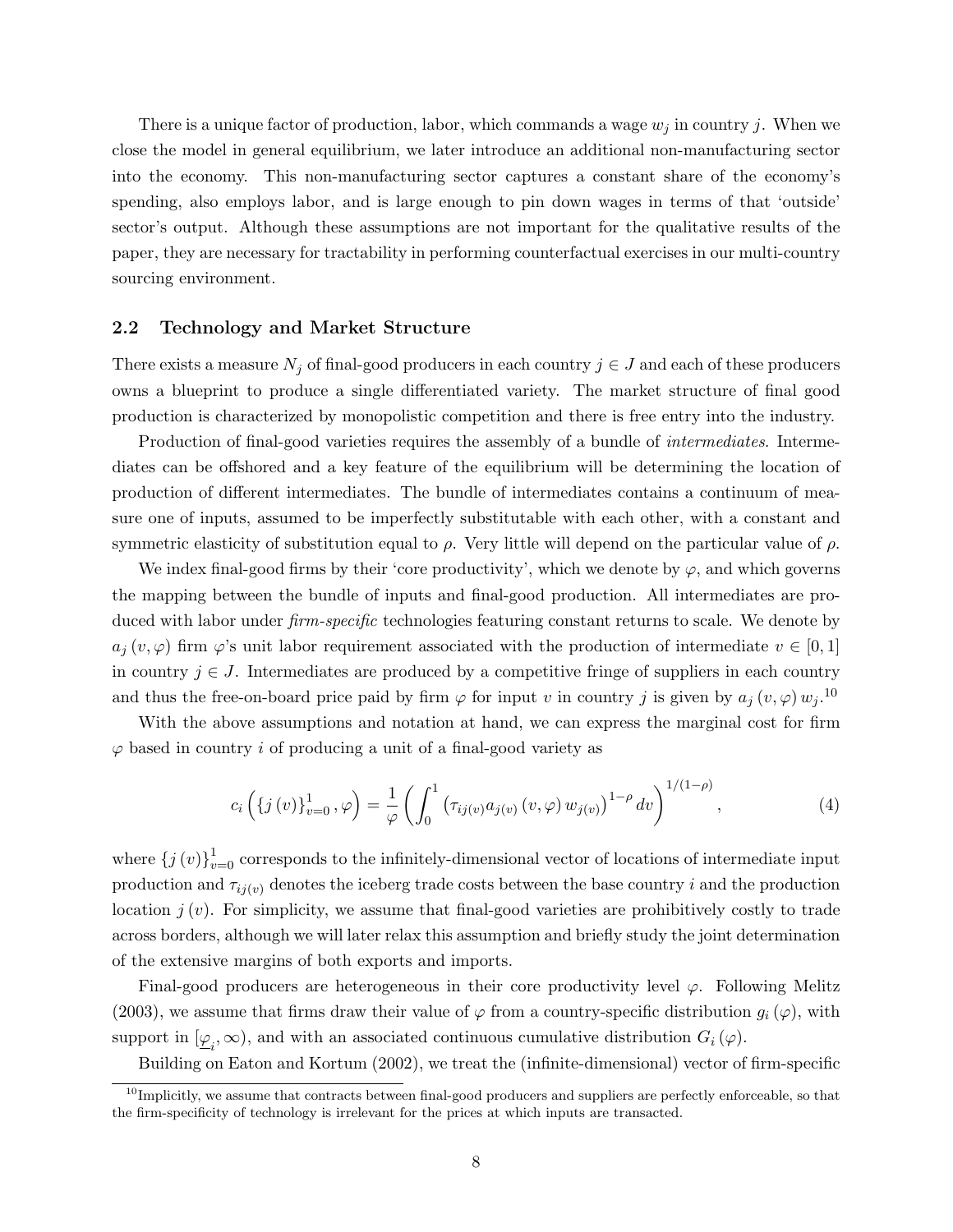intermediate input efficiencies  $1/a_j (v, \varphi)$  as the realization of an extreme value distribution. More specifically, firm  $\varphi$  draws the value of  $1/a_j(v, \varphi)$  for a given location j from the Fréchet distribution

$$
\Pr(a_j\left(v,\varphi\right) \ge a) = e^{-T_j a^{\theta}}, \quad \text{with } T_j > 0. \tag{5}
$$

These firm-specific draws are assumed to be independent across locations and inputs. Note that we specify these draws as being independent of the firm's core productivity,  $\varphi$ , but a higher core productivity enables firms to transform the bundle of intermediates into more units of final goods. As in Eaton and Kortum (2002),  $T_j$  governs the state of technology in country j, while  $\theta$  determines the variability of productivity draws across inputs, with a lower  $\theta$  fostering the emergence of comparative advantage within the range of intermediates sector across countries. It will be convenient to denote by  $\mathbf{a}_j(\varphi) \equiv \{a_j(v,\varphi)\}_{v=0}^1$  the vector of of unit labor requirements drawn by firm  $\varphi$  in country  $j$ .

Although firms can potentially draw a vector  $a_j(\varphi)$  for any country  $j \in J$ , we assume that a firm from country i only acquires the capability to offshore intermediates to j and learns this vector after incurring a fixed cost equal to  $f_{ij}$  units of labor in country i (at a cost  $w_i f_{ij}$ ). We denote by  $\mathcal{J}_i(\varphi) \subseteq J$  the set of countries for which a firm based in i with productivity  $\varphi$  has paid the associated fixed cost of offshoring  $w_i f_{ij}$ . For brevity, we will often refer to  $\mathcal{J}_i(\varphi)$  as the sourcing strategy of that firm.

Apart from these fixed costs of offshoring, we consider an equilibrium with free entry of finalgood producers, in which entry entails a fixed cost equal to  $f_{ei}$  units of labor in the country where the bundle of intermediate goods is assembled into the final good (country  $i$  in our notation above). As in Melitz (2003), final-good producers only learn their productivity  $\varphi$  after paying the entry cost, but are assumed to choose their sourcing strategy with knowledge of that core productivity level.

This completes the description of the key assumptions of the model.

# 3 Equilibrium

We solve for the equilibrium of the model in three steps. First, we describe optimal firm behavior conditional on a given sourcing strategy  $\mathcal{J}_i(\varphi)$ . Second, we characterize the choice of this sourcing strategy and relate our results to some of the stylized facts discussed in the Introduction. Third, we aggregate the firm-level decisions and solve for the general equilibrium of the model. We conclude this section by outlining the implications of our framework for bilateral trade across countries and by briefly discussing two extensions of our framework.

# 3.1 Firm Behavior Conditional on a Sourcing Strategy

Consider a firm based in country i with productivity  $\varphi$  that has incurred all fixed costs associated with a given sourcing strategy  $\mathcal{J}_i(\varphi)$ . In light of the cost function in (4), it is clear that after drawing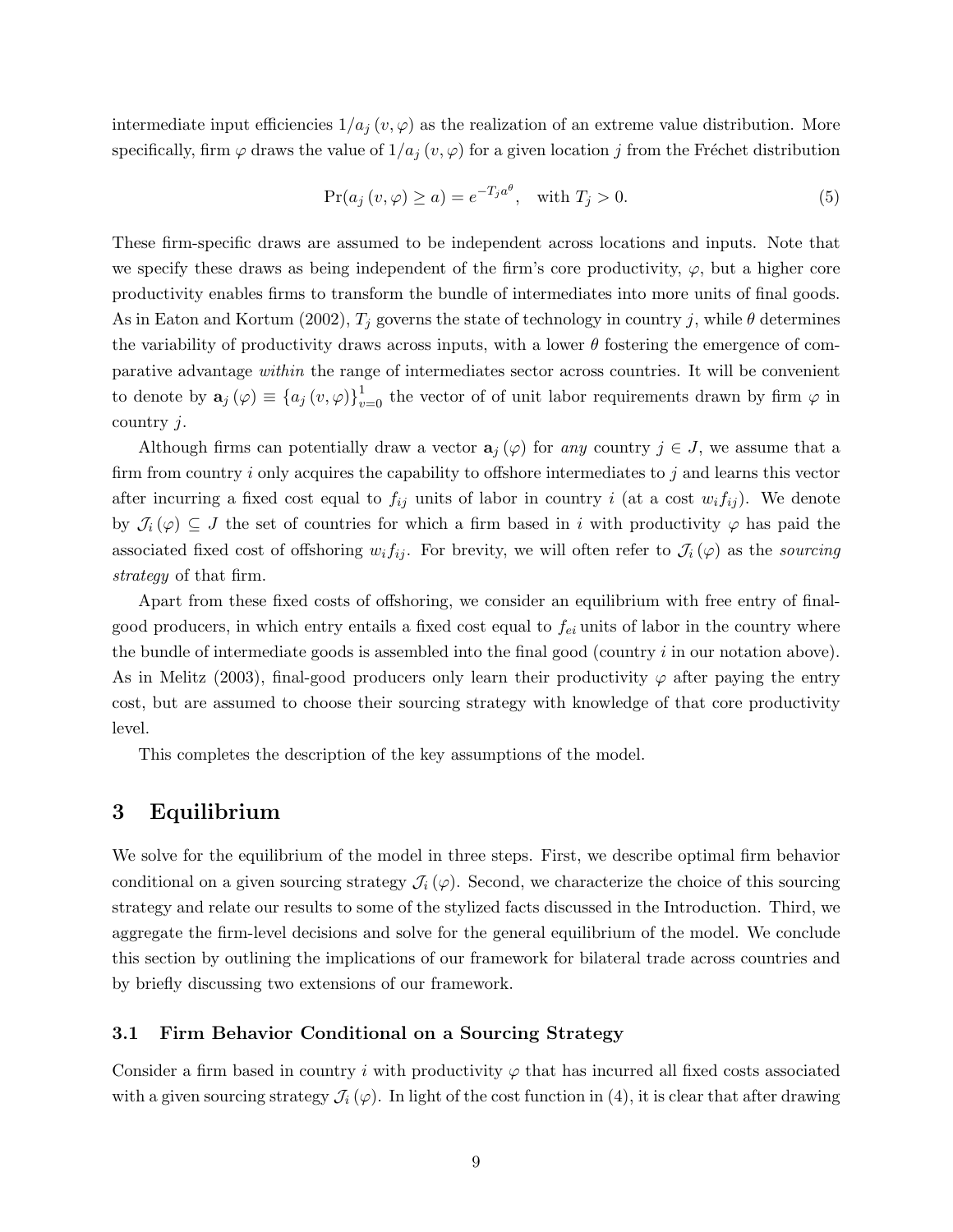the vector  $\mathbf{a}_j(\varphi)$  for each country  $j \in \mathcal{J}_i(\varphi)$ , the firm will choose the location of production of any input v that solves  $\min_j \{\tau_{ij}a_j(v,\varphi)\}_{ij}\}\.$  Using the properties of the Fréchet distribution in (5), one can show that the firm will source a positive measure of intermediates from each country in its sourcing strategy set  $\mathcal{J}_i(\varphi)$ . Furthermore, the share of intermediate input purchases sourced from any country  $j$  (including the home country  $i$ ) is simply given by

$$
\chi_{ij}(\varphi) = \frac{T_j(\tau_{ij}w_j)^{-\theta}}{\Theta_i(\varphi)} \quad \text{if } j \in \mathcal{J}_i(\varphi)
$$
\n
$$
(6)
$$

and  $\chi_{ij}(\varphi) = 0$  otherwise, where

$$
\Theta_i(\varphi) \equiv \sum_{k \in \mathcal{J}_i(\varphi)} T_k (\tau_{ik} w_k)^{-\theta} . \tag{7}
$$

The term  $\Theta_i(\varphi)$  summarizes the *sourcing capability* of firm  $\varphi$  from *i*. Note then that, in equation (6), each country j's market share in the firm's purchases of intermediates corresponds to this country's contribution to this sourcing capability  $\Theta_i(\varphi)$ . Countries in the set  $\mathcal{J}_i(\varphi)$  with lower wages  $w_j$ , more advanced technologies  $T_j$ , or lower distance from country i are predicted to have higher market shares in the intermediate input purchases of firms based in country i. We shall refer to the term  $T_j(\tau_{ij}w_j)^{-\theta}$  as the *sourcing potential* of country j from the point of view of firms in  $i.^{11}$ 

After choosing the least cost source of supply for each input  $v$ , the overall marginal cost faced by firm  $\varphi$  from i can be expressed, after some cumbersome derivations, as

$$
c_i(\varphi) = \frac{1}{\varphi} \left( \gamma \Theta_i(\varphi) \right)^{-1/\theta}, \tag{8}
$$

where  $\gamma = \left[ \Gamma \left( \frac{\theta + 1 - \rho}{\theta} \right) \right]$  $\left(\frac{1-\rho}{\theta}\right)^{1-\rho}$  and  $\Gamma$  is the gamma function.<sup>12</sup> Note that in light of equation (7), the addition of a new location to the set  $\mathcal{J}_i(\varphi)$  increases the sourcing capability of the firm and necessarily lowers its effective marginal cost. Intuitively, an extra location grants the firm an additional cost draw for all varieties  $v \in [0, 1]$ , and it is thus natural that this greater competition among suppliers will reduce the expected minimum sourcing cost per intermediate. In fact, the addition of a country to  $\mathcal{J}_i(\varphi)$  lowers the expected price paid for *all* varieties v, and not just for those that are ultimately sourced from the country being added to  $\mathcal{J}_i(\varphi)$ . This feature of the model distinguishes our framework from Armington-style love-for-variety models, in which the addition of an input location also decreases costs and increases revenue-based productivity, but in which the

<sup>&</sup>lt;sup>11</sup>It may seem surprising that the dependence of country j's market share  $\chi_{ij}(\varphi)$  on wages and trade costs is shaped by the Fréchet parameter  $\theta$  and not by the substitutability across inputs, as governed by the parameter  $\rho$  in equation (4). The reason for this, as in Eaton and Kortum (2002), is that variation in market shares is explained exclusively by a product-level extensive margin.

 $12$ These derivations are analogous to those performed by Eaton and Kortum (2002) to solve for the aggregate price index in their model of trade in final goods. To ensure a well-defined marginal cost index, we assume  $\theta > \rho - 1$ . Apart from satisfying this restriction, the value of  $\rho$  does not matter for any outcomes of interest and will be absorbed into a constant.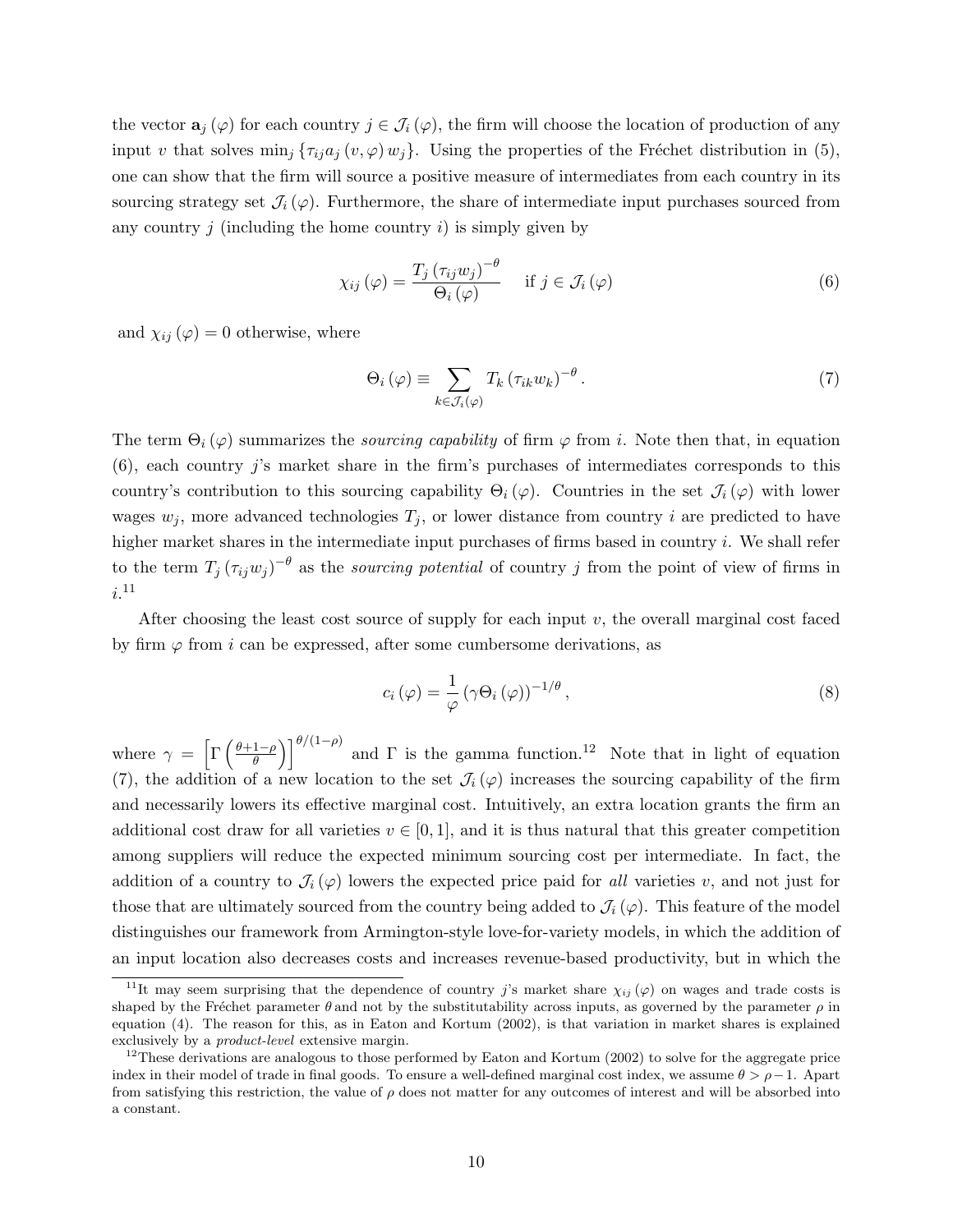price paid for a country's variety is unaffected by the inclusion of other countries in the set  $\mathcal{J}_i(\varphi)$ .<sup>13</sup>

Using the demand equation (2) and the derived marginal cost function in (8), we can express the firm's profits conditional on a sourcing strategy  $\mathcal{J}_i(\varphi)$  as

$$
\pi_i(\varphi) = \varphi^{\sigma-1} \left( \gamma \Theta_i(\varphi) \right)^{(\sigma-1)/\theta} B_i - w_i \sum_{j \in \mathcal{J}_i(\varphi)} f_{ij},\tag{9}
$$

where  $B_i$  is given in (3). As is clear from equation (9), when deciding whether to add a new country j to the set  $\mathcal{J}_i(\varphi)$ , the firm trades off the reduction in costs associated with the inclusion of that country in the set  $\mathcal{J}_i(\varphi)$  – which increases the sourcing capability  $\Theta_i(\varphi)$  – against the payment of the additional fixed cost  $w_i f_{ij}$ . We next turn to studying the optimal determination of the sourcing strategy  $\mathcal{J}_i(\varphi)$ .

# 3.2 Optimal Sourcing Strategy

Each firm's optimal sourcing strategy is a combinatorial optimization problem in which a set  $\mathcal{J}_i(\varphi) \subseteq J$  of locations is chosen to maximize the firm's profits  $\pi_i(\varphi)$  in (9). We can alternatively express this problem as

$$
\max_{I_{ij}\in\{0,1\}_{j=1}^J} \pi_i(\varphi, I_{i1}, I_{i2}, ..., I_{iJ}) = \varphi^{\sigma-1}\left(\gamma \sum_{j=1}^J I_{ij} T_j (\tau_{ij} w_j)^{-\theta}\right)^{(\sigma-1)/\theta} B_i - w_i \sum_{j=1}^J I_{ij} f_{ij}, \quad (10)
$$

where the indicator variable  $I_{ij}$  takes a value of 1 when  $j \in \mathcal{J}_i(\varphi)$  and 0 otherwise. In theory, with knowledge of the small number of parameters that appear in (10), this problem could be solved computationally by calculating firm profits for different combinations of locations and picking the unique strategy yielding that highest level of profits. Nevertheless, this would amount to computing profits for  $2<sup>J</sup>$  possible strategies, which is clearly infeasible unless one chooses a small enough set  $J$  of candidate countries. In section 5, we will discuss how we exploit key predictions of theory and evidence from the data to circumvent this dimensionality problem when estimating some of the parameters of the model. For the time being, we focus on providing a characterization of some key analytic features of the solution to this optimal sourcing strategy problem.

The problem in (10) is not straightforward to solve because the decision to include a country j in the set  $\mathcal{J}_i(\varphi)$  depends on the number and characteristics of the other countries in this set. That dependence is in turn crucially shaped by whether  $(\sigma - 1)/\theta$  is higher or lower than one. When  $(\sigma - 1)/\theta > 1$ , the profit function  $\pi_i(\varphi)$  features increasing differences in  $(I_{ij}, I_{ik})$  for  $j, k \in$  $\{1, ..., J\}$  and  $j \neq k$ , and as a result the marginal gain from adding a new location to  $\mathcal{J}_i(\varphi)$  is increasing in the firm's sourcing capability. This case is more likely to apply whenever demand is elastic and thus profits are particularly responsive to variable cost reductions (high  $\sigma$ ), and

<sup>13</sup>See, among other, Halpern et al. (2011), Goldberg et al. (2010), and Gopinath and Neiman (2013). The cost function in (8) and profit function below in (9) are actually isomorphic (up to a scalar) to those derived from an Armington model in which inputs are differentiated by country of origin and their elasticity of substitution is constant and given by  $(1 + \theta)$  / $\theta$ . We empirically justify our modeling choices in section 4.1.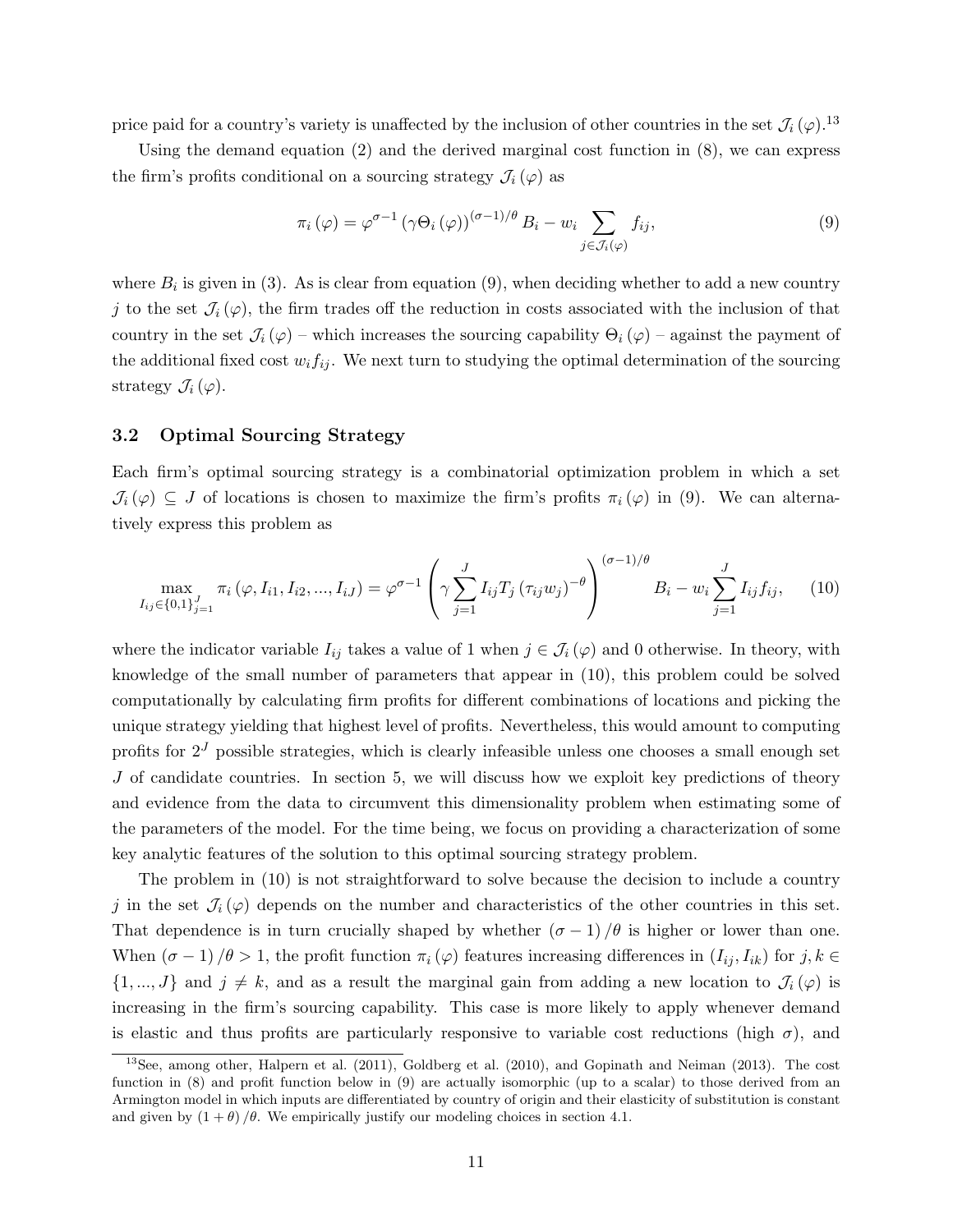whenever input efficiency levels are relatively heterogeneous across markets (low  $\theta$ ), so that the expected reduction in costs achieved by adding an extra country into the set of active locations is relatively high. In the converse case in which  $(\sigma - 1)/\theta < 1$ , we instead have that firm profits feature decreasing differences in  $(I_{ij}, I_{ik})$ , and the marginal gain from adding a new location to  $\mathcal{J}_i(\varphi)$  is decreasing in the firm's sourcing capability. We shall refer to the case  $(\sigma - 1)/\theta > 1$  as the *complements* case, and to the case  $(\sigma - 1)/\theta < 1$  as the *substitutes* case. <sup>14</sup>

Regardless of parameter values, we can use the fact that the profit function (10) is supermodular in  $\varphi$  and  $\Theta_i(\varphi)$  and in the Appendix establish that:

**Proposition 1.** The solution  $I_{ij}(\varphi) \in \{0,1\}_{j=1}^J$  to the optimal sourcing problem (10) is such that a firm's sourcing capability  $\Theta_i(\varphi) = \sum_{i=1}^{J}$  $j=1$  $I_{ij}(\varphi) T_j (\tau_{ij} w_j)^{-\theta}$  is nondecreasing in  $\varphi$ .

Although this is not the focus of our analysis, it is worth pointing out that Proposition 1 has interesting implications for the size distribution of firms as implied by our model. Note that firm sales are given by a multiple  $\sigma$  of operating profits or

$$
R_i(\varphi) = \sigma \varphi^{\sigma - 1} \left( \gamma \Theta_i(\varphi) \right)^{(\sigma - 1)/\theta} B_i.
$$
\n(11)

If the sourcing capability of firms were independent of  $\varphi$ , then the size distribution of firms would be governed by the distribution of the term  $\varphi^{\sigma-1}$ . Nevertheless, with  $\Theta_i(\varphi)$  being nondecreasing in  $\varphi$ , the equilibrium size distribution of firms will feature more positive skewness than as implied by the distribution of  $\varphi^{\sigma-1}$ .

It is important to emphasize that the result in Proposition 1 that a firm's sourcing capability is increasing in productivity does not imply that the extensive margin of sourcing at the firm level (i.e., the number of elements of  $\mathcal{J}_i(\varphi)$ ) is necessarily increasing in firm productivity as well. For example, a highly productive firm from  $i$  might pay a large fixed cost to offshore to a country  $j$  with a particularly high sourcing potential (i.e., a high value of  $T_j (\tau_{ij} w_j)^{-\theta}$ ) – thus greatly increasing  $\Theta_i$  – after which the marginal incentive to add further locations might be greatly diminished in the substitutes case, that is whenever  $(\sigma - 1)/\theta < 1$ . Under these parameter conditions, it may not be profitable for a low productivity firm to pay a large fixed cost to access a high sourcing potential country. Instead, the low productivity firm may source from two countries with relatively low measures of sourcing potential but also with lower fixed costs.

The evidence in Figure 1 in the Introduction suggests, however, that the extensive margin of offshoring does appear to respond positively to productivity. Furthermore, as we shall show in section 4.1 below, there also exists some evidence of the existence of a hierarchical structure in the sourcing location decisions of U.S. firms. In terms of our model, this would amount to the sourcing strategy  $\mathcal{J}_i(\varphi)$  of relatively unproductive firms being a subset of the sourcing strategy of relatively

<sup>&</sup>lt;sup>14</sup>Readers familiar with the work of Eaton and Kortum (2002) might be led to believe that  $\theta > \sigma - 1$  is in fact implied by the need for the firms marginal cost function to be well-defined. Note, however, that our parameter  $\rho$ plays the role of  $\sigma$  in the Eaton-Kortum setup, and thus this technical condition is instead  $\theta > \rho - 1$  in our setup (see footnote 12).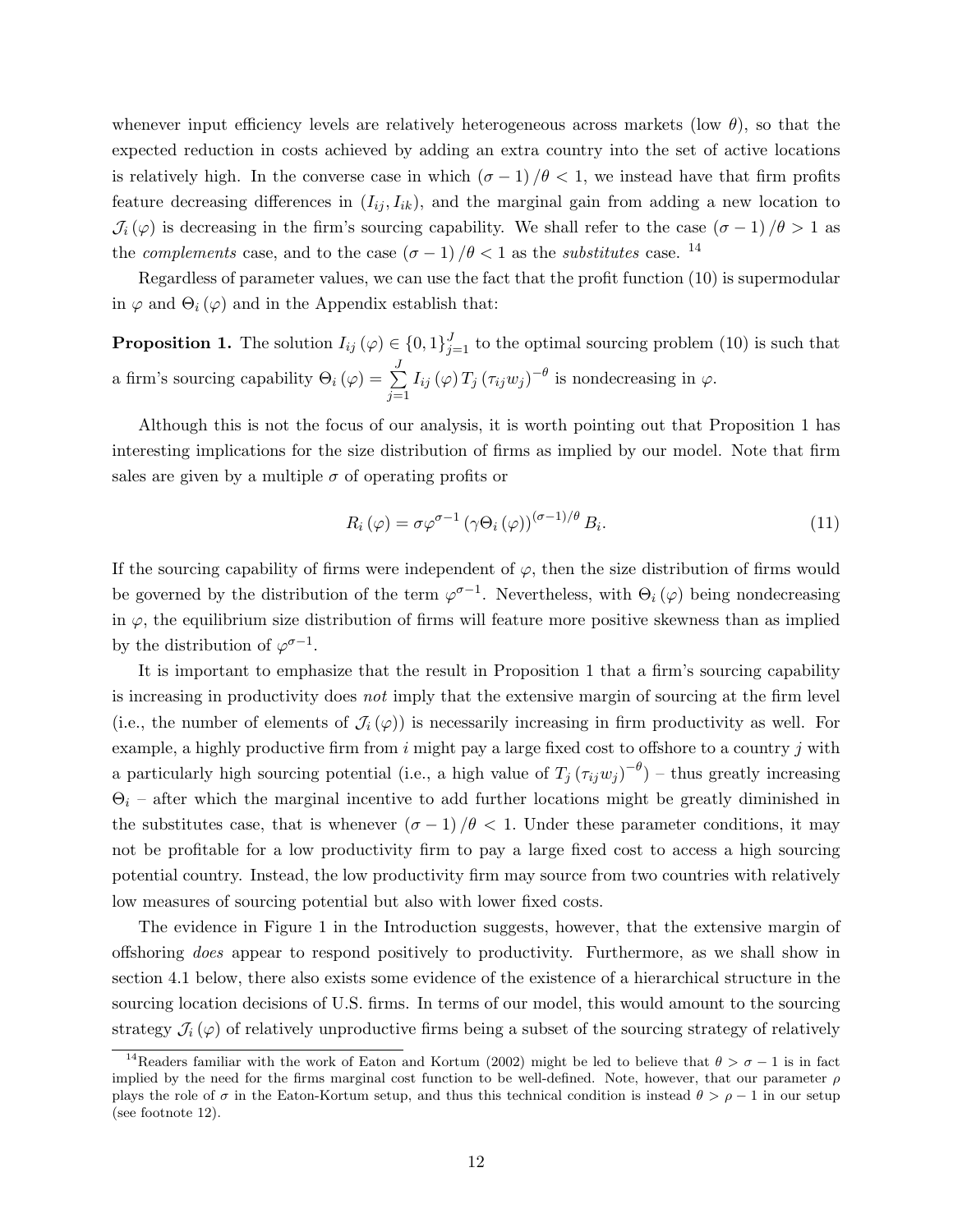productive firms, or  $\mathcal{J}_i(\varphi_L) \subseteq \mathcal{J}_i(\varphi_H)$  for  $\varphi_H \geq \varphi_L$ . As we show in the Appendix, this strong pattern is in fact implied by our model in the complements case, and thus we have that:

**Proposition 2.** Whenever  $(\sigma - 1) / \theta > 1$ , the solution  $I_{ij}(\varphi) \in \{0, 1\}_{j=1}^J$  to the optimal sourcing problem (10) is such that  $\mathcal{J}_i(\varphi_L) \subseteq \mathcal{J}_i(\varphi_H)$  for  $\varphi_H \geq \varphi_L$ , where  $\mathcal{J}_i(\varphi) = \{j : I_{ij}(\varphi) = 1\}$ .

In the complements case, the model thus delivers a 'pecking order' in the extensive margin of offshoring which is reminiscent of the one typically obtained in models of exporting with heterogeneous firms, such as Eaton et al. (2011). Another implication of Proposition 2 is that, for firms with a sufficiently low value of core productivity  $\varphi$ , the set  $\mathcal{J}_i(\varphi)$  may be a singleton, and the associated unique profitable location  $j$  of input production will necessarily be the one associated with the highest ratio  $T_j (\tau_{ij} w_j)^{-\theta} / f_{ij}$ . This in turn implies that if fixed costs of offshoring are disproportionately large relative to fixed costs of domestic sourcing, so that  $f_{ii} \ll f_{ij}$  for any  $j \neq i$ , the model is consistent with the observed superior performance of firms engaged in offshoring relative to firms sourcing exclusively in the domestic economy.

The characterization results in Propositions 1 and 2 are useful for interpreting some of the stylized facts regarding the extensive margin of offshoring discussed in the Introduction. It should be clear that if countries differ only along one dimension (either sourcing potential or fixed costs), then they can be uniquely ranked in terms of their 'sourcing appeal' for all firms. We will illustrate this shortly for the case of common fixed costs. Conversely, when countries differ along these two dimensions – as suggested by Table 1 – then a particular country's rank may be different for high versus low productivity firms. It follows from Proposition 2, however, that under the complements case, if one were to be able to rank countries by an index of their 'sourcing appeal', the measure of firms from i sourcing from a given country would be increasing in that index, and the computationally intensive problem (10) could be greatly simplified. Although it is obvious from (10) that such an index of sourcing appeal for a country j should be increasing in  $T_j (\tau_{ij} w_j)^{-\theta}$  and decreasing in  $f_{ij}$ , it is less clear how *exactly* such an index should aggregate these variables.

We can obtain sharper characterizations of the solution to the sourcing strategy problem in (10) by making additional assumptions. Consider first a situation in which the fixed costs of offshoring are common for all foreign countries (as in Blaum et al. (2014)), so  $f_{ij} = f_{iO}$  for all  $j \neq i$ . In such a case, and regardless of the value of  $(\sigma - 1)/\theta$ , one could then rank foreign locations  $j \neq i$ according to their sourcing potential  $T_j (\tau_{ij} w_j)^{-\theta}$  and denote by  $i_r = \{i_1, i_2, ..., i_{J-1}\}$  the country with the r-th highest value of  $T_j (\tau_{ij} w_j)^{-\theta}$ . Having constructed  $i_r$ , it then follows that for any firm with productivity  $\varphi$  from i that offshores to at least one country, we have  $i_1 \in \mathcal{J}_i(\varphi)$ ; for any firm that offshores to at least two countries, we have  $i_2 \in \mathcal{J}_i(\varphi)$ , and so on. In other words, not only does the extensive margin increase monotonically with firm productivity, but it does so in a manner uniquely determined by the ranking of the  $T_j(\tau_{ij}w_j)^{-\theta}$  sourcing potential terms. It is important to emphasize that this result holds both in the complements case as well as in the substitutes case, though again it relies on the assumption of identical offshoring fixed costs across sourcing countries, an assumption that appears particularly dubious in light of the evidence documented in Table 1.

Even in the presence of cross-country differences in the fixed costs of offshoring, a similar sharp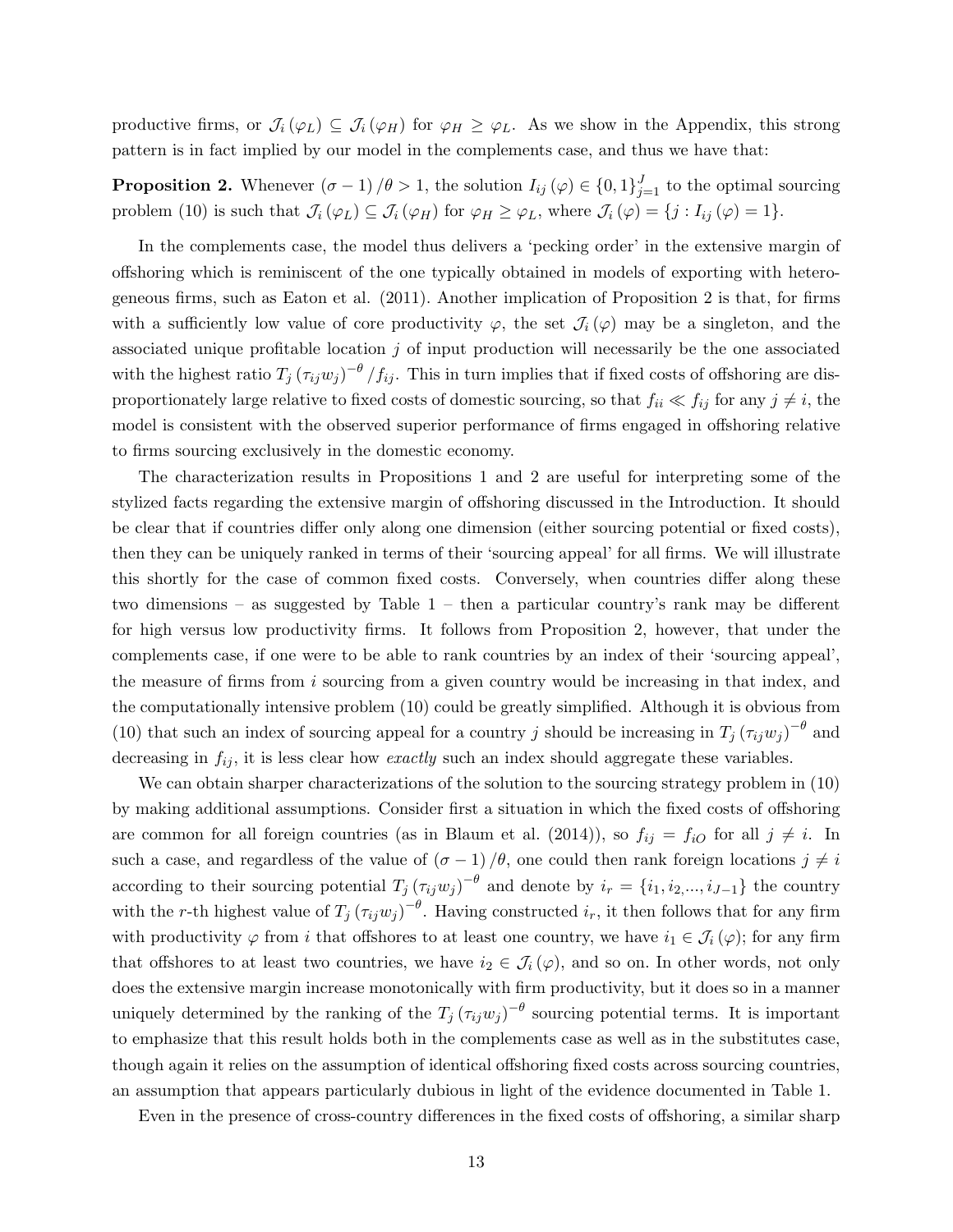result emerges in the knife-edge case in which  $(\sigma - 1)/\theta = 1$ . In that case, the addition of an element to the set  $\mathcal{J}_i(\varphi)$  has no effect on the decision to add any other element to the set, and the same pecking order pattern described in the previous paragraph applies, but when one ranks foreign locations according to the ratio  $T_j (\tau_{ij} w_j)^{-\theta}/f_{ij}$  rather than  $T_j (\tau_{ij} w_j)^{-\theta}$ . This result is analogous to the one obtained in standard models of selection into exporting featuring constant marginal costs, in which the decision to service a given market is independent of that same decision in other markets.

We can also use the properties of the profit function to derive a few firm-level comparative statics that hold constant the market demand level  $B_i$ . First, and quite naturally, a reduction in any iceberg trade cost  $\tau_{ij}$  or fixed cost of sourcing  $f_{ij}$  (weakly) increases the firm's sourcing capability  $\Theta_i(\varphi)$  and thus firm-level profits. Second, in the complements case, a reduction of any  $\tau_{ij}$  or  $f_{ij}$  also (weakly) increase the extensive margin of global sourcing, in the sense that the set  $\mathcal{J}_i(\varphi)$  is nondecreasing in  $\tau_{ij}$  and  $f_{ij}$  for any j. Finally, and perhaps more surprisingly, in the complements case it is also the case that a reduction of any  $\tau_{ij}$  or  $f_{ij}$  increases (weakly) firm-level bilateral input purchases from *all* countries. Intuitively, in such a case, complementarities are strong enough to dominate the direct substitution effect related to market shares shifting towards the locations whose costs of sourcing have been reduced. It should be emphasized that these sharp results only apply when holding market demand – of which the price index is a key component – fixed. In general equilibrium, however, these same parameter changes also affect the level of market demand. As we shall see in our counterfactual exercises in section 6, the endogenous response of market demand is quantitatively important in our estimation, and thus the implications we derive from changes in trade costs are much more nuanced than those discussed above (see Bache and Laugesen (2013)).

### 3.3 Industry and General Equilibrium

Consider now the general equilibrium of the model. As mentioned before, we will simplify matters by assuming that consumers spend a constant share (which we denote by  $\eta$ ) of their income on manufacturing. The remaining share  $1 - \eta$  of income is spent on a perfectly competitive nonmanufacturing sector that competes for labor with manufacturing firms. Technology in that sector is linear in labor and we assume that  $1 - \eta$  is large enough to guarantee that the wage rate  $w_i$  in each country  $i$  is pinned down by labor productivity in that sector. For simplicity, we also assume that this 'outside' sector's output is homogeneous, freely tradable across countries, and serves as a numeraire in the model. We thus can treat wages as exogenous in solving for the equilibrium in each country's manufacturing sector.

We next turn to describing the equilibrium in the manufacturing sector and in particular of the market demand term  $B_i$ . Given our assumption that final-good producers only observe their productivity after paying the fixed cost of entry, we can use equation (9) to express the free-entry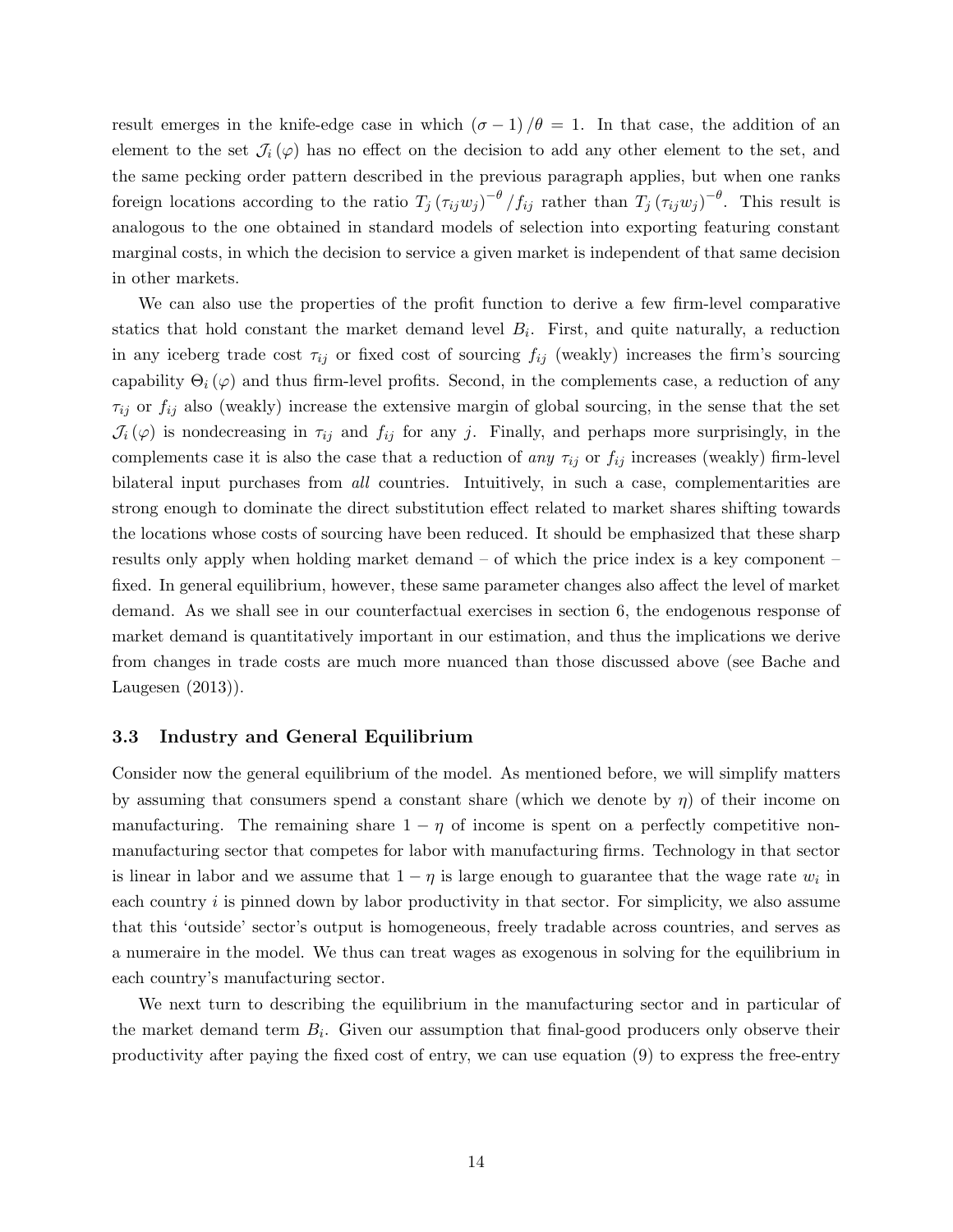condition in manufacturing as

$$
\int_{\tilde{\varphi}_i}^{\infty} \left[ \varphi^{\sigma-1} \left( \gamma \Theta_i \left( \varphi \right) \right)^{(\sigma-1)/\theta} B_i - w_i \sum_{j \in \mathcal{J}_i(\varphi)} f_{ij} \right] dG_i \left( \varphi \right) = w_i f_{ei}.
$$
\n(12)

In the lower bound of the integral,  $\tilde{\varphi}_i$  denotes the productivity of the least productive active firm in country *i*. Firms with productivity  $\varphi < \tilde{\varphi}_i$  cannot profitably source from any country and thus exit upon observing their productivity level. Note that  $B_i$  affects expected operating profits both directly via the explicit term on the left-hand-side of (12), but also indirectly through its impact on the determination of  $\tilde{\varphi}_i$ ,  $\mathcal{J}_i(\varphi)$  and  $\Theta_i(\varphi)$ . Despite these rich effects (and the fact that the set  $\mathcal{J}_i(\varphi)$  is not easily determined), in the Appendix we show that one can appeal to monotone comparative statics arguments to prove that:

**Proposition 3.** Equation (12) delivers a unique market demand level  $B_i$  for each country  $i \in J$ .

This result applies both in the complements case as well as in the substitutes case and ensures the existence of a unique industry equilibrium. In particular, the firm-level combinatorial problem in (10) delivers a unique solution given a market demand  $B_i$  and exogenous parameters (including wages). Furthermore, the equilibrium measure  $N_i$  of entrants in the industry is easily solved from equations  $(3)$  and  $(12)$ , by appealing to the marginal cost in  $(8)$ , to constant-mark-up pricing, and to the fact that spending  $E_j$  in manufacturing is a share  $\eta$  of (labor) income. This delivers:

$$
N_{i} = \frac{\eta L_{i}}{\sigma \left( \int_{\tilde{\varphi}_{i}}^{\infty} \sum_{j \in \mathcal{J}_{i}(\varphi)} f_{ij} dG_{i}(\varphi) + f_{ei} \right)}.
$$
(13)

With this expression in hand, the equilibrium number of active firms is simply given by  $N_i$   $[1-G_i\left(\tilde{\varphi}_i\right)]$ .<sup>15</sup>

### 3.4 Gravity

In this section we explore the implications of our model for the aggregate volume of bilateral trade in manufacturing goods across countries. Because we have assumed that final goods are nontradable, we can focus on characterizing aggregate intermediate input trade flows between any two countries i and j. Given that firm spending on intermediate inputs constitutes a share  $(\sigma - 1)/\sigma$  of revenue for all firms, we can use equation (11) and aggregate across firms, to obtain aggregate manufacturing imports from country  $j$  by firms based in  $i$ :

$$
M_{ij} = (\sigma - 1) N_i B_i \int_{\tilde{\varphi}_{ij}}^{\infty} \chi_{ij} (\varphi) (\gamma \Theta_i (\varphi))^{(\sigma - 1)/\theta} \varphi^{\sigma - 1} dG_i (\varphi).
$$
 (14)

<sup>&</sup>lt;sup>15</sup>In the Online Appendix, we show that in the complements case, and when  $\varphi$  is distributed Pareto with shape parameter  $\kappa$ , we can further reduce equation (13) to  $N_i = (\sigma - 1) \eta L_i/(\sigma \kappa f_{ei})$ . In such a case, the measure of entrants is independent of trade costs. This result is analogous to that derived in canonical models of selection into exporting (see, for instance, Arkolakis et al. (2012)), but note that it here applies in a setup with interdependent entry decisions.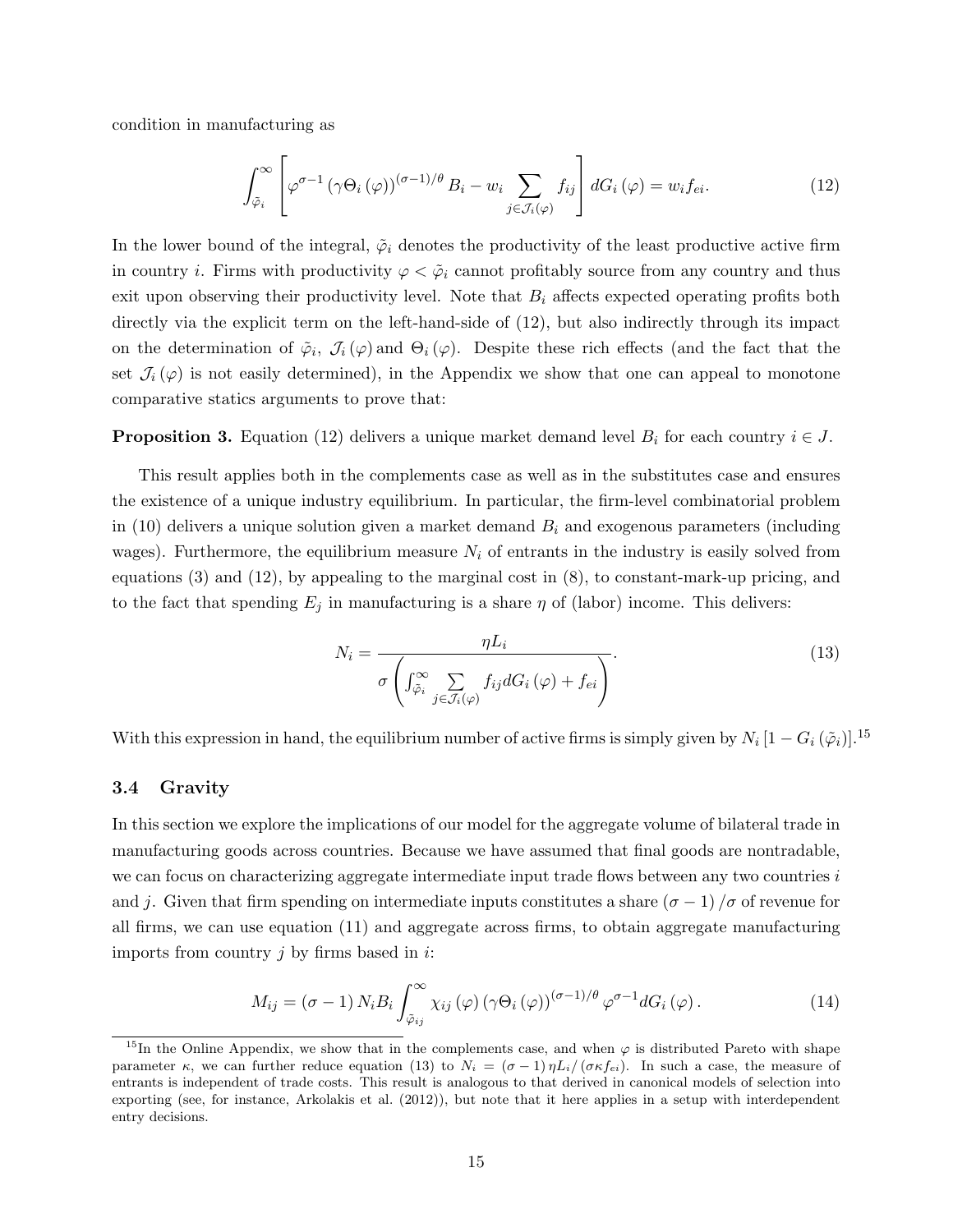In this expression,  $\tilde{\varphi}_{ij}$  denotes the productivity of the least productive firm from i offshoring to j, while  $\chi_{ij}(\varphi)$  is given in (6) for  $j \in \mathcal{J}_i(\varphi)$  and by  $\chi_{ij}(\varphi) = 0$  otherwise. We next re-express equation (11) so that it is comparable to gravity equations used in empirical analyses. With that goal in mind, we begin with two special cases that permit a comparison of the implications of our model for the structure of trade flows with those of some recent models of trade with productivity heterogeneity.

Universal Importing Consider first consider the case in which the fixed costs of offshoring are low enough to ensure that all firms acquire the capability to source inputs from all countries. This is obviously counterfactual in light of the stylized facts in the Introduction, but studying this unrealistic benchmark environment will prove to be useful below. To simplify matters, we abstract from fixed costs of sourcing altogether and set them to zero.

When all firms import from everywhere, the optimal sourcing strategy of all firms in  $i$  is simply given by  $\mathcal{J}_i(\varphi) = \{1, 2, ..., J\}$ , and both  $\Theta_i = \sum_{k \in J} T_k (\tau_{ik} w_k)^{-\theta}$  and thus  $\chi_{ij}$  are independent of  $\varphi$ . This allows one to simplify the equilibrium values for  $B_i$  and  $N_i$  in (12) and (13) considerably. Plugging these values into  $(14)$ , we can express aggregate manufacturing imports from country j by firms based in  $i$  as

$$
M_{ij} = \frac{E_i}{\Theta_i} \left(\tau_{ij}\right)^{-\theta} \frac{Q_j}{\sum_k \frac{E_k}{\Theta_k} \left(\tau_{jk}\right)^{-\theta}},\tag{15}
$$

where remember that  $E_i$  equals country is total spending in manufacturing goods (which itself is a multiple  $\sigma/(\sigma-1)$  of country i's worldwide absorption of intermediate inputs) and  $Q_j =$  $\sum_{k} M_{kj}$  denotes the total production of intermediate inputs in country j. Equation (15) is a standard gravity equation relating bilateral trade flows to bilateral trade barriers  $\tau_{ij}$ , the importer country's total absorption in manufacturing, the exporter country's total production of tradable manufacturing goods, and multilateral resistance terms. The latter are reflected in  $\Theta_i$  (which is a negative transform of the importing country's ideal price index) and in the summation term in the denominator of the second term.<sup>16</sup>

Notice that equation (15) structurally justifies the use of an empirical log-linear specification for bilateral trade flows with importer and exporter asymmetric fixed effects and measures of bilateral trade frictions  $\tau_{ij}$ . Furthermore, the model indicates that, in the absence of selection into importing, the elasticity of trade flows with respect to changes in these bilateral trade frictions is shaped by the Fréchet parameter  $\theta$ , just as in the Eaton and Kortum (2002) framework. This should not be surprising since, in the absence of selection into offshoring, all firms buy inputs from all markets according to the same market shares  $\chi_{ij}$ .

How does the introduction of fixed costs of sourcing and selection into offshoring affect the gravity specification in (15)? In order to gain intuition, it is convenient first to consider the knifeedge case in which  $\sigma - 1 = \theta$ , and thus the extensive margin of global sourcing can be studied

<sup>&</sup>lt;sup>16</sup>The ideal price index in country *i* is given by  $P_i^{1-\sigma} = N_i \int_{\tilde{\varphi}_i}^{\infty} p_i(\varphi)^{1-\sigma} dG_i(\varphi)$ . In the absence of selection into importing, this reduces to  $P_i = \left(\frac{\sigma}{\sigma-1}\right) (N_i)^{1/(1-\sigma)} (\gamma \Theta_i)^{-1/\theta}$ , where  $N_i$  in (13) simplifies to  $N_i = \eta L_i / \sigma f_{ei}$ .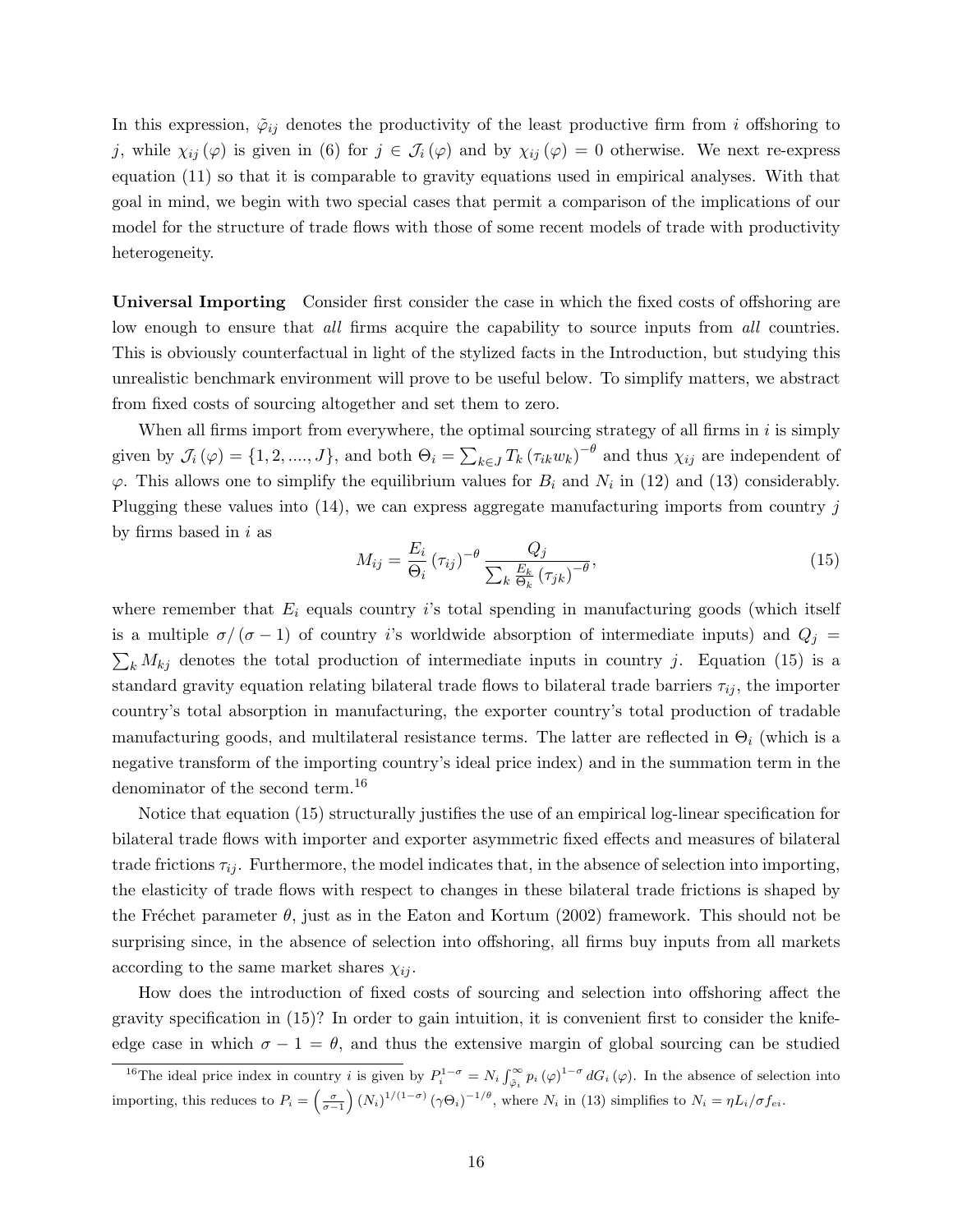independently across countries.

**Independent Entry Decisions** Whenever  $\sigma - 1 = \theta$ , one can use the formula for  $\chi_{ij}$  in (6) to simplify  $(14)$  to  $^{17}$ 

$$
M_{ij} = (\sigma - 1) N_i B_i \gamma T_j (\tau_{ij} w_j)^{-\theta} \int_{\tilde{\varphi}_{ij}}^{\infty} \varphi^{\sigma - 1} dG_i (\varphi).
$$
 (16)

To the extent that a reduction in bilateral trade costs between  $i$  and  $j$  generates an increase in the measure of firms from  $i$  sourcing in  $j$ , this expression illustrates that the elasticity of bilateral trade flows with respect to  $\tau_{ij}$  will now be higher than the firm-level one, i.e.,  $\theta$ . In fact, as we show in the Online Appendix, when assuming that firms draw their core productivity from a Pareto distribution with shape parameter  $\kappa > \sigma - 1 = \theta$ , we can express aggregate manufacturing imports from country  $j$  by firms based in  $i$  as

$$
M_{ij} = \frac{(E_i)^{\kappa/(\sigma - 1)}}{\Psi_i} (\tau_{ij})^{-\kappa} (f_{ij})^{1 - \kappa/(\sigma - 1)} \frac{Q_j}{\sum_k \frac{(E_k)^{\kappa/(\sigma - 1)}}{\Psi_k} (\tau_{kj})^{-\theta} (f_{kj})^{1 - \kappa/(\sigma - 1)}},
$$
(17)

where

$$
\Psi_i = \frac{f_{ei}}{L_i} \underline{\varphi}_i^{-\kappa} P_i^{-\kappa} w_i^{\kappa/(\sigma-1)-1}.
$$

Although equation (17) differs in some respects from equation (15), it continues to be a well-defined gravity equation gravity in which the 'trade elasticity' (i.e., the elasticity of trade flows to variable trade costs) can still be recovered from a log-linear specification that includes importer and exporter fixed effects. A key difference in (17) relative to (15) is that this trade elasticity  $\kappa$  is now predicted to be higher than the one obtained when the model features no extensive margin of importing at the country level (since  $\kappa > \sigma - 1 = \theta$ ).

It may be surprising that the Fréchet parameter  $\theta$ , which was key in governing the 'trade elasticity' (i.e., the elasticity of trade flows to variable trade costs) at the firm level, is now irrelevant when computing that same elasticity at the aggregate level. To understand this result, it is useful to relate our framework to the multi-country versions of the Melitz model in Chaney (2008), Arkolakis et al. (2008) or Helpman et al. (2008), where an analogous result applies. In those models, firms pay fixed costs of exporting to obtain additional operating profit flows proportional to  $\varphi^{\sigma-1}$  that enter linearly and separably in the firm's profit function. Even though in our model, selection into offshoring increases firm profits by reducing effective marginal costs, whenever  $\sigma - 1 = \theta$ , the gain from adding a new market is strictly separable in the profit function and also proportional to  $\varphi^{\sigma-1}$ . Hence, this effect is isomorphic to a situation in which the firm obtained additional revenue by selecting into exporting. It is thus not surprising that the gravity equation we obtain in (17) is essentially identical to those obtained by Chaney (2008) or Arkolakis et al. (2008).

 $17$ To derive this equation we appeal to the fact that the extensive margin of sourcing features a hierarchical structure in this case (see the discussion following Proposition 2), and thus  $\chi_{ij} > 0$  for all  $\varphi > \tilde{\varphi}_{ij}$ .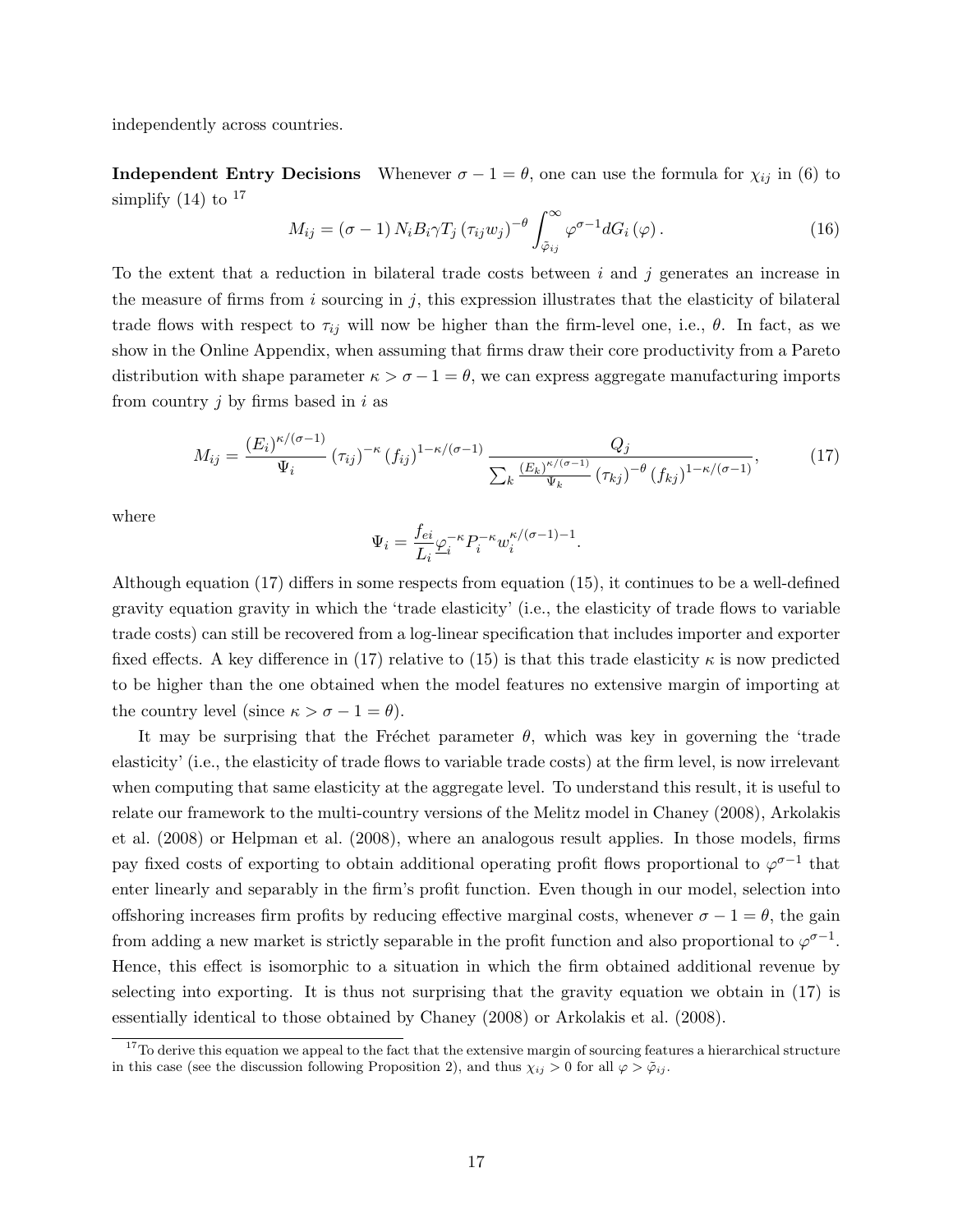General Case We finally discuss the implications of our framework for bilateral trade flows in the presence of fixed costs of offshoring and interdependencies in the extensive margin of sourcing. Following the same steps as in the derivation of (15), we show that in the general case the volume of imports from country  $j$  by firms from  $i$  is given by

$$
M_{ij} = \frac{E_i}{P_i^{1-\sigma}/N_i} \tau_{ij}^{-\theta} \Lambda_{ij} \frac{Q_j}{\sum_k \frac{E_k}{P_k^{1-\sigma}/N_k} \tau_{kj}^{-\theta} \Lambda_{kj}}
$$
(18)

where

$$
\Lambda_{ij} = \int_{\tilde{\varphi}_{ij}}^{\infty} I_{ij}(\varphi) \left(\Theta_i(\varphi)\right)^{(\sigma - 1 - \theta)/\theta} \varphi^{\sigma - 1} dG_i(\varphi).
$$
\n(19)

As in the previous two gravity equations in (15) and (17), the first and last terms in equation (18) once again constitute importer and an exporter 'fixed effects', which relate to the importer's total absorption and the exporter's total tradable production in manufacturing. Notice, however, that even after partialling out importer and exporter fixed effects, in equation (18) we are left with both  $\tau_{ij}$  as well as  $\Lambda_{ij}$  in (19) varying across exporters even when fixing the importer.

The presence of the term  $\Lambda_{ij}$  has two implications for standard estimates of the gravity equation. First, and analogously to the independent entry decisions case analyzed above, the aggregate trade elasticity will no longer coincide with the firm-level one, given by  $\theta$ . Intuitively, changes in variable trade costs will not only affect firm-level sourcing decisions conditional on a sourcing strategy, but will also affect these same sourcing strategies. In the plausible case in which a reduction in  $\tau_{ij}$ disproportionately enhances the extensive margin of imports from country  $j$ , the aggregate trade elasticity will thus be higher than  $\theta$ . Our derivations above have demonstrated this to be the case whenever  $\sigma - 1 = \theta$ . Unfortunately, a general proof of this magnification result for arbitrary parameter values of  $\sigma$  and  $\theta$ , and for a general distribution of productivity  $G_i(\varphi)$  is intricate due to the difficulties in the characterization of  $\Theta_i(\varphi)$  in the substitutes case and due to industry equilibrium effects.

A second distinguishing feature of equation (18) is that, as long as  $(\sigma - 1) \neq \theta$ ,  $\Lambda_{ij}$  in (19) will be a function of  $\Theta_i(\varphi)$  for  $\varphi > \tilde{\varphi}_{ij}$ , and will thus depend on technology, trade costs and wages in all countries, and not just i and j. Hence, equation (18) is an extended gravity equation – to use the term in Morales et al. (2014) – featuring third market effects. Holding constant the sourcing strategy of all firms (and thus  $\tilde{\varphi}_{ij}$  and  $I_{ij}(\varphi)$  in equation (19)), it appears that the sign of these third-market effects depends crucially on whether one is in the complements or the substitutes case. Nevertheless, changes in trade costs naturally affect the extensive margin of sourcing and also lead to rich industry equilibrium effects, thereby thwarting a sharp characterization of these extended gravity effects in our model.

# 3.5 Extensions

Before turning to the empirical evidence, we briefly outline two extensions of the model that illustrate how our framework can accommodate additional prominent patterns of the involvement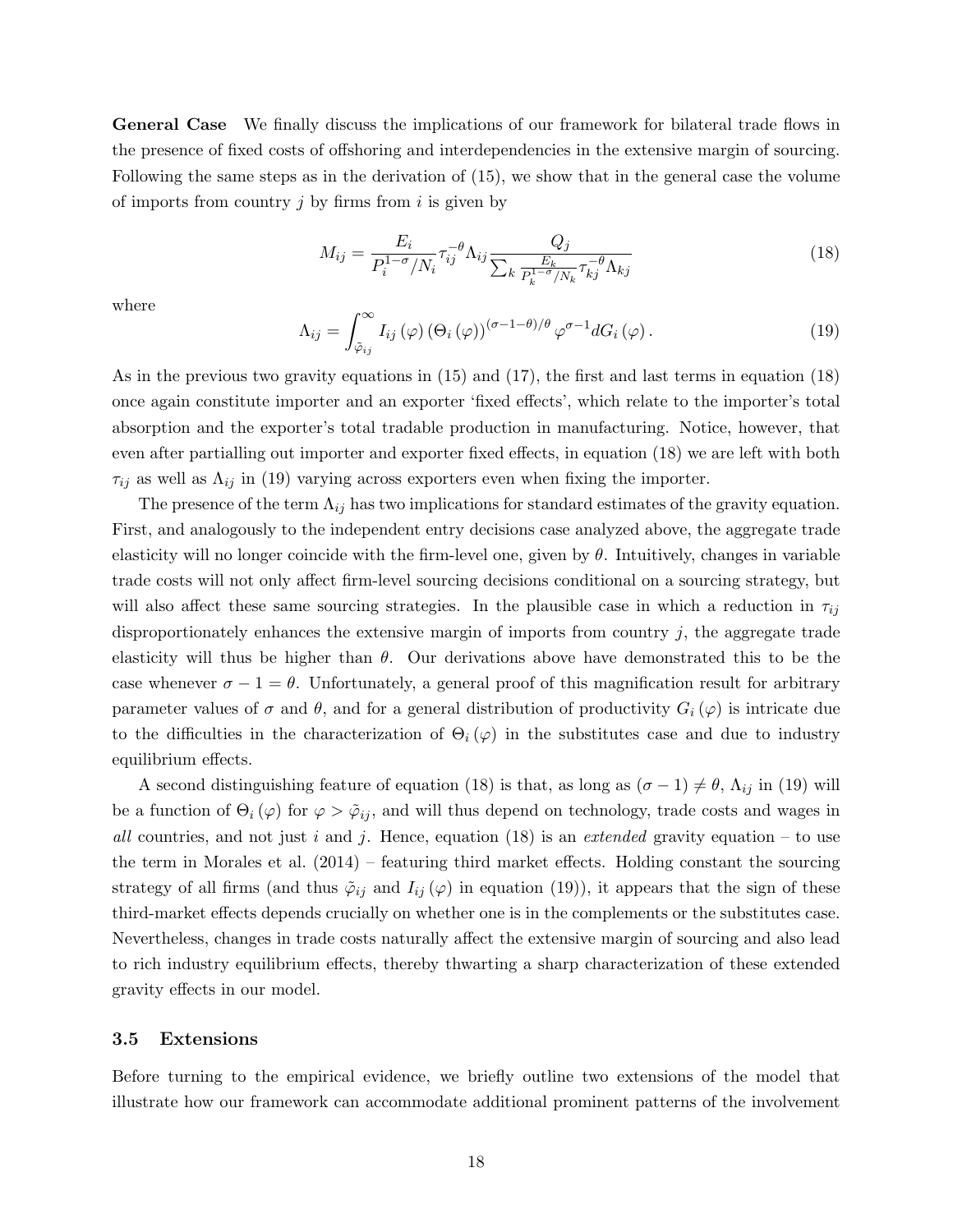of U.S. firms in international trade transactions. Because we will not incorporate these features into the structural estimation and quantitative analysis in the next sections, we limit ourselves to studying the effects of these extensions on firm behavior and relegate the mathematical details to the Online Appendix.

Exporting and Importing We first consider a reduction of trade costs for final-good varieties from their prohibitive levels to a combination of (bounded) iceberg trade costs  $\tau_{ij}^X$  and fixed costs  $f_{ij}^X$  of exporting. Firm behavior conditional on a sourcing strategy is largely analogous to that in section 3.1, except for the inclusion of a determination of the firm's 'exporting strategy'. In the Online Appendix we show that, regardless of whether  $\sigma - 1 > \theta$  or  $\sigma - 1 < \theta$ , any change in parameters that increases the sourcing capability  $\Theta_i(\varphi)$  of the firm – such as a reduction in any  $\tau_{ij}$  or an increase in any  $T_j$  – will necessarily lead to a (weak) increase in the extensive margin of exporting. Furthermore, restricting attention to the complements case  $(\sigma - 1)/\theta > 1$ , the model delivers a complementarity between the exporting and importing margins of firms. For instance, holding constant the vector of residual demand parameters  $B_i$ , reductions in the costs of trading final goods across countries will not only increase the participation of firms in export markets, but will also increase the extensive margin of global sourcing. Finally, as firm productivity increases, the participation of firms in both export and import markets increases, but at a faster rate than when either of those margins is shut down. This complementarity result is useful in interpreting the fact that, as Bernard et al. (2007) indicate, 41 percent of U.S. exporting firms also import while 79 percent of importers also export.

Endogenous Input Variety Our benchmark model assumes that all final good producers use a measure one of inputs. It is simple to generalize our framework to the case in which the final-good producer is allowed to choose the complexity of production, as captured by the measure of inputs used in production (see Acemoglu et al. (2007)). In order to create a check on the optimal degree of complexity, we assume that firms face input-specific fixed costs (in addition to the country-specific costs in our benchmark model). A novel prediction from this extension is that more productive firms will tend to source more inputs from all sources combined (domestic and foreign) than less productive firms, even when these firms share a common sourcing strategy.<sup>18</sup> In the complements case with  $\sigma - 1 > \theta$ , this variant of the model also predicts that more productive firms will tend to buy (weakly) more inputs from any source than less productive firms. Although the inclusion of endogenous input variety and fixed costs of sourcing at the input level might help rationalize certain features in the data, it is important to emphasize that they do not serve as a substitute for country-specific fixed costs of sourcing. More specifically, in the absence of the latter type of fixed costs, our framework would not be able to account for the key facts motivating our benchmark model, since in such a case, all firms would source inputs from all countries, thus violating the

<sup>&</sup>lt;sup>18</sup>Although our benchmark model is also consistent with more productive firms importing more inputs than less productive firms, with a common measure of inputs, this could only be rationalized by having more productive firms sourcing less inputs domestically than less productive firms.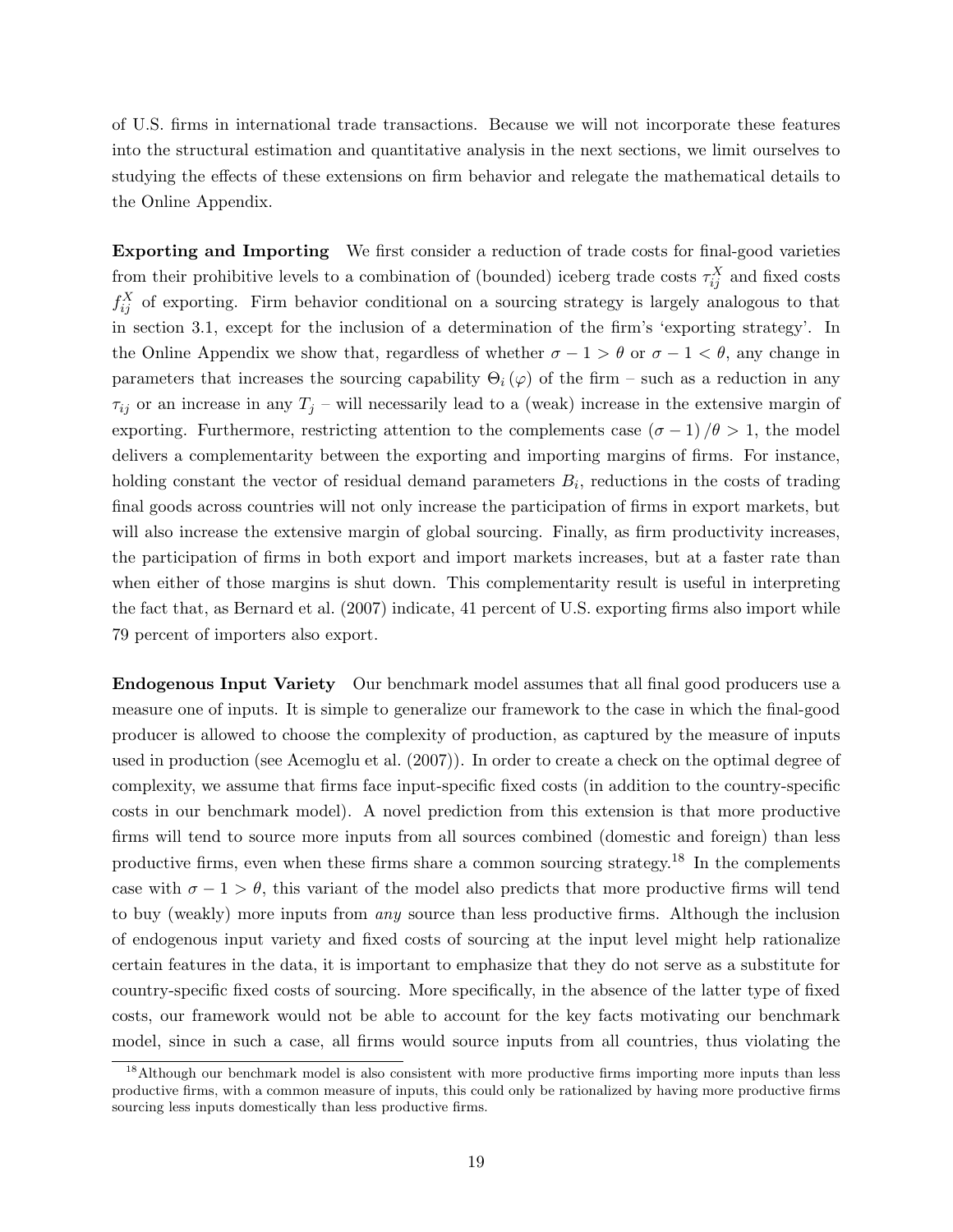patterns in Figure 1 (which persist even when controlling for the number of imported inputs) and Table 1 in the Introduction.

# 4 Data Sources and Descriptive Evidence

In the theory section, we provide a parsimonious model that characterizes the margins of firms' global sourcing decisions. When there are complementarities in the firm's extensive margin sourcing decisions, the model is consistent with the strong, increasing relationship between firm size and the number of source countries depicted in Figure 1. The model also provides a framework for distinguishing between country-level fixed costs and country sourcing potential – two key dimensions along which Table 1 suggests that countries differ. Before turning to the structural estimation, we describe the data used in the paper and provide several novel empirical facts that support the theoretical framework.

# 4.1 Data Description

The primary data used in the paper are from the U.S. Census Bureau's 2007 Economic Censuses (EC), Longitudinal Business Database (LBD), and Import transaction database. The LBD uses administrative record data to provide employment and industry for every private, non-farm, employer establishment in the U.S. The ECs supplement this information with additional establishment-level variables, such as sales, value-added, and input usage.<sup>19</sup> The import data, collected by U.S. Customs facilities, are based on the universe of import transactions into the U.S. They contain information on the products, values, and countries of firms' imports. We match these data at the firm level to the LBD and the EC data.

The focus of this paper is on firms involved in the production of goods. We therefore limit the analysis to firms with at least one manufacturing establishment. Because we envision a production process entailing physical transformation activities (manufacturing) as well as headquarter activities (design, distribution, marketing, etc.), we include firms with activities outside of manufacturing.<sup>20</sup> We also limit the sample to firms with positive sales and employment and exclude all mineral imports from the analysis since they do not represent offshoring. Firms with at least one manufacturing plant account for five percent of firms, 23 percent of employment, 38 percent of sales, and 65 percent of non-mineral imports. In terms of explaining aggregate U.S. sourcing patterns,

<sup>&</sup>lt;sup>19</sup>The Census of Manufactures (CM) has been widely used in previous work. The other censuses are for Construction, Finance, Insurance and Real Estate, Management of Companies, Professional and Technical Services, Retail Trade, Transportation and Warehousing, and Wholesale Trade. The variables available differ across these censuses. This coverage ensures that we provide an accurate depiction of the entire firm compared to studies that rely solely on the CM.

 $^{20}$ We recognize that focusing on firms with positive manufacturing activity will miss some offshoring, for example by factoryless goods producers (FGPs) in the wholesale sector that have offshored all physical transformation activities (see Bernard and Fort, 2013, for details). Unfortunately, there is no practical way to distinguish all FGPs from traditional wholesale establishments. Furthermore, data on value-added and input usage, which is crucial for our structural estimation is less complete for firms outside manufacturing. We also note that we cannot identify manufacturing firms that use inputs imported by intermediaries.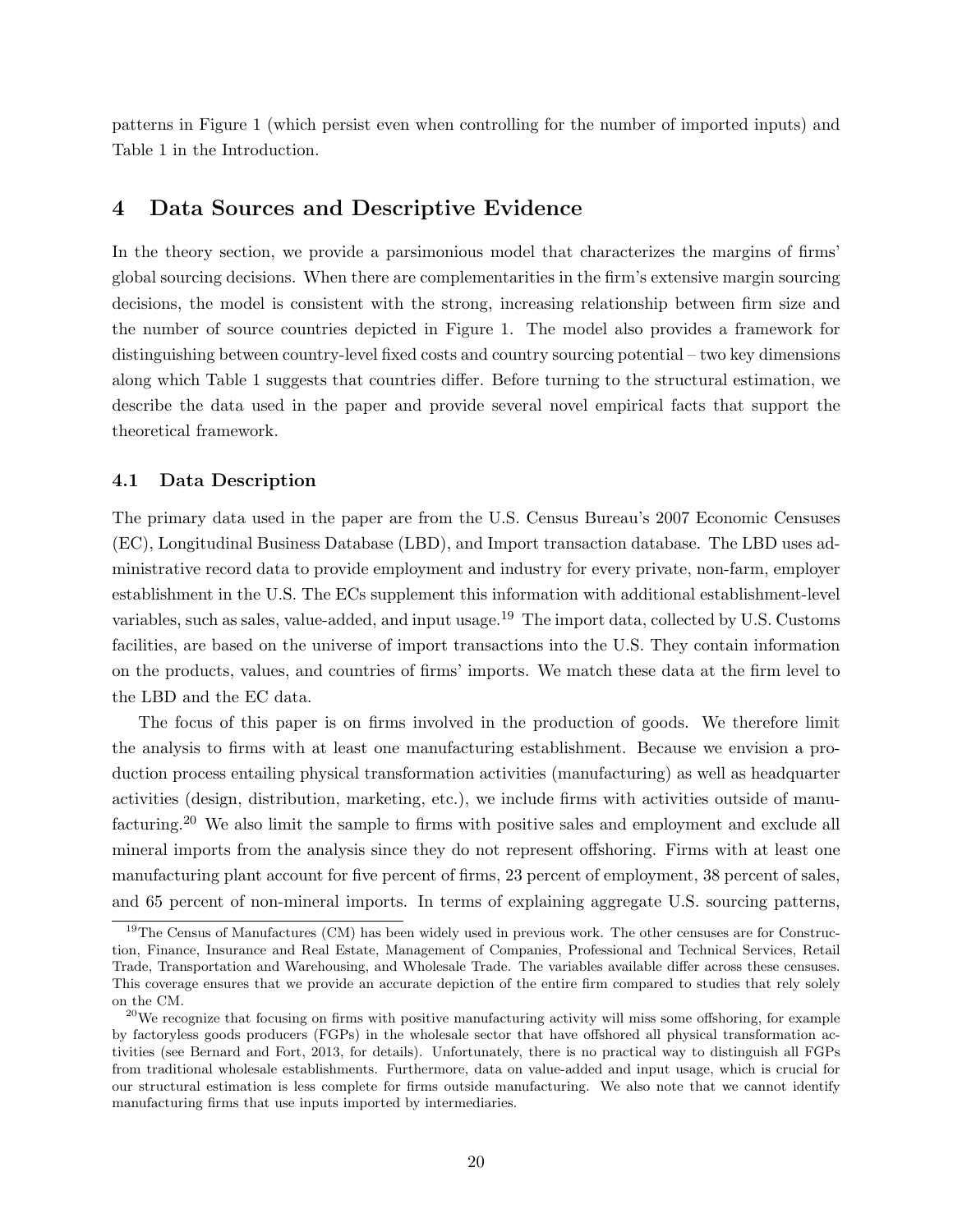it is critically important to include firms with manufacturing and other activities. They account for 60 percent of U.S. imports, while manufacturing-only firms account for just five percent. The import behavior of the firms in our sample is consistent with patterns documented in past work on heterogeneous firms in trade. About one quarter of U.S. manufacturing firms have positive imports in 2007. Additional details on the sample and data construction are in the Online Data Appendix.

The model predicts an important role for country characteristics in determining country-level fixed costs and sourcing potential. We compile a dataset with the key country characteristics– technology and wages, as well as other controls– from various sources. Country R&D data and the number of private firms in a country for 2007 are from the World Bank Development Indicators. Wage data are from the ILO data described by Oostendorp (2005). Distance and language are from CEPII. Physical capital is based on the methodology in Hall and Jones (1999), but constructed using the most recent data from the Penn World Tables described by Heston et al. (2011). Control of corruption is from the World Bank's Worldwide Governance Indicators. We also obtain years of schooling and population from Barro and Lee (2010).

# 4.2 Descriptive Evidence

In this subsection, we provide reduced-form evidence that supports the notion that firms source multiple inputs from multiple countries. In addition, we show that firms tend to source multiple inputs per country and that they generally source a specific input from a single location. Finally, we document a hierarchical pattern in firms' sourcing decisions.

### 4.2.1 Multiple Inputs and Countries

Two key assumptions that drive our theoretical approach are that firms source multiple inputs and that they may source these inputs from multiple countries. While the Census data do not provide detailed information about the total number of inputs used by a firm, the linked import data can shed light on the number of foreign inputs firms use. To exploit these data, we define a product as a distinct Harmonized Schedule ten-digit code, of which there are nearly 17,000 categories in the U.S. import data. Table 2 presents the firm-level statistics for importers on the number of countries from which a firm sources, as well as the number of unique HS10 products that it imports. The first column shows that, on average, firms import 12 products from about three foreign countries. There is considerable heterogeneity in these statistics across firms. The 95th percentile is 41 for the number of imported products and 11 for the number of source countries.

### 4.2.2 The number of Products per Country and Countries per Product

In contrast to an Armington framework in which products are differentiated by country of origin, in our model we assume that each input could be sourced from any country. As a result, when a firm profit maximizes, it will only source each input from its lowest cost location. It is important to recognize that in either framework there will be interdependencies in a firm's extensive margin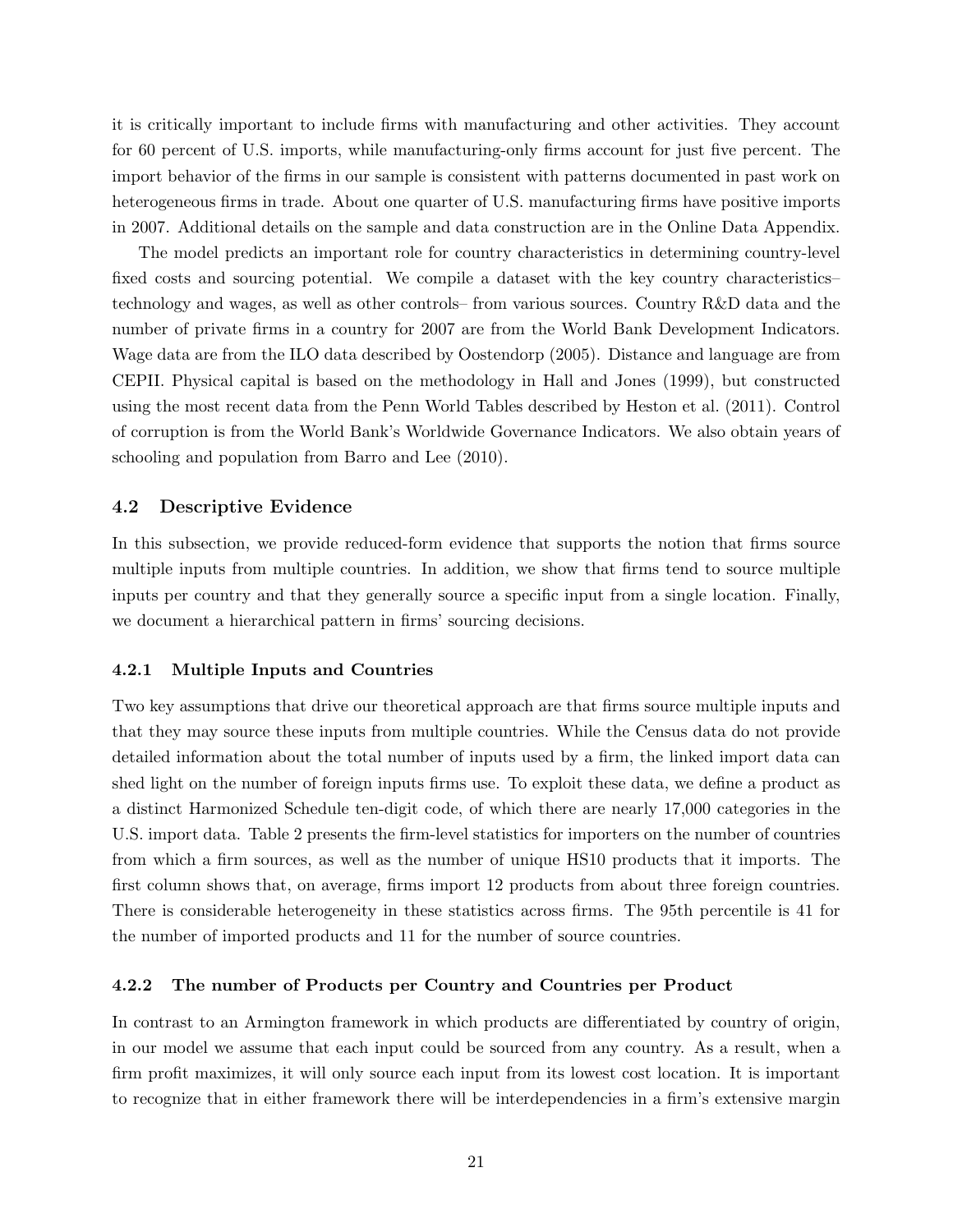|                     |       | Mean Std. Dev. 25th Ptile Median | -95th Ptile |
|---------------------|-------|----------------------------------|-------------|
| Country Count 3.26  | 5.09  |                                  |             |
| Product Count 11.91 | 48.89 |                                  |             |

Table 2: Firm-level statistics on the number of source countries and imported inputs

Notes: The first row reports on the number of countries from which a firm imports. The second row reports on the number of unique HS10 products a firm imports. Note that data confidentiality protection rules preclude us from disclosing exact percentiles. Statistics for all percentiles in the paper are therefore the average for all firms that are within  $+/-$  one percent of the reported percentile.

decision about which countries to include in its sourcing strategy. In other words, the Armington assumption cannot be used to simplify the firm's extensive margin sourcing decision. The two frameworks do lead to different predictions, however, in terms of how firms respond to shocks. In an Armington model, a shock to trade costs will only affect the amount that a firm sources of a particular product, while firms in our model will respond by changing the set of products sourced, as well as how much they source of each product.

Consistent with our model, we document that while firms tend to source multiple inputs per country, they seldom buy the same product from more than one country. The left panel of Table 3 presents statistics on the firm-level mean, median, and maximum number of products that a firm imports from a particular country. We report the mean, median, and 95th percentile of these firmlevel measures. The average of the firm-level mean is 2.78 products imported per country and the 95th percentile of the firm-level mean is 8.23. Column 3 shows that the average of the maximum number of products a firm imports from a particular country is 7.21 and the 95th percentile is 25 products per country.

The right panel of Table 3 presents the same firm-level statistics for the number of countries from which a firm imports the same HS10 product. Almost every statistic reported in this table is close to one. The median firm imports a single product from an average of only 1.03 countries. The median number of countries per product for firms is always 1.00, even for the 95th percentile of firms. Finally, the maximum number of countries per product for the median firm is still just one, while firms in the 95th percentile import the same product from a maximum of four countries. These results provide strong support for the premise that firms source each input from one location. In the Online Appendix we show that this pattern is still evident when the sample of importers is limited to firms that source from at least three countries. We also provide the statistics at the HS6 level and show that every statistic on the number of countries from which a firm sources a given product is lower than the comparable statistic for the number of countries to which a firm exports a given product.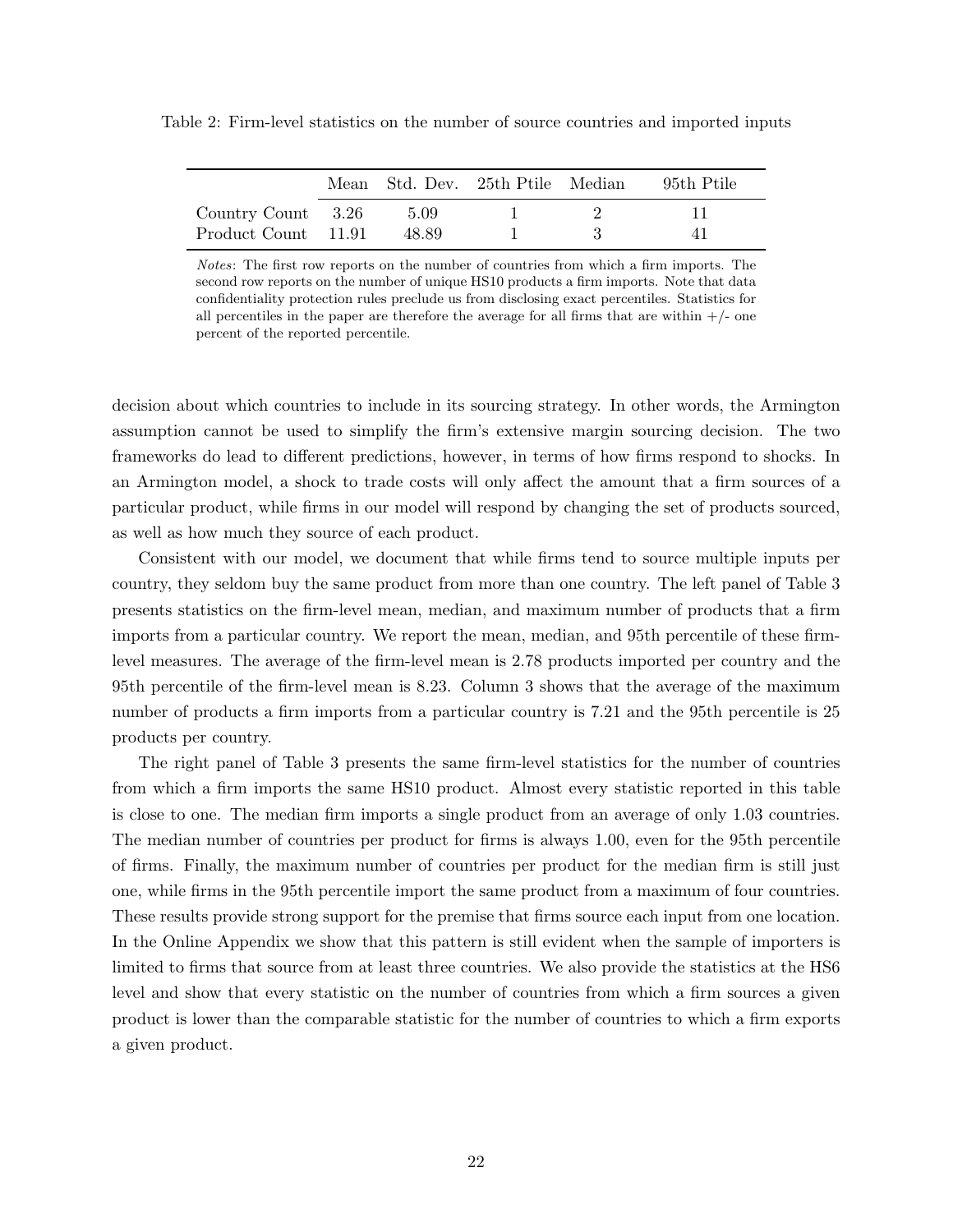|             | Products Per Country |        |       |  |            | Countries Per Product |      |
|-------------|----------------------|--------|-------|--|------------|-----------------------|------|
|             | Firm-level           |        |       |  | Firm-level |                       |      |
|             | Mean                 | Median | Max   |  | Mean       | Median                | Max  |
| Mean        | 2.78                 | 2.18   | 7.21  |  | 1.11       | 1.00                  | 1.61 |
| Median      | 2.00                 | 2.00   | 2.00  |  | 1.03       | 1.00                  | 1.00 |
| $95\%$ tile | 8.23                 | 5.00   | 25.00 |  | 1.78       | 1.00                  | 4.00 |
|             |                      |        |       |  |            |                       |      |

Table 3: Firm-level statistics on the number of imported products per source country and the number of source countries per imported product

Notes: The left panel reports on the number of unique HS10 products that a firm imports from a particular country. The right panel reports on the number of countries from which a firm imports the same HS10 product.

# 4.2.3 Hierarchies in Firm Sourcing Patterns

We conclude this section by assessing the extent to which firms follow a hierarchical pecking order in their import behavior. Specifically, we count the number of firms that import from Canada (the top destination by firm rank) and no other countries, the number that import from Canada and China (the top two destinations) and no others, the number that import from Canada, China, and Germany and no others, and so on. When calculating these numbers, we limit the analysis to the top ten countries by firm rank. Table 4 presents the results. The first column shows the number of firms that import from each string of countries. To assess the significance of these numbers, column three provides the number of firms that would import from each string if sourcing decisions were independent and the fraction of actual firms importing from a given country represented that independent probability. The total fraction of firms that follows a pecking order from these top ten countries is 36.0, almost twice the 19.6 percent that would be observed under independence.

This pattern is reminiscent of the results found by Eaton et al. (2011) in their study of French exporters. While it is certainly suggestive of a pecking order in which country characteristics make some countries particularly appealing for all U.S. firms, it also points to a high degree of firmspecific idiosyncrasies in the selection of a firm's sourcing strategy. We will incorporate this feature of the data in our structural analysis by extending the theory to allow for firm-country-specific fixed costs.

# 5 Structural Analysis

In this section, we use the firm-level data in conjunction with country-level data to estimate the key parameters of the model. In doing so, we distinguish country sourcing potential from the fixed costs of sourcing and quantify the extent to which the latter depend upon distance and common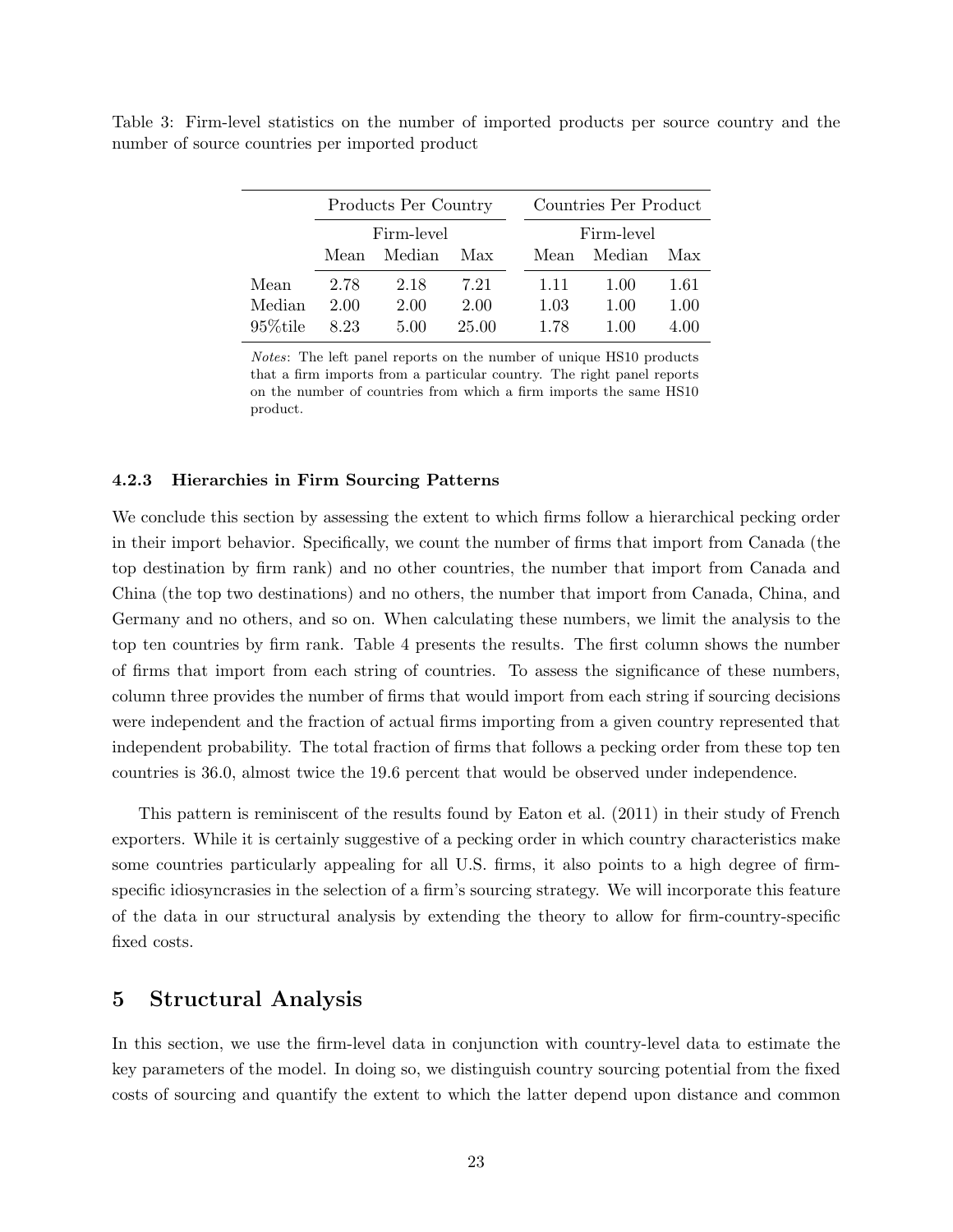|                                      |        | Data             |          | Under Independence |
|--------------------------------------|--------|------------------|----------|--------------------|
| String                               | Firms  | $%$ of Importers | Firms    | $%$ of Importers   |
| CA                                   | 17,980 | 29.82            | 6,760    | 11.21              |
| $CA-CH$                              | 2,210  | 3.67             | 3,730    | 6.19               |
| $CA-CH-DE$                           | 340    | 0.56             | 1,030    | 1.71               |
| $CA$ -CH-DE-GB                       | 150    | 0.25             | 240      | 0.40               |
| CA-CH-DE-GB-TW                       | 80     | 0.13             | 50       | 0.08               |
| CA-CH-DE-GB-TW-IT                    | 30     | 0.05             | 10       | 0.02               |
| CA-CH-DE-GB-TW-IT-JP                 | 30     | 0.05             | $\Omega$ | 0.00               |
| CA-CH-DE-GB-TW-IT-JP-MX              | 50     | 0.08             | $\theta$ | 0.00               |
| CA-CH-DE-GB-TW-IT-JP-MX-FR           | 160    | 0.27             | $\Omega$ | 0.00               |
| CA-CH-DE-GB-TW-IT-JP-MX-FR-KR        | 650    | 1.08             | $\theta$ | 0.00               |
| <b>TOTAL Following Pecking Order</b> | 21,680 | 36.0             | 11,820   | 19.6               |

Table 4: U.S. firms importing from strings of top 10 countries

Notes: The string CA means importing from Canada but no other among the top 10; CA-CH means importing from Canada and China but no other, and so forth. % of Importers shows percent of each category relative to all firms that import from top 10 countries.

language. The parameter estimates obtained here are also critical for performing the counterfactual exercises in the next section.

The structural analysis is performed in three distinct steps. In the first step, we use a simple linear regression to estimate each country's sourcing potential  $T_j(\tau_{ij}w_j)^{-\theta}$  from a U.S. perspective (i.e.,  $i = U.S.$ ). In the second step, we estimate the productivity dispersion parameter,  $\theta$ , by projecting the estimated sourcing potential values on observed cost shifters and other controls. We also measure the elasticity of demand,  $\sigma$ , from observed variable mark-ups. In the third and final step, we estimate the fixed costs of sourcing and other distributional parameters via the method of simulated moments. To make the firm's problem computationally feasible, we apply the technique in Jia (2008), originally designed to estimate an entry game among chains and other discount retailers in a large number of markets.

Because we use data on the sourcing strategies of firms from a single country, in what follows, we often drop the subscript i from the notation, with the understanding that the unique importing country is the U.S. We also denote a firm by superscript  $n$ . To facilitate the estimation, we include only those countries with at least 200 U.S. importing firms. This criterion leaves us with a total of 67 countries, including the U.S.

# 5.1 Step 1: Estimation of a Country's Sourcing Potential

The first step in our structural analysis is to estimate each country's sourcing potential. To do so, we take the firm's sourcing strategy  $\mathcal{J}^n$  as given and exploit differences in its share of sourcing across countries. Recall from equation (6) in the model that a firm's share of inputs sourced from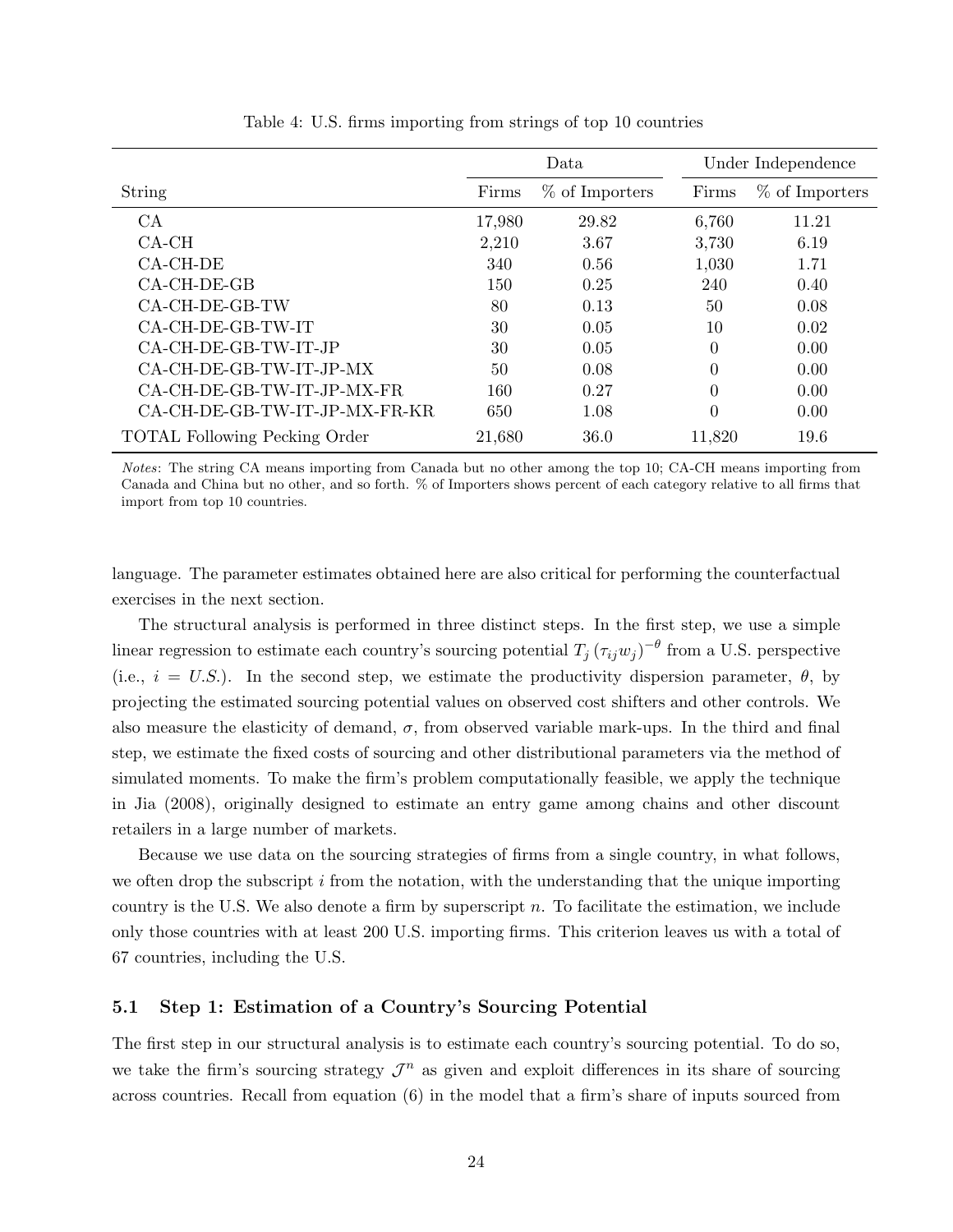country j,  $\chi_{ij}^n$ , is simply that country's contribution to the firm's sourcing capability,  $\Theta_i^n$ . Country  $j$ 's sourcing potential – from the perspective of country  $i$  – is therefore summarized by the term  $\xi_j \equiv T_j (\tau_{ij} w_j )^{-\theta}$ . Rearranging equation (6) by taking logs and normalizing the share of inputs purchased from country  $j$  by the firm's share of domestic inputs leads to

$$
\log \chi_{ij}^n - \log \chi_{ii}^n = \log \xi_j + \log \epsilon_j^n,\tag{20}
$$

where n denotes firm. In order to turn the model's equilibrium condition  $(6)$  into an empirical specification, note that this equation includes a firm-country-specific shock  $\epsilon_j^n$ .<sup>21</sup>

The dependent variable in equation (20) is the difference between a firm's share of inputs sourced from country j and its share of inputs sourced domestically. We measure these shares using data on a firm's total input use as well as the imports from each country from which it sources. We include firms that import from countries with fewer than 200 U.S. importers in the estimation, adjusting their total input usage by subtracting their imports from any of the excluded countries. Additional details on our measure of input shares are in the Estimation Appendix.<sup>22</sup>

Intuitively, this specification allows us to identify a country's average sourcing potential  $\xi_i$ by observing how much a firm imports from that country relative to the same firm's domestic input purchases, restricting attention to countries included in the firm's sourcing strategy. For this measurement strategy to be consistent, it is important that there is no selection based on the errors in the regression. This condition will be satisfied if firms only learn their country-specific efficiency shocks,  $\epsilon_j^n$ , after their sourcing strategy is selected, or if the term  $\epsilon_j^n$  simply represents measurement error.<sup>23</sup> It is also consistent with firm-country-specific shocks to the fixed costs of sourcing.

Table 5 provides summary statistics from estimating equation (20) via OLS, using country fixed effects to capture the  $\xi_i$  terms. The estimated coefficients on these fixed effects represent each country's sourcing potential. All sourcing potential fixed effects are significant at the 99 percent level. We have also estimated these sourcing potential measures controlling for industry effects. The estimates are highly correlated (0.996) with our baseline results and retain their statistical significance.

Figure 2 plots the estimated sourcing potential fixed effects against total input purchases (left panel) and against the number of firms importing from that country (right panel). Our parameter

<sup>&</sup>lt;sup>21</sup>When normalizing by the domestic share, we set domestic sourcing potential to 1. All other country variables are then measured relative to the U.S. value.

 $22$ We note that a very small fraction of firms has negative values for its implied domestic input purchases. This occurs when a firm's total input purchases are less than its imports. Likely explanations for this are measurement error and imports of capital equipment. We drop these firms from the estimation since we cannot use observations with negative input purchases. In an alternative approach, we have limited the sample of firms in the structural analysis to firms with at least fifty percent of their sales in manufacturing. This ensures better measurement of firms' inputs and helps to address concerns about imports being true inputs into production. We do not report the numbers from this analysis here to avoid potential future disclosure issues in revisions of the paper. We do note that the results are qualitatively similar and we may report them in future work.

<sup>&</sup>lt;sup>23</sup>Note that this assumption rules out measurement error related to a firm's global sourcing strategy. In other words, we assume that the set of countries from which the firm imports is correctly observed and that a firm has positive imports from all countries for which it has paid a fixed cost of sourcing.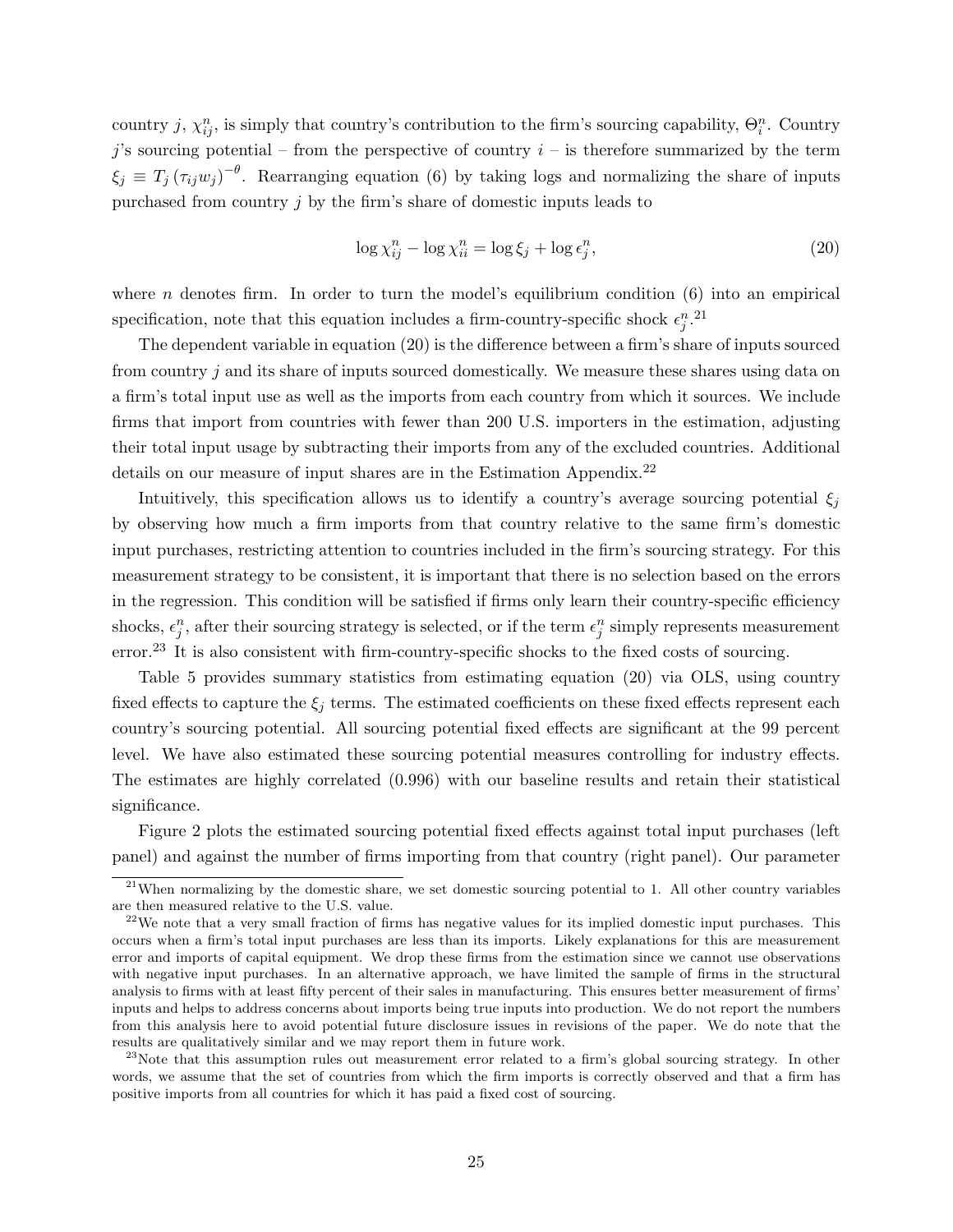estimates suggest that China has the highest sourcing potential for U.S. firms, followed by Canada and Taiwan. More firms import from Germany and United Kingdom than from Taiwan, however, and more firms import from Canada than from China, suggesting that fixed costs of sourcing are likely to differ across source countries. Despite some heterogeneity, the number of firms and total import purchases are clearly positively associated with a country's sourcing potential, with a tighter relationship between the sourcing potential and the number of firms sourcing from a country.

Table 5: Summary statistics for sourcing potential estimation

| Number of observations        | 200,000            |
|-------------------------------|--------------------|
| Mean Squared Error            | 2.64               |
| Range of foreign $\log \xi_i$ | $-4.12$ to $-8.42$ |
| Sum of foreign $\xi_i$        | 0.137              |
|                               |                    |

Notes: Summary statistics for regression based on equation (20). Estimated Fixed effects are displayed in Figure 2. Number of observations rounded for disclosure avoidance. The  $R^2$  with a constant is 0.09.



Figure 2: Country sourcing potential parameters

Our estimates of the sourcing potential of a country enable us to calculate the extent to which the sourcing capability of a firm  $\Theta^n = \sum_{j \in \mathcal{J}^n} \xi_j$  is higher if it imports from all countries as opposed to sourcing only domestically. Since the domestic sourcing potential is normalized to one and the summation of the foreign sourcing potential terms is 0.137, these results imply that the sourcing capability of a firm that sources from all 67 countries is 13.7 percent larger than that of a firm sourcing only domestically. The impact of a firm's sourcing capability on its marginal cost in turn depends on the dispersion parameter  $\theta$  of the intermediates productivities, as seen in equation (8). Equation (11) shows that the effect of sourcing capability on firm sales also depends on  $\theta$ , as well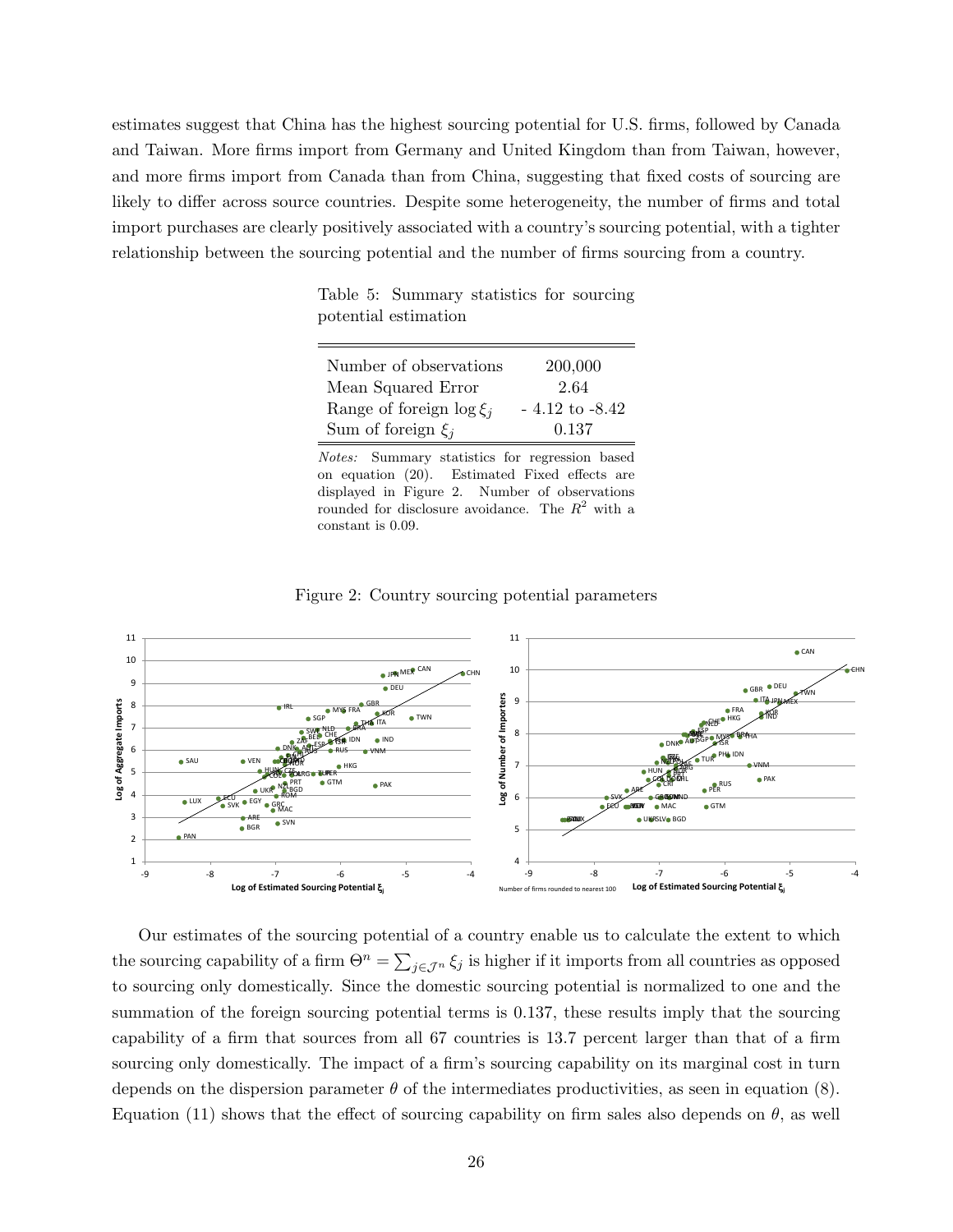as on the elasticity of substitution,  $\sigma$ . We now turn to estimating these two parameters.

# 5.2 Step 2: Estimation of the Elasticity of Demand and Input Productivity Dispersion

# 5.2.1 Estimation of Elasticity of Demand

It is simpler to start by discussing how we recover  $\sigma$  from the data. With CES preferences and monopolistic competition, the ratio of sales to variable input purchases (including intermediates and basic factors of production) is  $\sigma/(\sigma-1)$ . We exploit this relationship to obtain a parameter value for  $\sigma$  by calculating a measure of average mark-ups from the establishment-level data in the 2007 Census of Manufactures. Specifically, the mark-up is the ratio of sales to variable inputs, where inputs are the sum of an establishment's materials, wages, capital expenditures, and total expenses. The mark-up for the median establishment is 35 percent, with a bootstrapped standard error of 0.0005. This implies an estimate for the elasticity of demand,  $\sigma$ , of 3.85. Of course it is impossible to distinguish perfectly between fixed and variable costs in the data, and there may be certain costs that simply are not measured well, but we view this as a plausible estimate that is similar to previous estimates.<sup>24</sup> Given the potential issues that may affect the accuracy of our estimate of the demand elasticity, we include a sensitivity analysis in section 6.3.3 in which we consider alternative values for the elasticity of demand, as well as other parameters.

#### 5.2.2 Estimation of Dispersion of Input Productivity Shocks

A second key parameter of our model is the dispersion of the productivity shocks of the intermediate inputs. Conditional on the firm's sourcing strategy,  $\theta$  represents the firm-level trade elasticity in our model. We use data on wages to identify this elasticity. Recall that the sourcing potential  $\xi_i$ that we estimated in the previous section, is a function of a country's technology parameter, trade costs, and wages. We thus project the estimated sourcing potential on proxies for all these terms, including R&D stock, capital per worker, a measure of control of corruption, wages, distance, and common language. Specifically, we estimate the following equation:

$$
\log \xi_j = \beta_0 + \beta_r \log R \& D_j + \beta_k \log \text{capital}_j + \beta_C \text{control of corruption} + \beta_F \log \text{ firms}
$$
  
- $\theta \log w_j - \theta (\log \beta_c + \beta_d \log \text{distance}_{ij} + \text{language}_{ij} \log \beta_l) + \iota_j.$  (21)

Equation (21) shows that the parameter  $\theta$  can be recovered from the estimated coefficient on wages. In theory, one could also identify  $\theta$  using tariffs, but, as we show in the Estimation Appendix, there is not enough variation in U.S. tariffs to do so. A potential issue with the use of country wage data is the fact that variation in wages partly reflects differences in worker productivity and skill across countries. Since firms' sourcing decisions are based on the cost of an efficiency unit

 $^{24}$ For example, Broda and Weinstein (2006) estimate a mean elasticity of 4 and a median of 2.2 at the SITC-3 level for 1990-2001. At the SITC-4 level, Feenstra and Romalis (2014) estimate a higher median elasticity of 6.2 for 1984-2011. Our estimate falls within this range.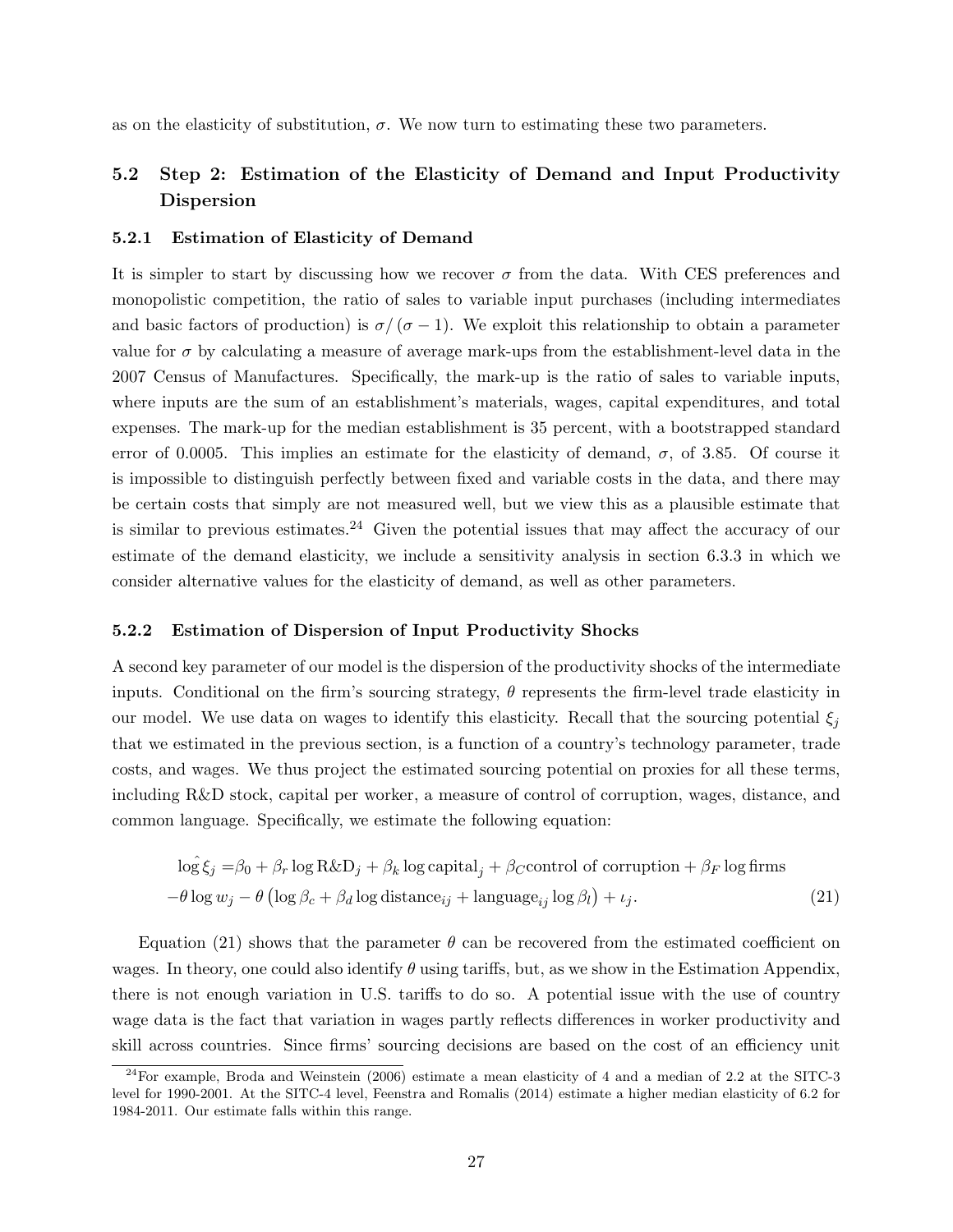of labor, we follow Eaton and Kortum (2002) and use a human capital-adjusted wage. Details of this adjustment are in the Estimation Appendix. Even adjusting for skill differences across workers, there are other country-level factors that are likely correlated with the average wage, such as infrastructure, that will lead to an upward bias on the wage coefficient. To address this issue, as well the potential for measurement error, we instrument for a country's wage using its population. One concern with using population as an instrument is that it may violate the exclusion restriction if high population countries are also technologically advanced countries. With that in mind, we include country R&D stock, a level measure of technology, in all specifications. Country population may also indirectly affect sourcing potential since it could be correlated with the number of potential suppliers in a country, a concern that leads us to control for the number of private firms in the economy. These country-level variables are available for 56 of the 66 foreign countries included in the structural estimation.

The first column of Table 6 presents the results from estimating equation (21) via OLS. Column 2 provides the analogous IV estimates, using population as an instrument for wages. As expected, the IV estimate for  $\theta$  (1.71) is larger than the OLS estimate. In line with the discussion in section 3.4, the data on firm-level trade flows suggest a much larger dispersion in productivities across countries than is typically obtained with aggregate trade data. For example, Eaton and Kortum (2002) estimate a coefficient of 3.8 using data on wages. Similarly to them, we estimate a coefficient of 4.56 when using the same specification as in equation (21) but with aggregate imports as the left-hand-side variable. These results are displayed in columns 4 and 5. The Estimation Appendix presents the first stage regression, along with additional robustness tests in which we control for GDP and tariffs, and in which we constrain the coefficient on wages and tariffs to be the same.

With estimates for country sourcing potential, the firm-level trade elasticity, and the elasticity of demand in hand, we can calculate how global sourcing affects firm costs and size. Our estimates imply that a firm sourcing from all countries faces around seven percent  $(1.137<sup>(−1/1.71)</sup>)$  lower input costs than a firm sourcing purely domestically, and consequently its sales are around 24 percent  $(1.137^{(-2.85/1.71)})$  larger.

Across various specifications, including additional robustness tests included in the Estimation Appendix, we find that the ratio of elasticity of demand,  $\sigma-1$ , to the dispersion of intermediate good efficiencies,  $\theta$ , is always larger than one. As argued in section 2, this implies that the profit function has increasing differences in the firm's sourcing strategy. In the third step of our estimation, we exploit this feature of our model and the data to solve the firm's problem numerically and thereby estimate the fixed costs of sourcing from different markets.

# 5.3 Step 3: Estimation of Fixed Costs of Sourcing

In this section, we estimate the fixed costs of sourcing via the method of simulated moments. As is common in the literature that estimates trade costs, we allow the fixed cost of sourcing from a country to depend on the gravity variables distance and language. Our model implies that the number of importing firms is identical to the number of firms that sources from the most popular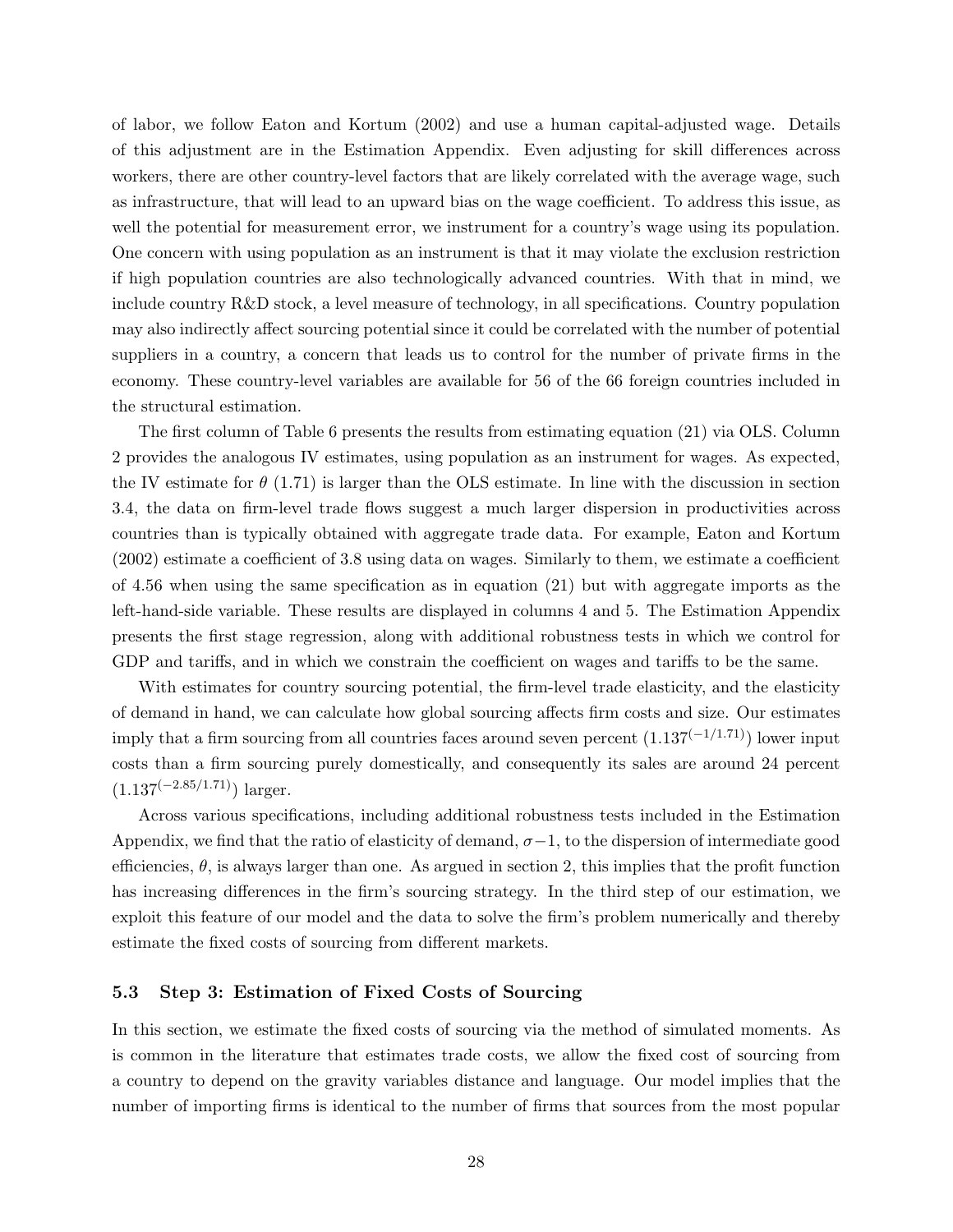|                       |            | $\log \xi$ |              | log aggregate imports |
|-----------------------|------------|------------|--------------|-----------------------|
|                       | <b>OLS</b> | IV         | $_{\rm OLS}$ | IV                    |
| HC adjusted wage      | $-0.50***$ | $-1.71**$  | $-0.61$      | $-4.56**$             |
|                       | (0.17)     | (0.68)     | (0.39)       | (1.92)                |
| log distance          | $-0.31$    | $-0.57**$  | $-0.88**$    | $-1.73**$             |
|                       | (0.19)     | (0.28)     | (0.42)       | (0.79)                |
| common language       | 0.13       | 0.19       | 0.29         | 0.48                  |
|                       | (0.21)     | (0.28)     | (0.48)       | (0.78)                |
| log R&D               | $0.36***$  | $0.54***$  | $0.72***$    | $1.30***$             |
|                       | (0.07)     | (0.13)     | (0.15)       | (0.36)                |
| log KL                | $-0.13$    | 0.44       | $-0.23$      | 1.64                  |
|                       | (0.17)     | (0.38)     | (0.37)       | (1.05)                |
| Control of corruption | 0.14       | $0.59*$    | 0.34         | $1.82**$              |
|                       | (0.14)     | (0.31)     | (0.32)       | (0.86)                |
| log no. of firms      | 0.13       | $-0.01$    | 0.10         | $-0.37$               |
|                       | (0.09)     | (0.14)     | (0.20)       | (0.39)                |
| Constant              | $-4.71***$ | $-5.97***$ | $11.07***$   | 6.98                  |
|                       | (1.07)     | (1.55)     | (2.41)       | (4.35)                |
| Observations          | 56         | 56         | 56           | 56                    |

Table 6: Estimation of firm and aggregate trade elasticities

Notes: Standard errors in parentheses. In the IV specifications, the human capitaladjusted wage is instrumented by population.

country. This is an extreme prediction driven by the assumption that firms face an identical fixed cost to source from a particular market. In contrast, the data show that around 60,000 firms import, but only about 38,700 import from Canada – the most popular sourcing country. For the remainder of the structural analysis, we therefore enrich the model by allowing the fixed costs of sourcing to vary by firm-country combinations. Specifically, we model firm-country-specific fixed costs,  $f_{ij}^n$ , that are drawn from a lognormal distribution with dispersion parameter  $\beta_{\text{disp}}^f$  and scale parameter  $\log \beta_c^f + \beta_d^f$  $\frac{d}{d} \log \text{distance}_{ij} + \log \beta_l^f$  $l_i$ language<sub>ij</sub>.

In a setting with a large number of countries, the firm faces a very large discrete choice problem to solve for its optimal sourcing strategy. If there are  $67$  countries, the firm selects between  $2^{67}$ , which is roughly  $10^{20}$ , possible sourcing strategies. Clearly, calculating the profits of each of these strategies for every firm is infeasible. To reduce the dimensionality of the problem, we use the empirical evidence that  $\sigma - 1 > \theta$  to infer that firms' profit functions feature increasing differences in their sourcing strategies. This allows us to adapt an algorithm first developed by Jia (2008) to solve the firm's problem.

This algorithm works as follows. Given a core productivity  $\varphi$  and a guess  $\mathcal J$  for the firm's sourcing strategy,  $\mathcal{J}^n$ , the marginal benefit of including country j in the sourcing strategy  $\mathcal{J}$  is:

$$
\begin{cases}\n\varphi^{\sigma-1}\gamma^{(\sigma-1)/\theta}B\left(\Theta_i\left(\mathcal{J}\cup j\right)^{(\sigma-1)/\theta}-\Theta_i\left(\mathcal{J}\right)^{(\sigma-1)/\theta}\right)-f_{ij}^n & \text{if } j \notin \mathcal{J} \\
\varphi^{\sigma-1}\gamma^{(\sigma-1)/\theta}B\left(\Theta_i\left(\mathcal{J}\right)^{(\sigma-1)/\theta}-\Theta_i\left(\mathcal{J}\setminus j\right)^{(\sigma-1)/\theta}\right)-f_{ij}^n & \text{if } j \in \mathcal{J}.\n\end{cases}
$$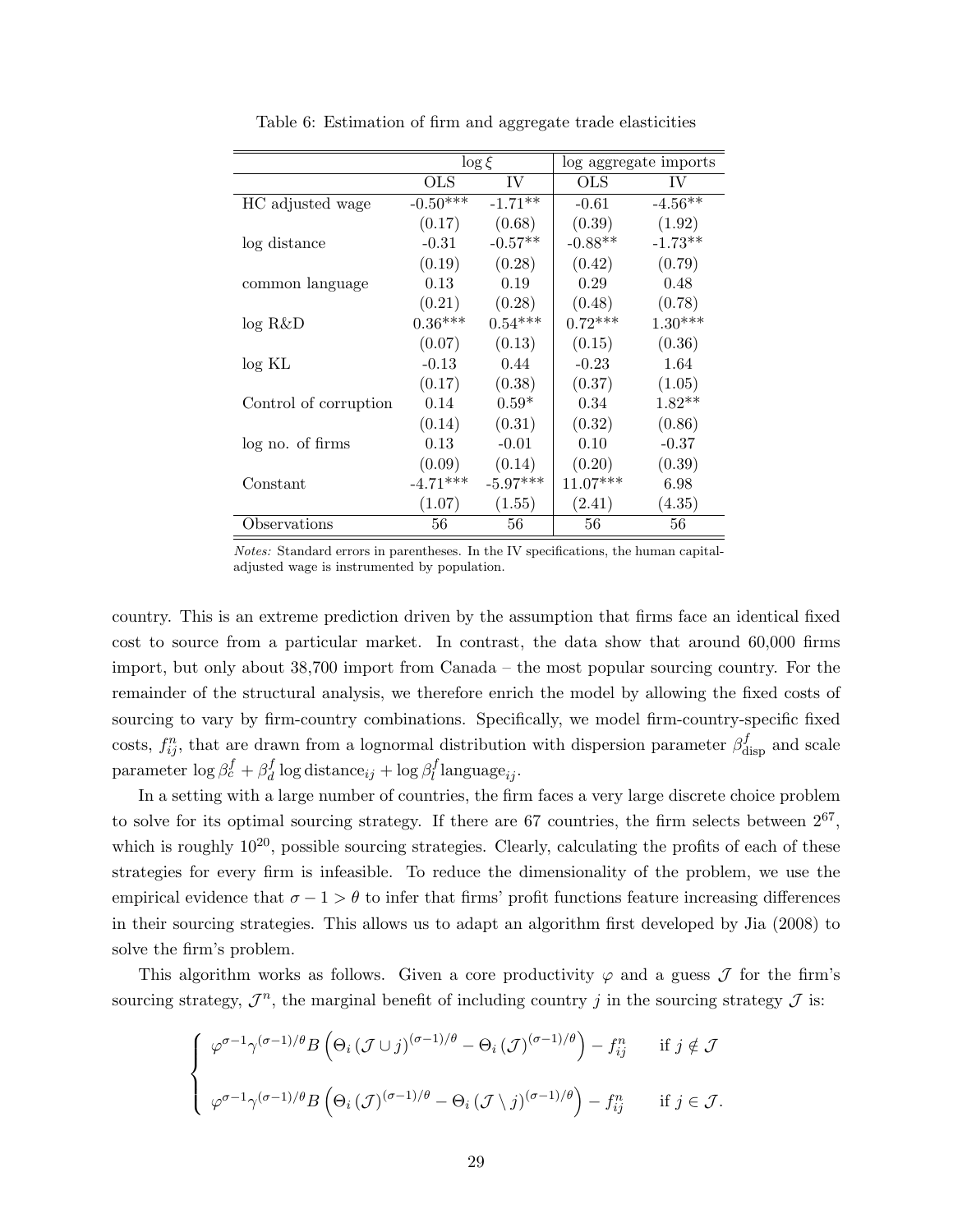We define a mapping,  $V_i(\mathcal{J})$  that takes a value of one if the marginal benefit of including country j in the sourcing strategy  $\mathcal J$  is positive, and takes a value of zero otherwise. Because of increasing differences in the profit function, this mapping is an increasing function itself. Jia (2008) shows that when starting from the set  $\mathcal{J}^0$  (which contains no country), an iterative application of the Voperator that adds each country to the set one-by-one leads to a lower bound of the firm's sourcing strategy. That is, the optimal sourcing strategy contains at least those countries for which the marginal benefit of adding a country is positive when that country is added individually. Similarly, when starting from the set  $\mathcal{J}^1$  (which contains all countries), and removing individual countries one-by-one, the iterative application of the V-operator leads to an upper bound for the optimal sourcing strategy. Should the two sets not perfectly overlap, it is only necessary to evaluate the profits resulting from all possible combinations contained in the upper but not the lower bound set. In the presence of a high degree of complementarity, there is the potential for this algorithm to lead to a large number of possible choices between the two bounds, hence rendering this approach infeasible. Intuitively, the iterative process might stall too quickly if it is optimal for firms to add or drop countries from the set  $\mathcal J$  only in pairs (or larger groups).

Fortunately, in our application, this approach leads to completely overlapping lower and upper bound sets in the vast majority of simulations. In addition, the two sets only differ by a small number of countries in those cases in which the sets do not completely overlap (see Table B.7 in the Estimation Appendix). In principle, the algorithm could still be useful even if a sizable number of location sets need to be evaluated; for example, one could assume that the firm evaluates the lower and upper bounds and a random vector of alternative sourcing strategies that are contained in the two bounds.

As in Melitz and Redding (2013), we fix the shape parameter of the Pareto distribution. We set  $\kappa = 4.5$ , but sensitivity results with alternative values for  $\kappa$  are discussed in section 6.3.3. We are left with the following five parameters to estimate:  $\delta = \left[ B, \beta_c^f, \beta_d^f, \beta_l^f, \beta_{\text{disp}}^f \right]$ .<sup>25</sup> To do so, we simulate a large number of U.S. firms. That is, for each firm we draw a core-productivity shock from a uniform distribution (which, given  $\kappa$ , can be inverted to yield the Pareto-distributed firm core productivity level), and a J-dimensional vector of fixed cost shocks from a standard normal distribution (which, given a parameter guess  $\beta^f$ , can be used to calculate the lognormal distributed firm-country specific fixed cost level).<sup>26</sup> Note there is no relationship between the number of simulated firms and the number of actual firms in the data. The model assumes that we have a continuum of firms whose core efficiency, fixed cost draws, and country-specific efficiency shocks follow particular distributions, and we use the simulated firms as evaluation points of these

<sup>&</sup>lt;sup>25</sup>We set  $\varphi_{\text{US}} = 1$ , as it scales input purchases equivalently to an increase in B.

 $^{26}$ We use a stratified random sampling technique to simulate the Pareto draws, in which we simulate many more points in right tail of the distribution (in total 12 intervals with 10 random draws each). For the fixed cost draws we use a Hybrid-Quasi-Monte-Carlo procedure, in which we generate a vector of 18,0000 quasi-random numbers from a van der Corput sequence in one dimension (which have better coverage properties than usual pseudo-random draws), and then for each country we use this vector, but with independent random permutations of elements of this vector. Each core productivity draw is then interacted with a vector of fixed cost draws, which together represent a firm. In total, the interaction of fixed cost and core productivity draws yields  $S = 2,160,000$  simulated firms.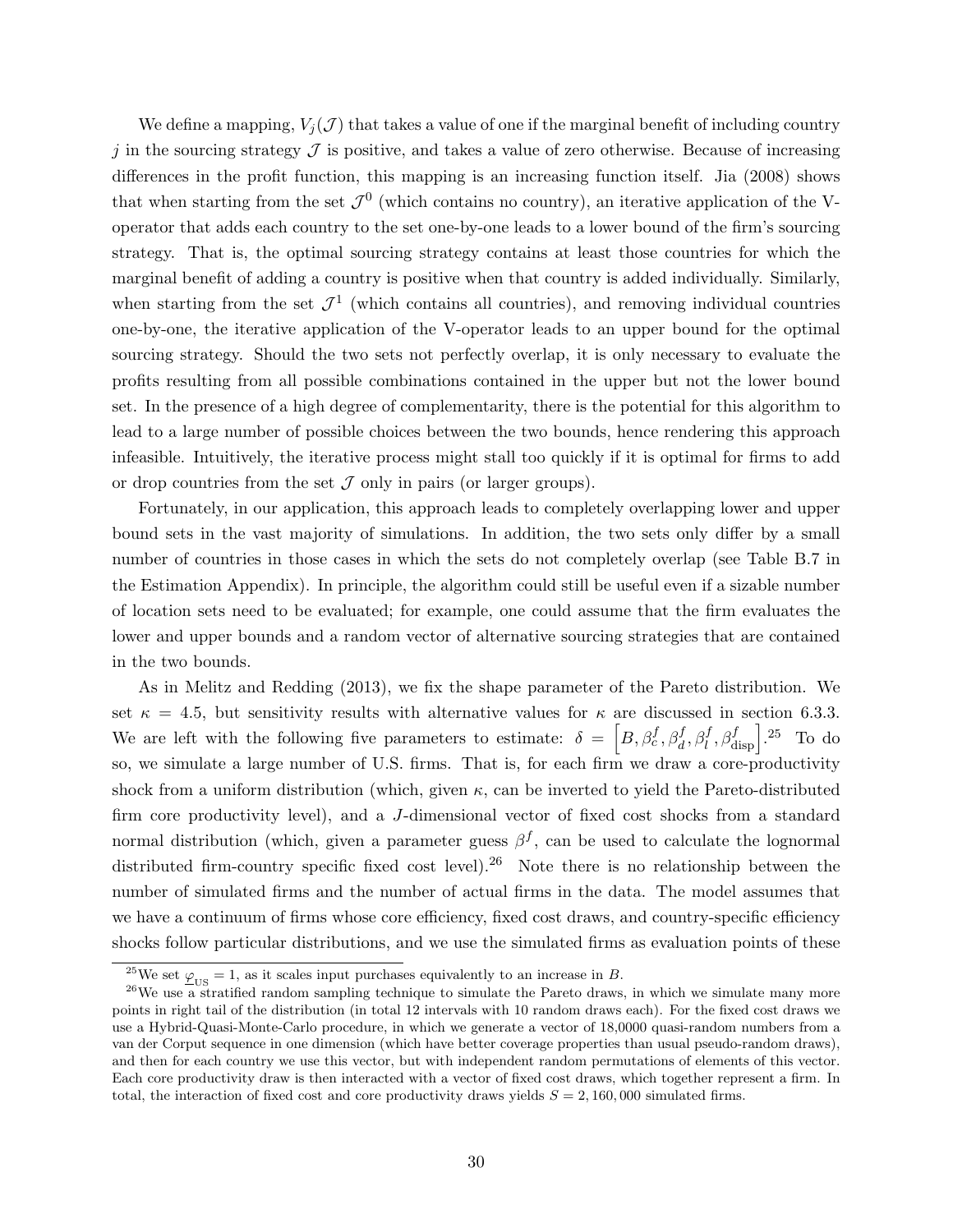distributions.

We use the simulated firms to construct three sets of moments. The first moment is the share of importing firms (about 24 percent in the data). This is simply a scalar, which we label as  $m_1$ in the actual data and as  $\hat{m}_1(\delta)$  for the simulated data. The second set of moments is the share of firms that sources from each country. We label this  $J \times 1$  vector of moments in the data as  $m_2$ and the simulated moment vector as  $\hat{m}_2(\delta)$ . This set of moments is informative about the overall magnitude of the fixed costs of sourcing, as well as on how they vary with distance and language. In addition, the share of importing firms from the most popular country relative to the total share of importers is indicative about the fixed cost dispersion parameter. The intuition here is that if there were zero dispersion in fixed costs across firms, the share of importers would be identical to the share of importers from the most popular sourcing country. Finally, the third moment is the share of firms whose input purchases from the U.S. are less than the median U.S. input purchases in the data. This is also a scalar, and we label the moment in the data as  $m_3$  and the simulated moment as  $\hat{m}_3(\delta)$ . The information from this moment helps pin down the scale parameter B.

We describe the difference between the moments in the data and in the simulated model by  $\hat{y}(\delta)$ :

$$
\hat{y}(\delta) = m - \hat{m}(\delta) = \begin{bmatrix} m_1 - \hat{m}_1(\delta) \\ m_2 - \hat{m}_2(\delta) \\ m_3 - \hat{m}_3(\delta) \end{bmatrix},
$$

and the following moment condition is assumed to hold at the true parameter value  $\delta_0$ :

$$
E\left[\hat{y}(\delta_0)\right] = 0.\tag{22}
$$

The method of simulated moments selects the model parameters that minimize the following objective function:

$$
\hat{\delta} = \arg\min_{\delta} \left[ \hat{y}(\delta) \right]^\top \mathbf{W} \left[ \hat{y}(\delta) \right],\tag{23}
$$

where  $W$  is a weighting matrix. We weight the moments equally, hence the weighting matrix is the identity matrix.

The parameter estimates are displayed in Table 7 below. We find that the fixed costs of sourcing are increasing in distance with an elasticity of 0.34, and that sourcing from countries with a common language reduces fixed costs by about 40 percent. The fixed costs of sourcing also seem reasonable in magnitude. The median fixed cost estimate ranges from 9,000 to 29,000 USD, though the assumption of a lognormal distribution means they can be substantially larger for some individual firm-country combinations. We conclude this section by describing the fit of the data by the estimated model.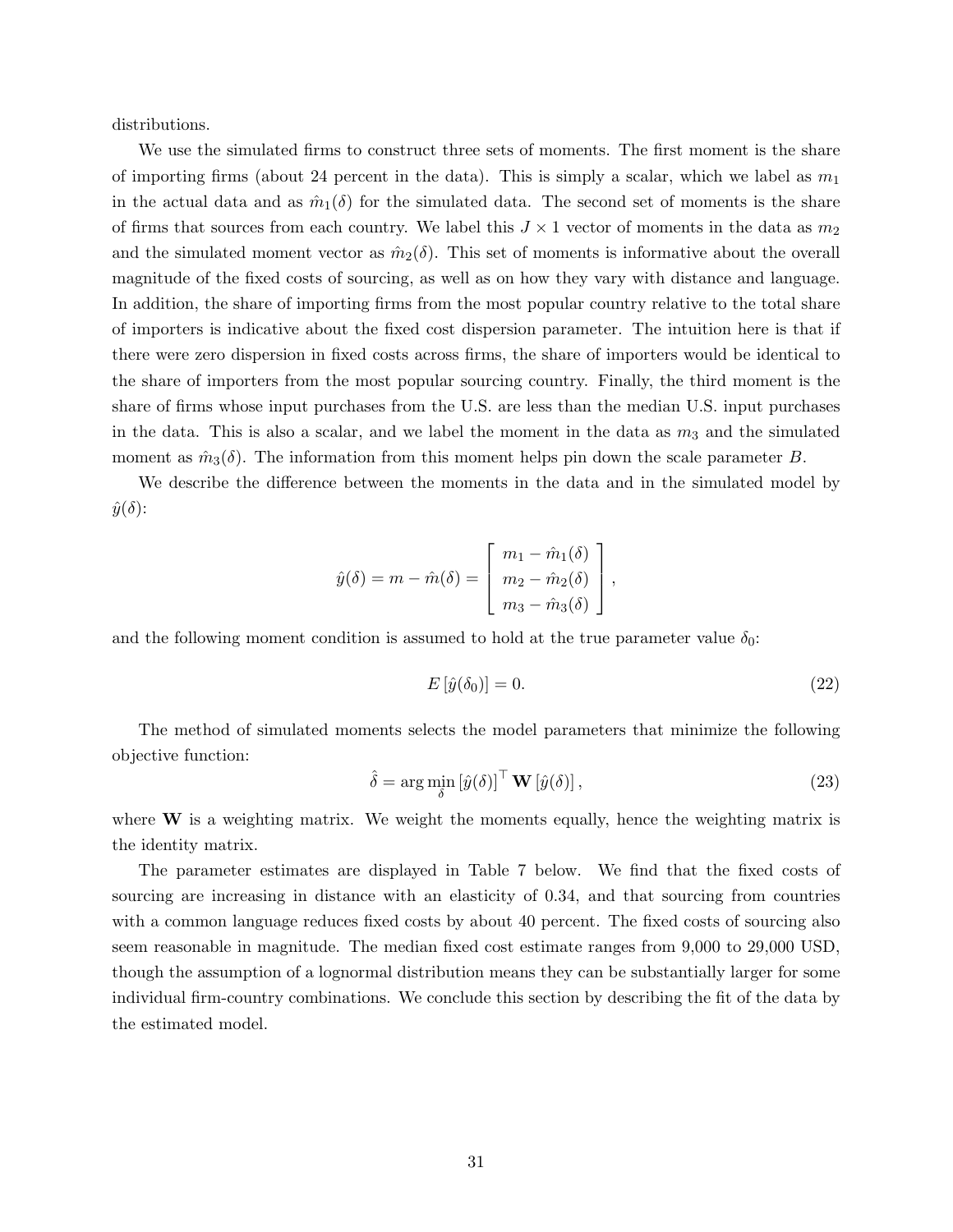|  |  |  | Table 7: Estimated parameters |
|--|--|--|-------------------------------|
|--|--|--|-------------------------------|

| R     |                         |           |
|-------|-------------------------|-----------|
| 0.125 | $0.011$ $0.338$ $0.611$ | $0.865\,$ |

# 5.4 Fit of the Model

Overall, the model fits the data reasonably well. We start by comparing the predictions of the model for the moments it was targeted to fit. First, in both the actual and simulated data, approximately 24 percent of U.S. firms import (24.1 in the data and 24.4 in the model). For the second set of moments on the share of importing firms by country, the correlation coefficient between the actual and simulated data is 0.94. Figure 3a depicts this relationship by country. Finally, in both the data and in the parameterized model, the median firm's input purchases from the U.S. are equal to approximately \$560,000 (562,000 in the data and 569,000 in the model). Importantly, the model also does a good job of matching the aggregate shares of sourcing by country. These shares were not targeted directly in the estimation, but still have a correlation coefficient of 0.78 between the actual and simulated data. This relationship is depicted in figure 3b.





# 6 Counterfactual: An Increase of China's Sourcing Potential

In this section, we use the parameter estimates from section 5 to assess how the sourcing decisions of different types of firms, the firm size distribution, and aggregate sourcing decisions by country are affected by a shock to China's sourcing potential. We demonstrate that it is important to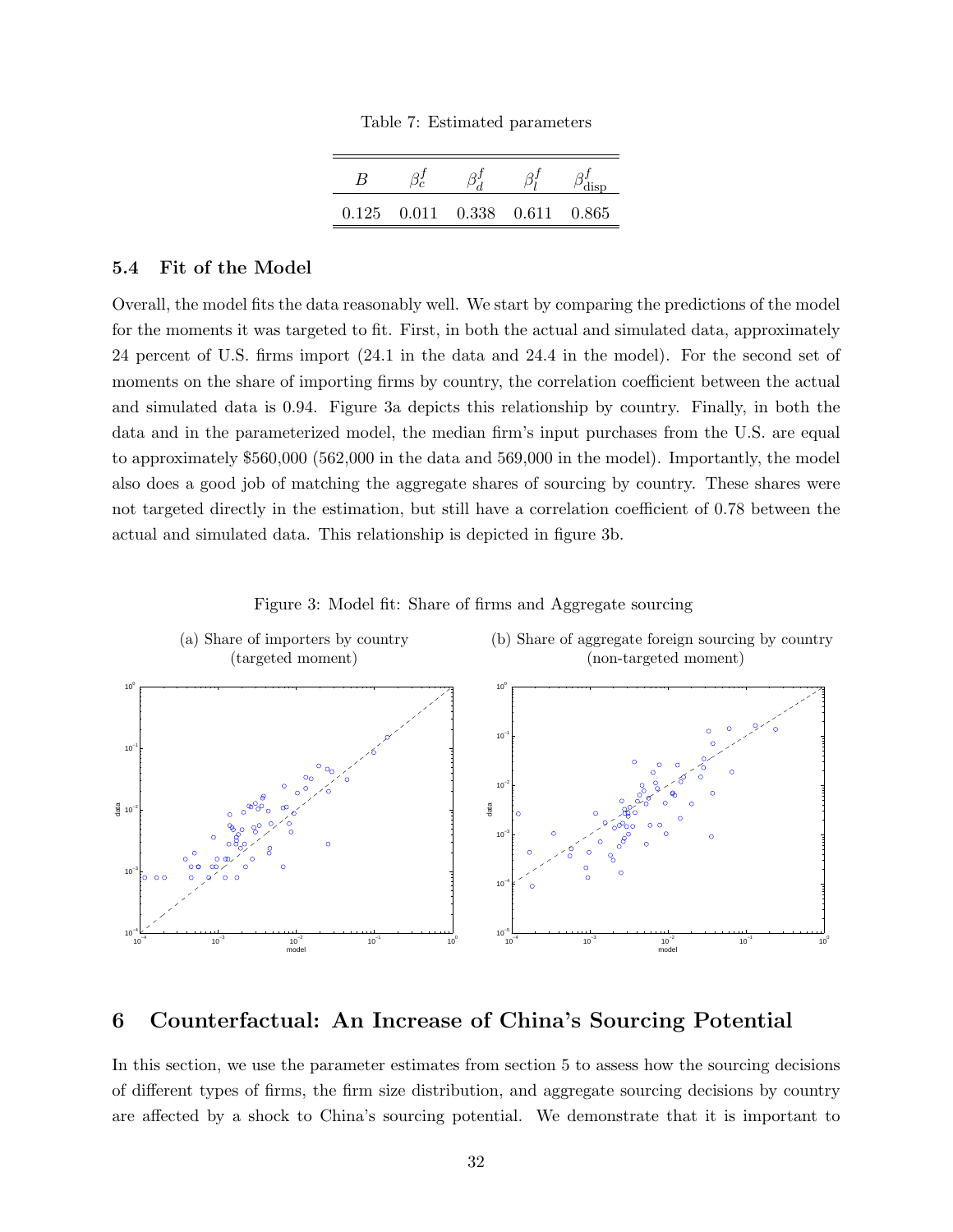distinguish between gross and net changes to sourcing, as some firms may increase their domestic purchases while others may reduce them. We pay particular attention to third-market effects – that is how a shock to one country affects sourcing from other countries (including sourcing from the U.S.). The shock to China's sourcing potential could be due to a decrease in U.S. tariffs on Chinese goods or to an increase in China's productivity in producing goods for U.S. export. It is important to emphasize, however, that for tractability reasons, we consider a unilateral shock relative to the U.S. and not a multilateral shock that affects all countries (it is for this same reason that our model features a non-manufacturing sector that pins down wages). Throughout the counterfactual exercises we solve for the new equilibrium price index and let the mass of firms adjust such that the free entry condition is satisfied.

# 6.1 Baseline Predictions

We simulate a large increase (100 percent) of China's sourcing potential. Clearly, new and continuing importers from China will benefit from this shock. These firms will sell their products at lower prices which leads the aggregate price index and the mass of active firms to adjust. We first document how these changes affect sourcing from third markets for different sets of firms. Table 8 shows that an additional 14.3 percent of firms start importing from China. Interestingly, these firms simultaneously increase their sourcing from the U.S. and from third countries, by one and 2.3 percent, respectively. Firms that continue sourcing from China comprise 9.8 percent of firms, and slightly decrease their domestic and third country sourcing. Firms that do not import from China face tougher competition as firms importing from China lower their costs, so their sourcing from the U.S. and other sourcing countries contracts by 1.1 and 3 percent, respectively. The responses to sourcing from other foreign sourcing countries tend to be larger as firms either begin or stop sourcing from these countries; this extensive margin effect is absent for domestic sourcing.

| Chinese<br>import status | Change sourcing<br>from US | Change Sourcing<br>from other countries | Change Sourcing<br>from China | Share<br>of firms |
|--------------------------|----------------------------|-----------------------------------------|-------------------------------|-------------------|
|                          |                            |                                         |                               |                   |
| Entrants                 | 1.010                      | 1.023                                   | $\infty$                      | 0.143             |
| Exiters                  |                            |                                         |                               | $\theta$          |
| Continuers               | 0.999                      | 0.998                                   | 1.998                         | 0.098             |
| Others                   | 0.989                      | 0.970                                   |                               | 0.759             |

Table 8: Third country sourcing effects of Positive Chinese Sourcing Potential shock

Notes: This table contains only surviving firms. Entrants (exiters) are those firms that begin (stop) offshoring to China. Columns 1, 2, and 3 contain the ratio of the total sourcing by this group of firms before and after.

New importers from China have the strongest relative increase in their sales, while firms that do not import from China contract. Figure 4a depicts the percent growth in sales by firm size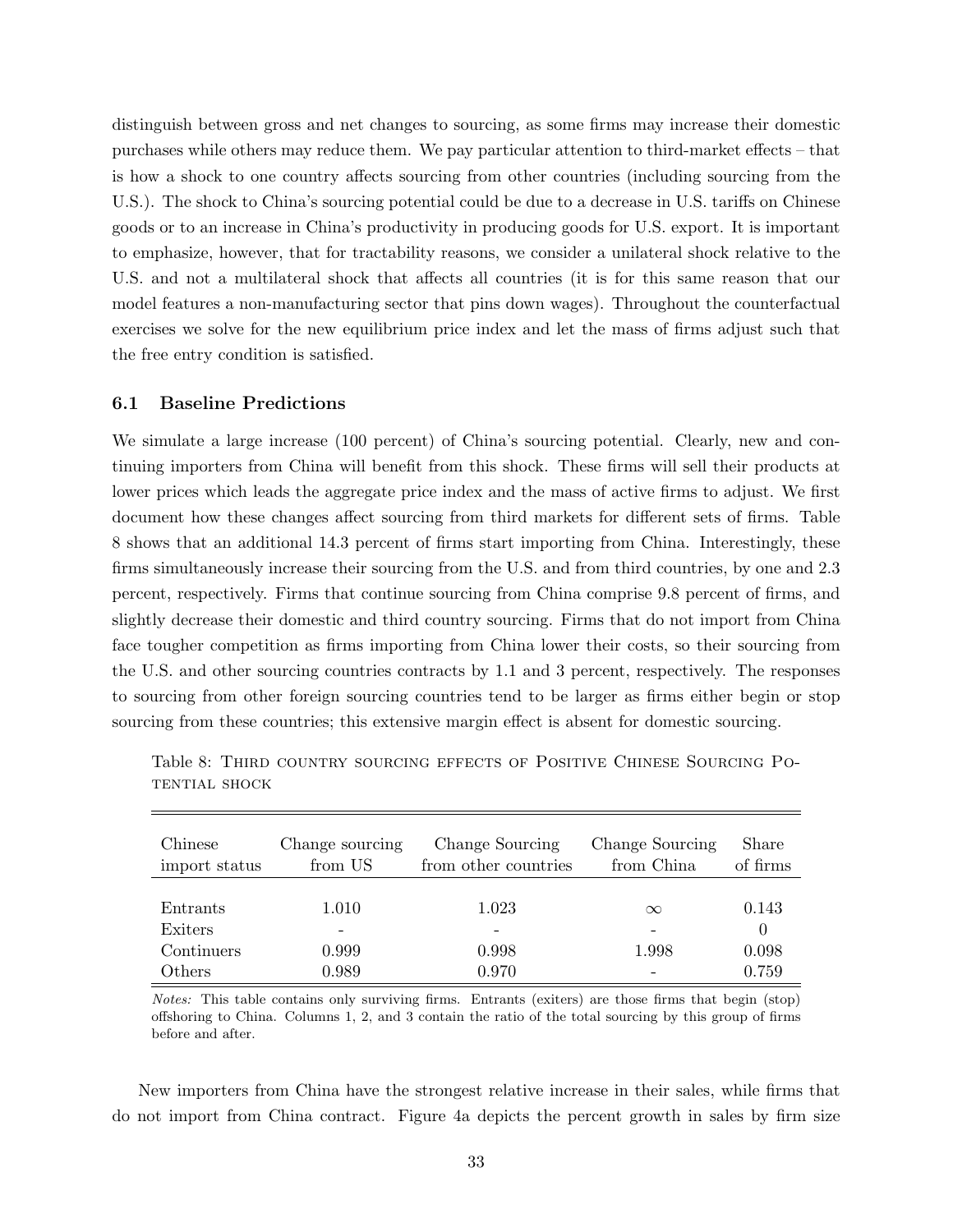|                                                                    |                                             | <b>Baseline</b>                              | strategies                                  | <b>Fixed Sourcing</b>                        |
|--------------------------------------------------------------------|---------------------------------------------|----------------------------------------------|---------------------------------------------|----------------------------------------------|
|                                                                    | Difference in<br>sourcing in<br>billion USD | Change in<br>percent of total<br>US sourcing | Difference in<br>sourcing in<br>billion USD | Change in<br>percent of total<br>US sourcing |
| Increase in domestic sourcing<br>Decrease in domestic sourcing     | 6.17<br>$-22.70$                            | 0.16<br>$-0.59$                              | 1.53<br>$-22.58$                            | 0.04<br>$-0.59$                              |
| by firms that continue to operate<br>Decrease in domestic sourcing | $-23.78$                                    | $-0.62$                                      | $\theta$                                    | $\theta$                                     |
| by firms that shut down<br>Total                                   | $-40.31$                                    | $-1.06$                                      | $-21.05$                                    | $-0.55$                                      |

# Table 9: Gross and Net US Sourcing effects

Notes: We use the model's predictions for the U.S. sourcing pre and post the shock to China's sourcing potential in order to calculate percentage changes in U.S. sourcing. We then use aggregate U.S. sourcing purchases in the data and the percentage differences predicted by the model to calculate the predicted USD change in sourcing in response to the shock.

percentile. Firms are ranked according to their sales before the China shock. The relative changes in firm sales take an S-shape. Large firms increase their sales on average by 1-2 percent, with the largest 2 percent of firms growing slightly less than smaller firms. Note that while these magnitudes seem small, this is partly driven by the fact that fixed costs are firm-country-specific and hence not all firms within a certain size category import from China. Figure 4 therefore shows average size changes for firms that do and do not import from China. Firms below the 75th percentile of the size distribution see their sales shrink on average in response to the China shock.

# Figure 4: Changes in the size of firms

(a) Baseline - Changes in the size of firms in response to 100% shock to China's sourcing potential



(b) Fixed Sourcing Strategies - Changes in the size of firms in response to 100% shock to China's sourcing potential

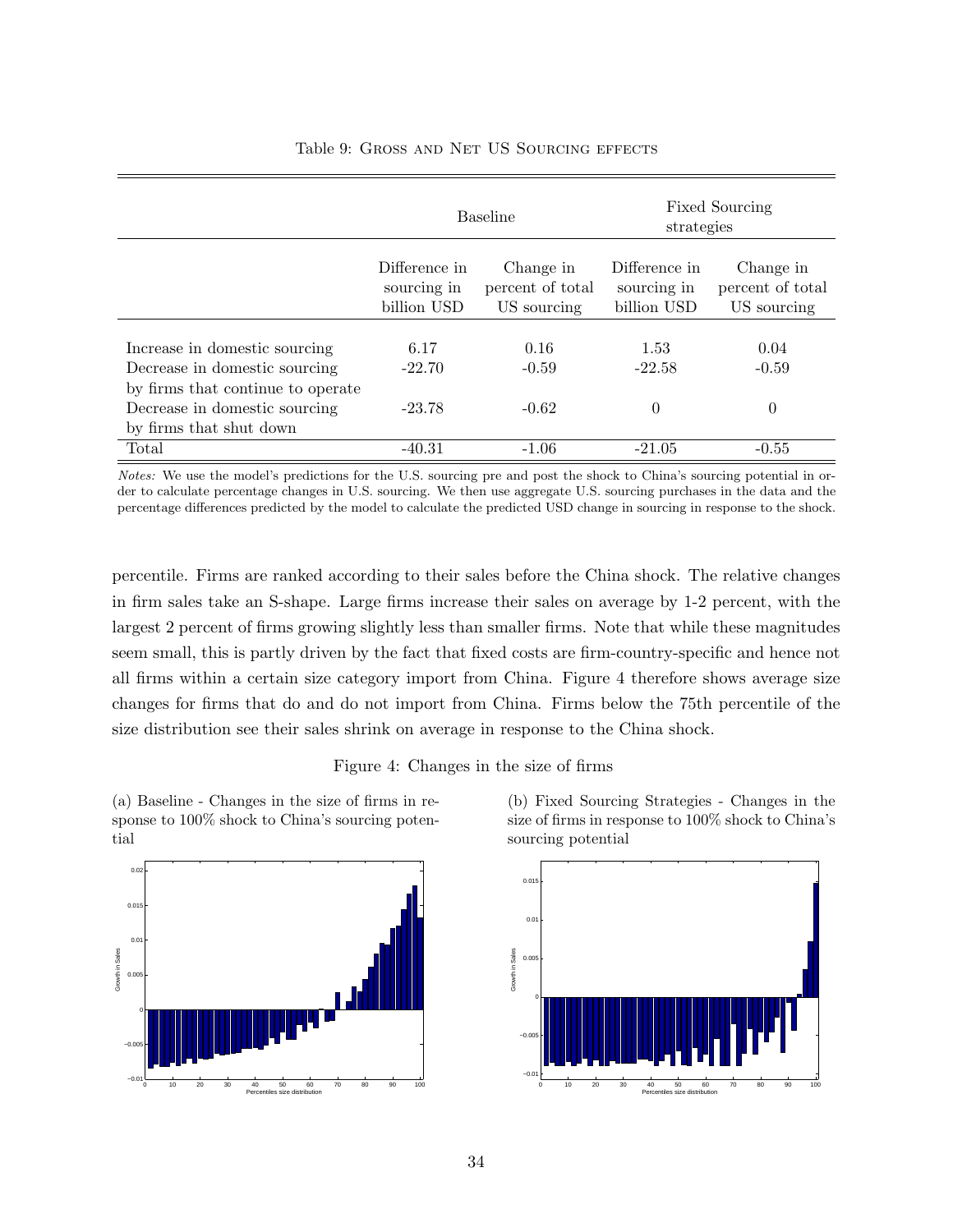Aggregate imports from China increase by 195 percent while aggregate sourcing from the U.S. falls by 1.06 percent. The net change in U.S. sourcing masks a substantial amount of domestic churning (displayed in the left panel of Table 9). Calculating the effect of the shock separately for firms that expand versus those that contract or exit domestically shows that for every one dollar reduction in domestic sourcing, growing firms expend an additional 13 cents. Since in our model this spending represents jobs in the intermediate good sector, we predict a substantial amount of churning as a result of an increase of the Chinese sourcing potential. In terms of welfare, we find that an increase in China's sourcing potential lowers the price index in the manufacturing good sector by 0.4 percent.

### 6.2 Fixed Sourcing Strategies

An important emphasis of our model is the role of the extensive margin in firms' sourcing strategies. To assess the importance of this margin in aggregate trade patterns and welfare, we repeat the same counterfactual exercise but hold firms' extensive margin sourcing strategies constant. In the exercise, we recompute the equilibrium price index and the mass of firms. As expected, when firms' sourcing strategies are fixed, the aggregate response to the China shock is substantially smaller (see Table 9). U.S. sourcing decreases by 0.55 percent and aggregate sourcing from China increases by 100 percent, which is about half as much as the response under flexible strategies.

The micro effects by firm type are helpful to understand these differences. In the baseline, the large number of new importers from China drives most of the aggregate Chinese sourcing increase. This increase leads the price index to fall significantly, which reduces sourcing from both the U.S. and other countries. In addition, in the baseline analysis the increase in the firms' extensive margin sourcing decisions results in higher expenditures on fixed costs. Given constant expenditure on the manufacturing sector, this leads ceteris paribus to lower expected profits, which in turn are brought up again by a decrease in the number of firms. In contrast, under fixed sourcing strategies, the number of firms remains the same in equilibrium and consequently there is no decrease in U.S. sourcing from firms that shut down (see Table 9). Firms that source from China slightly increase their sourcing from the U.S. and other countries by 0.1 percent, while all other firms reduce their sourcing from the U.S. and other countries by 0.9 percent (see Table B.3 in the Appendix).

The responses of the size distribution are also quite different (see Figure 4b). When firms' sourcing strategies are fixed, the only firms that grow are those that previously imported from China, which on average tend to be the larger firms. Firms of all other sizes contract. We find that under fixed sourcing strategies the price index declines by .32 percent, which is about 80 percent of the impact of the shock when firms can adjust their extensive margin decisions.

# 6.3 Alternative Parameter Values

As discussed in Section 3.4 when describing the model's predictions on aggregate trade flows, our framework nests two canonical frameworks of the last decade: the Melitz (2003) heterogeneous firms model and the Eaton and Kortum (2002) Ricardian trade model. In order to demonstrate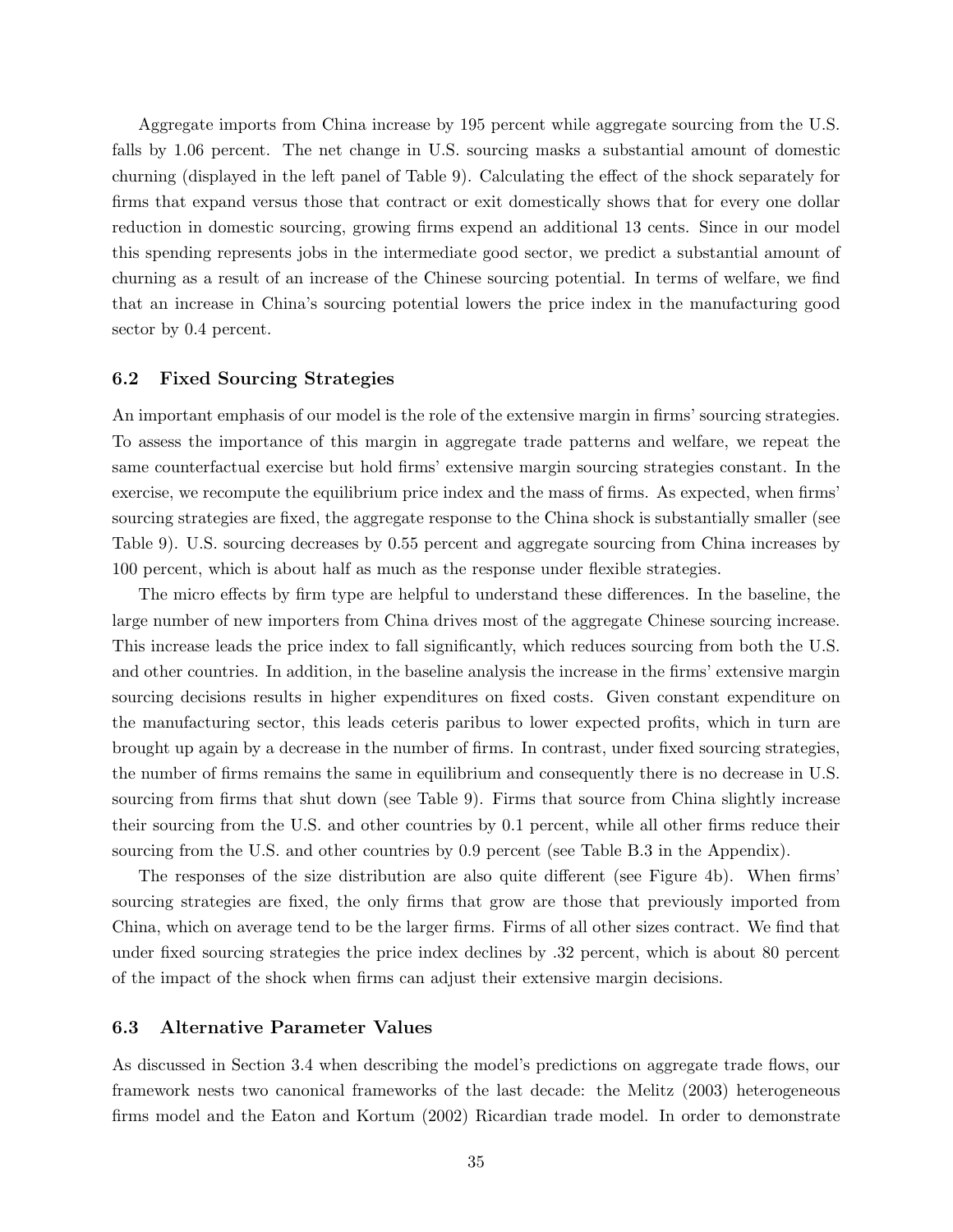the qualitative differences between our baseline model and these other models, we modify the parameters such that these canonical models emerge as special cases. An important caveat is that, because these exercises require changing parameter values, it is clearly not possible to hold all else equal. We therefore focus on the qualitative differences in the predictions and caution that quantitative differences may reflect several changing factors. We report the headline numbers here and provide complete tables for these exercises in the Online Appendix.

#### 6.3.1 Independent Entry Decisions

First, we consider a scenario similar to Chaney (2008) in which firms' import decisions are independent across markets, which occurs in the knife-edge case of  $\theta = \sigma - 1$  in our model. To do so, we increase the value of  $\theta$  to 2.85 so that it is equal to  $\sigma - 1$ . We re-do the estimation of the fixed costs under these parameter values in Step 3, leading to a similar model fit as in the baseline. Note that because we deviate from the estimated value of  $\theta$  in Step 2, this parameter value fits the firm-level trade elasticity part less well. To minimize the number of moving parts, and to account for the empirical fact that the number of importing firms is much larger than the number of firms importing from the most popular sourcing country, we continue to include firm-country-specific costs, although these are not present in the original Chaney (2008) paper.

The counterfactual predictions from the knife-edge version of our model in which firms' import entry decisions are independent across markets are quite different from the baseline results. Our baseline model predicts substantial differences between net and gross changes in sourcing, with some firms expanding their sourcing from other countries and the U.S. and other firms contracting. In contrast, under independent entry decisions the only effect on sourcing from other countries comes from a general equilibrium effect (a fall in the aggregate price index), that leads all firms to reduce their sourcing from the U.S. and other countries except China. All active firms reduce their sourcing from the U.S. by the same amount: -0.4 percent (see Table B.4 in the Appendix). Sourcing from third markets also declines. Most notably, the aggregate net effects are exactly equal to the gross effects under these parameter values. There is no scope for churn and reallocation under the assumption of independent entry into sourcing markets.

### 6.3.2 Universal Importing

Second, we follow Eaton and Kortum (2002) and assume that there are no fixed costs to import, which results in universal importing by all firms. In this exercise, we re-do the quantification of the scale parameter,  $B$ , in Step 3 of the estimation, while restricting the fixed cost parameters to be zero. All firms decrease their sourcing from the U.S. and from all other countries except China to 0.986 of the original level (see Table B.5 in the Appendix). Furthermore, as in the case with no interdependencies in firms' entry decisions across markets, net changes in import flows are identical to gross changes in flows.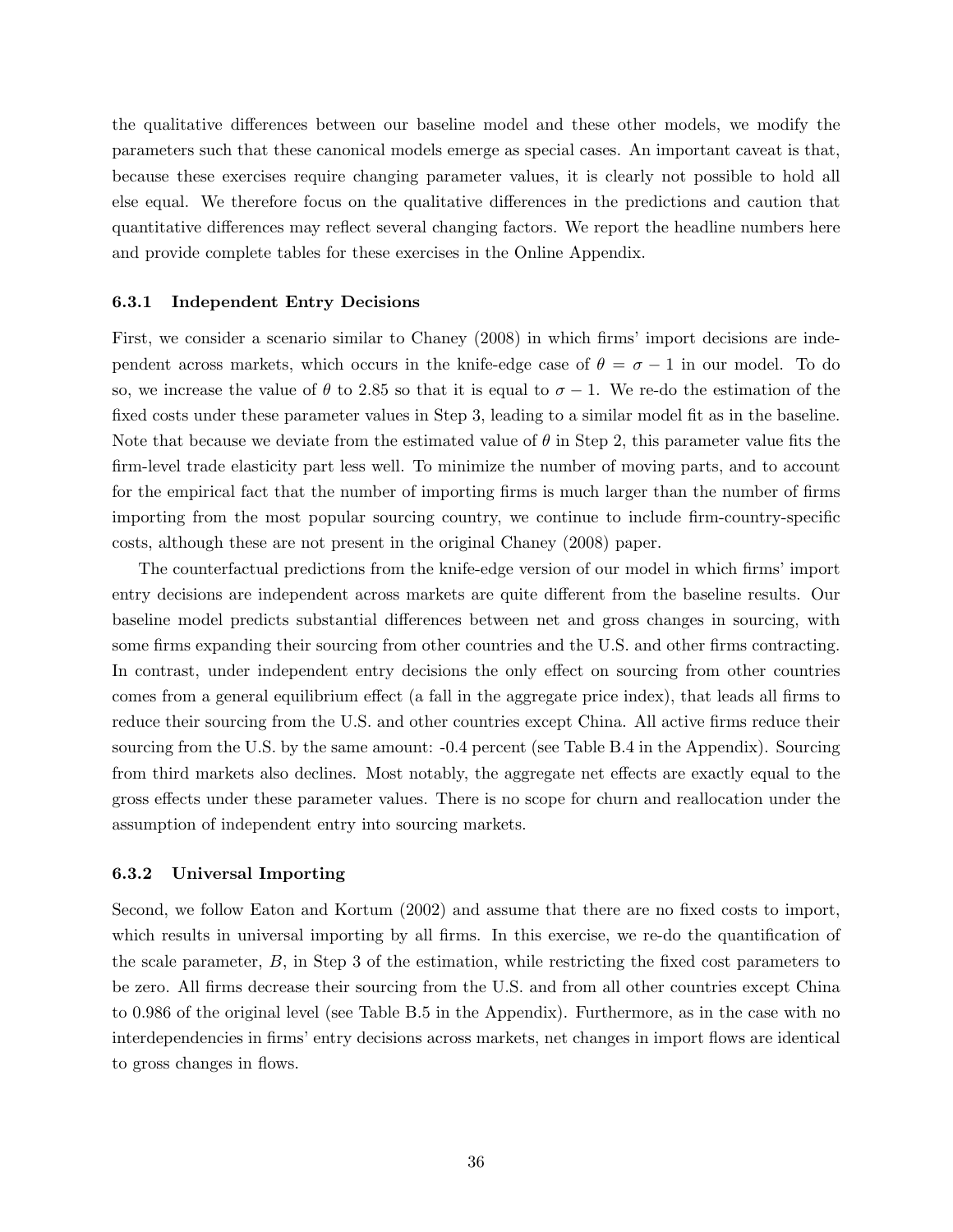#### 6.3.3 Sensitivity Analysis

To test the sensitivity of our results to alternative values of the shape parameter of the core productivity distribution, κ, the elasticity of demand, σ, and the dispersion parameter of intermediate input efficiencies,  $\theta$ , we re-do the estimation of step 3 for alternative values of these parameters. The full results are displayed in table B.6 in the Estimation Appendix, however, we provide a brief summary here. The estimates for the effects of language and distance on the fixed costs of sourcing are remarkably robust across alternative parameters. The estimated range of fixed costs across countries varies, but not dramatically. With respect to the counterfactual predictions, as expected the price index changes are falling in the firm-level trade elasticity  $\theta$ . The amount of churning attributable to changes in sourcing from the U.S. increases for a lower value of  $\theta = 1.3$ . In that case, for every three dollar decrease in U.S. sourcing, a one dollar increase in U.S. sourcing takes place. The amount of churning is lower for larger values of  $\theta$  and for lower values of  $\kappa$ , since more weight is given to the large firms that are already incumbents of sourcing from China. The amount of churning is roughly unchanged when the elasticity of demand increases to  $\sigma = 5$ .

# 7 Conclusion

This paper provides a new framework in which to analyze the global sourcing decisions of firms in a multi-country world in which production combines multiple inputs. Our model nests the two canonical models of the extensive margin of exporting, the Eaton and Kortum (2002) Ricardian competitive model and the Melitz (2003) monopolistic competition with heterogeneous firms. Nevertheless, because sourcing decisions generally interact through the cost function, we show that the extensive margin of importing typically involves solving a  $2<sup>J</sup>$ -dimensional discrete choice problem (where  $J$  is the number of countries) rather than solving  $J$  binary problems as in canonical models of exporting. We show, however, that under empirically plausible conditions, we can exploit the existence of complementarities in this large discrete-choice problem to partially characterize the qualitative features of the extensive margin of sourcing. These same complementarities facilitate the implementation of an estimation approach – pioneered by Jia (2008) – that allows us to recover the key parameters of our model from confidential U.S. firm-level data on the sourcing decisions of U.S. firms in 67 countries. Armed with these estimates, we explore the quantitative bite of the key novel features of our framework by studying how a shock to the potential benefits of sourcing from a country (namely, China) differentially affects the sourcing decisions of U.S. firms depending on their core productivity and their pre-shock sourcing strategies. A distinctive characteristic of our framework is that a sectoral import competition shock that does not simultaneously increase export opportunities may still lead to intraindustry reallocation effects by which firms sourcing from these shocked countries may expand, while firms not sourcing from those countries shrink. These effects are not present in the canonical heterogeneous firms trade models, and have not been analyzed in many influential empirical studies on the net implications of import competition shocks (e.g., Autor et al., 2013).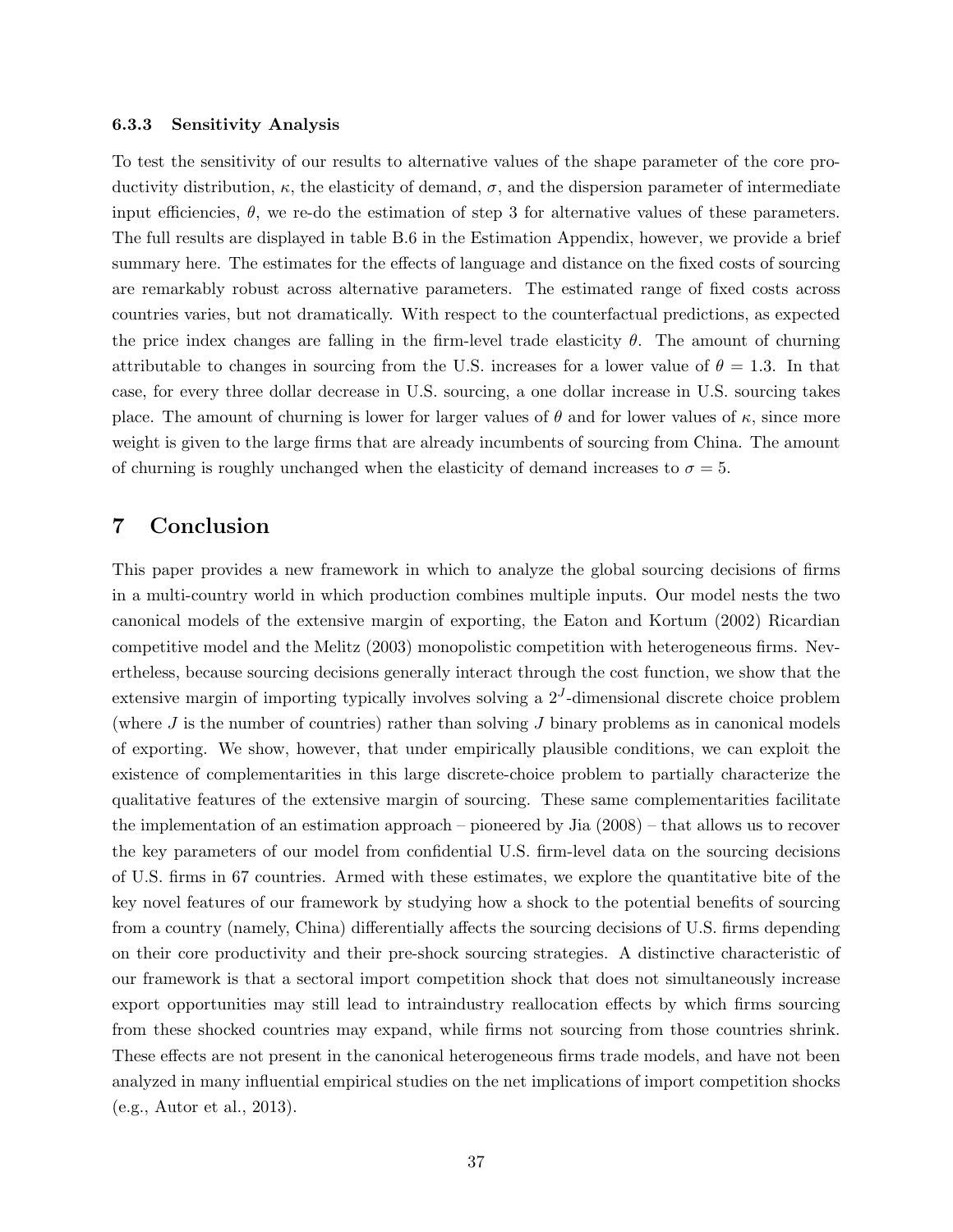Our theoretical framework is admittedly stylized but it can flexibly accommodate various extensions. We have shown how to incorporate fixed sourcing costs at the input level, and also to characterize firms' importing and exporting decisions jointly. These extensions could serve as the basis for a richer quantitative exercise than the one conducted in the paper. Similarly, we have abstracted from the type of contractual frictions inherent in global sourcing transactions, but as outlined in Antràs (2014), these contractual aspects can also be incorporated in our framework, thus permitting a multi-country analysis of the choice between intrafirm versus arm's-length global sourcing, along the lines of Antràs and Helpman (2004). Finally, we believe that the methodological tools we have developed in this paper, and particularly our application of Jia's (2008) iterative algorithm for solving single-agent entry decisions with interdependencies across markets, could be fruitfully adopted in alternative environments, such as in exporting models with non-constant marginal costs or demand linkages across markets.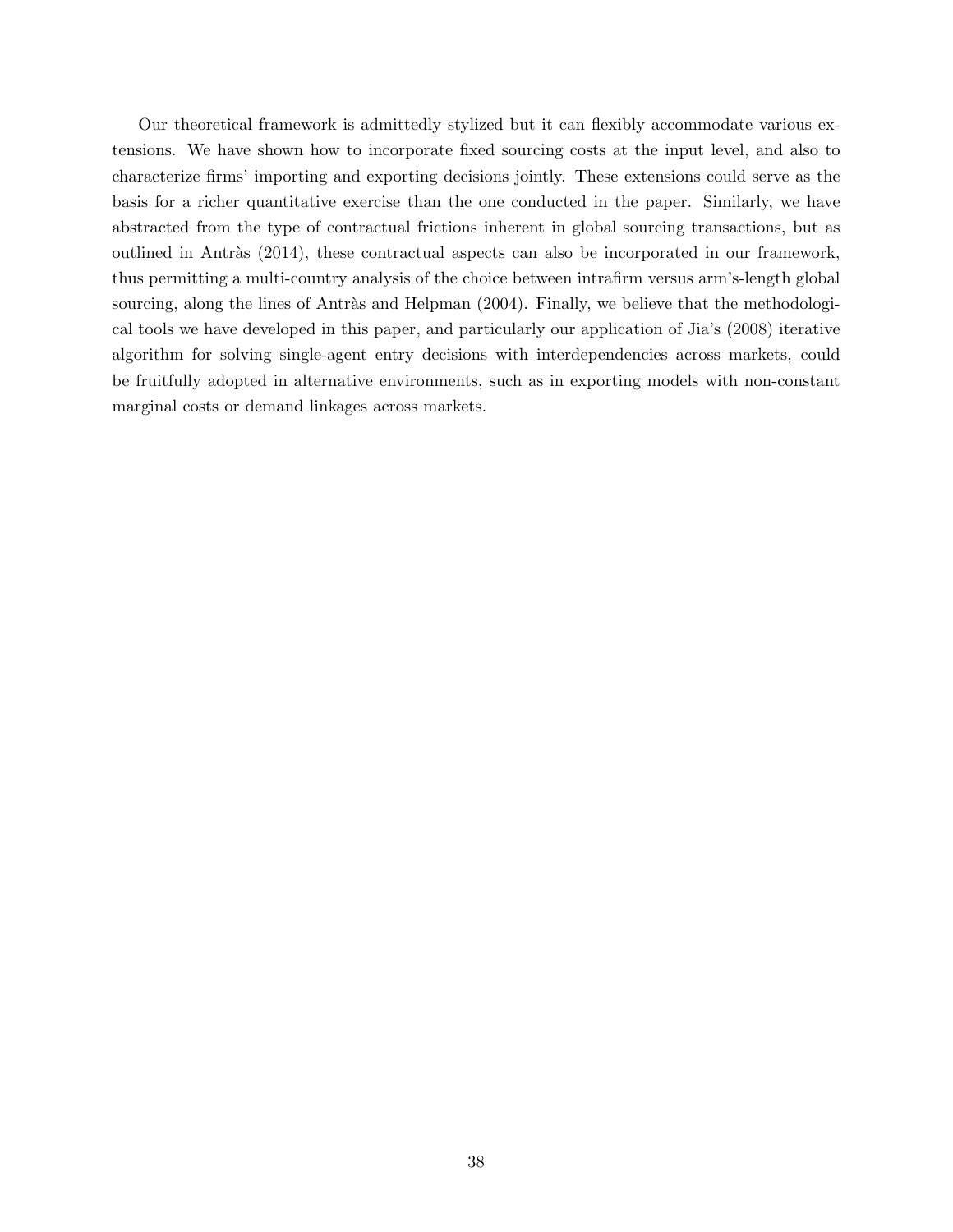# A Theory Appendix

# Proof of Proposition 1

Consider two firms with productivities  $\varphi_H$  and  $\varphi_L$ , with  $\varphi_H > \varphi_L$ . Denote by  $\mathcal{J}_i(\varphi_H) = \{j : I_{ij}(\varphi_H) = 1\}$ and  $\mathcal{J}_i(\varphi_L) = \{j : I_{ij}(\varphi_L) = 1\}$  the optimal sourcing strategies of these firms, and suppose that  $\mathcal{J}_i(\varphi_H) \neq \emptyset$  $\mathcal{J}_i(\varphi_L)$  (when  $\mathcal{J}_i(\varphi_H) = \mathcal{J}_i(\varphi_L)$  the result in the Proposition holds trivially). For firm  $\varphi_H$  to prefer  $\mathcal{J}_i(\varphi_H)$ over  $\mathcal{J}_i(\varphi_L)$ , we need

$$
\varphi_H^{\sigma-1} \left( \gamma \Theta_i \left( \mathcal{J}_i \left( \varphi_H \right) \right) \right)^{(\sigma-1)/\theta} B_i - \sum_{j \in \mathcal{J}_i(\varphi_H)} f_{ij} > \varphi_H^{\sigma-1} \left( \gamma \Theta_i \left( \mathcal{J}_i \left( \varphi_L \right) \right) \right)^{(\sigma-1)/\theta} B_i - \sum_{j \in \mathcal{J}_i(\varphi_L)} f_{ij},
$$

while  $\varphi_L$  preferring  $\mathcal{J}_i(\varphi_L)$  over  $\mathcal{J}_i(\varphi_H)$  requires

$$
\varphi_L^{\sigma-1} \left( \gamma \Theta_i \left( \mathcal{J}_i \left( \varphi_H \right) \right) \right)^{(\sigma-1)/\theta} B_i - \sum_{j \in \mathcal{J}_i(\varphi_H)} f_{ij} < \varphi_L^{\sigma-1} \left( \gamma \Theta_i \left( \mathcal{J}_i \left( \varphi_L \right) \right) \right)^{(\sigma-1)/\theta} B_i - \sum_{j \in \mathcal{J}_i(\varphi_L)} f_{ij}.
$$

Combining these two conditions, we find

$$
\left[\varphi_H^{\sigma-1} - \varphi_L^{\sigma-1}\right] \left[\Theta_i \left(\mathcal{J}_i\left(\varphi_H\right)\right)^{(\sigma-1)/\theta} - \Theta_i \left(\mathcal{J}_i\left(\varphi_L\right)\right)^{(\sigma-1)/\theta}\right] \gamma^{(\sigma-1)/\theta} B_i > 0.
$$

Given  $\varphi_H > \varphi_L$ , this necessarily implies  $\Theta_i(\varphi_H) > \Theta_i(\varphi_L)$ .

# Proof of Proposition 2

As noted in the main text, when  $(\sigma - 1)/\theta > 1$ , the profit function in (10) features increasing differences in  $(I_{ij}, I_{ik})$  for  $j, k \in \{1, ..., J\}$  with  $j \neq k$ . Furthermore, it also features increasing differences in  $(I_{ij}, \varphi)$  for any  $j \in J$ . Invoking Topkis's monotonicity theorem, we can then conclude that for  $\varphi_H \geq \varphi_L$ , we must have  $(I_{i1}(\varphi_H), I_{i2}(\varphi_H),...,I_{iJ}(\varphi_H)) \geq (I_{i1}(\varphi_L), I_{i2}(\varphi_L),...,I_{iJ}(\varphi_L)).$  Naturally, this rules out a situation in which  $I_{ij}(\varphi_H) = 0$  but  $I_{ij}(\varphi_L) = 1$ , and thus we can conclude that  $\mathcal{J}_i(\varphi_L) \subseteq \mathcal{J}_i(\varphi_H)$  for  $\varphi_H \geq \varphi_L$ .

# Proof of Proposition 3

Given a vector of wages, equations (12) and (13) determine the equilibrium values of  $B_i$  and  $N_i$ . Notice that the firm-level global sourcing problem depends only on  $B_i$ ,  $w_i$  and exogenous parameters, and not directly on  $N_i$ . As a result, if a unique solution for  $B_i$  exists, all thresholds  $\tilde{\varphi}_{ij}$  for any pair of countries  $(i, j)$  will be pinned down uniquely, given wages. Hence, if a unique solution for  $B_i$  in equation (12) exists, we can ensure that there will be a unique value of  $N_i$  solving (13). Let us then focus on studying whether (12) indeed delivers a unique solution for  $B_i$ .

For given wages, the equilibrium condition (12) can be rearranged as follows

$$
w_i f_e = B_i \int_{\tilde{\varphi}_{i\vartheta(i)}}^{\infty} (\gamma \Theta_i (\varphi))^{(\sigma - 1)/\theta} \varphi^{\sigma - 1} dG_i (\varphi) - w_i \int_{\tilde{\varphi}_{i\vartheta(i)}}^{\infty} \sum_{j \in \mathcal{J}_i(\varphi)} f_{ij} dG_i (\varphi), \tag{24}
$$

where  $\vartheta$  (i) denotes the location from which the least productive active firm in country i sources its inputs,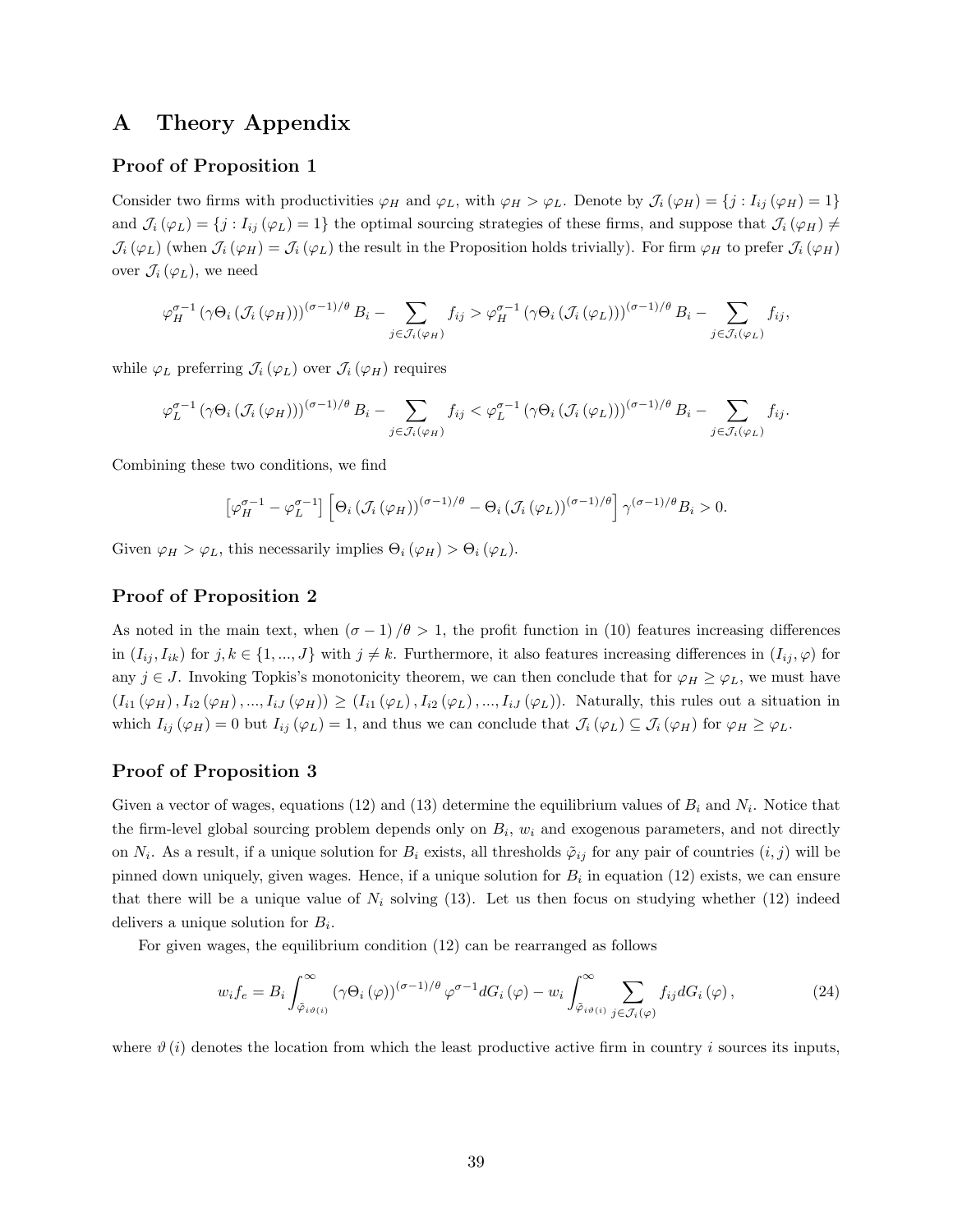or formally,  $\vartheta(i) = \{j \in J : \tilde{\varphi}_{ij} \leq \tilde{\varphi}_{ik} \text{ for all } k \in J\}$ . Note that  $\vartheta(i)$  satisfies

$$
\left(\tilde{\varphi}_{i\vartheta(i)}\right)^{\sigma-1} B_i \left(\gamma T_{\vartheta(i)} \left(\tau_{i\vartheta(i)} w_{\vartheta(i)}\right)^{-\theta}\right)^{(\sigma-1)/\theta} = w_i f_{i\vartheta(i)}.
$$
\n(25)

Remember also that  $\Theta_i(\varphi) \equiv \sum_{k \in \mathcal{J}_i(\varphi)} T_k (\tau_{ik} w_k)^{-\theta}$ , and  $\mathcal{J}_i(\varphi) \subseteq J$  is the set of countries for which a firm based in i with productivity  $\varphi$  has paid the associated fixed cost of offshoring  $w_i f_{ij}$ .<sup>27</sup>

Computing the derivative of the right-hand-side of  $(24)$  with respect to  $B_i$ , and using  $(25)$  to eliminate the effects working through changes in  $\tilde{\varphi}_{i\vartheta(i)}$ , we can write this derivative as simply

$$
\int_{\tilde{\varphi}_{i\vartheta(i)}}^{\infty} \frac{\partial \left(\varphi^{\sigma-1} \left(\gamma \Theta_i \left(\varphi\right)\right)^{(\sigma-1)/\theta} B_i - w_i \sum_{j \in \mathcal{J}_i(\varphi)} f_{ij}\right)}{\partial B_i} dG_i(\varphi) > 0.
$$
\n(26)

The fact that this derivative is positive follows directly from the firm's global sourcing problem in (10). In particular, holding constant the firm's sourcing strategy  $\mathcal{J}_i(\varphi)$  – and thus  $\Theta_i(\varphi)$  –, it is clear that an increase in  $B_i$  will increase firm level profits  $\varphi^{\sigma-1}(\gamma \Theta_i(\varphi))^{(\sigma-1)/\theta} B_i - w_i \sum_{j \in \mathcal{J}_i(\varphi)} f_{ij}$ . Now such an increase in  $B_i$ might well affect the profit-maximizing choice of  $\mathcal{J}_i(\varphi)$  – and thus  $\Theta_i(\varphi)$  –, but firm profits could not possibly be reduced by those changes, since the firm can always decide not to change the global sourcing strategy in light of the higher  $B_i$  and still obtain higher profits.<sup>28</sup> We can thus conclude that the right-hand-side of (24) is monotonically increasing in  $B_i$ .

It is also clear that when  $B_i \to \infty$ , all firms will find it optimal to source everywhere and the right-handside of (24) becomes

$$
B_i\left(\gamma \sum_{k\in J} T_k \left(\tau_{ik} w_k\right)^{-\theta}\right)^{(\sigma-1)/\theta} \int_{\underline{\varphi}_i}^{\infty} \varphi^{\sigma-1} dG_i\left(\varphi\right) - w_i \sum_{j\in J} f_{ij}
$$

and thus goes to  $\infty$ . Conversely, when  $B_i \to 0$ , no firm can profitably source to any location, given the positive fixed costs of sourcing, and thus the right-hand-side of (24) goes to 0.

It thus only remains to show that the right-hand-side of (24) is a continuously non-decreasing function of  $B_i$ . This may not seem immediate because firm-level profits jump discontinuously with  $B_i$  whenever such changes in  $B_i$  lead to changes in the global sourcing strategy of firms. It can be shown, however, that

$$
\int_{\tilde{\varphi}_{i\vartheta(i)}}^{\infty} \frac{\partial \left( \left(\Theta_i\left(\varphi\right)\right)^{(\sigma-1)/\theta} B_i \varphi^{\sigma-1} \right)}{\partial B_i} dG_i\left(\varphi\right)
$$

is continuously differentiable in  $B_i$ . To see this, one can first follow the same steps as in the proof of Proposition 1 to show that  $\Theta_i(\varphi; B_i)$  must be non-decreasing not only in  $\varphi$ , but also in  $B_i$  and  $B_i\varphi^{\sigma-1}$ . We can then represent  $(\Theta_i(\varphi))^{(\sigma-1)/\theta} B_i\varphi^{\sigma-1}$  as a non-decreasing step function in  $\varphi$ , in which the jumps occur

<sup>&</sup>lt;sup>27</sup>To be precise, it could be the case that the least productive active firm in country i might source inputs from more than one location. In such a case, the left-hand-side of equation (25) would incorporate the other location's sourcing potential, but equation (26) below would remain unaltered.

<sup>&</sup>lt;sup>28</sup>Following the same steps as in the proof of Proposition 1 we can show that both  $\Theta_i(\varphi)$  and  $\sum_{j\in\mathcal{J}_i(\varphi)}f_{ij}$  are actually non-decreasing in  $B_i$ . This result is immaterial for the proof of existence and uniqueness in the case of free entry, but can be used to prove the same result for the case of an exogenous number of firms  $N_i$ .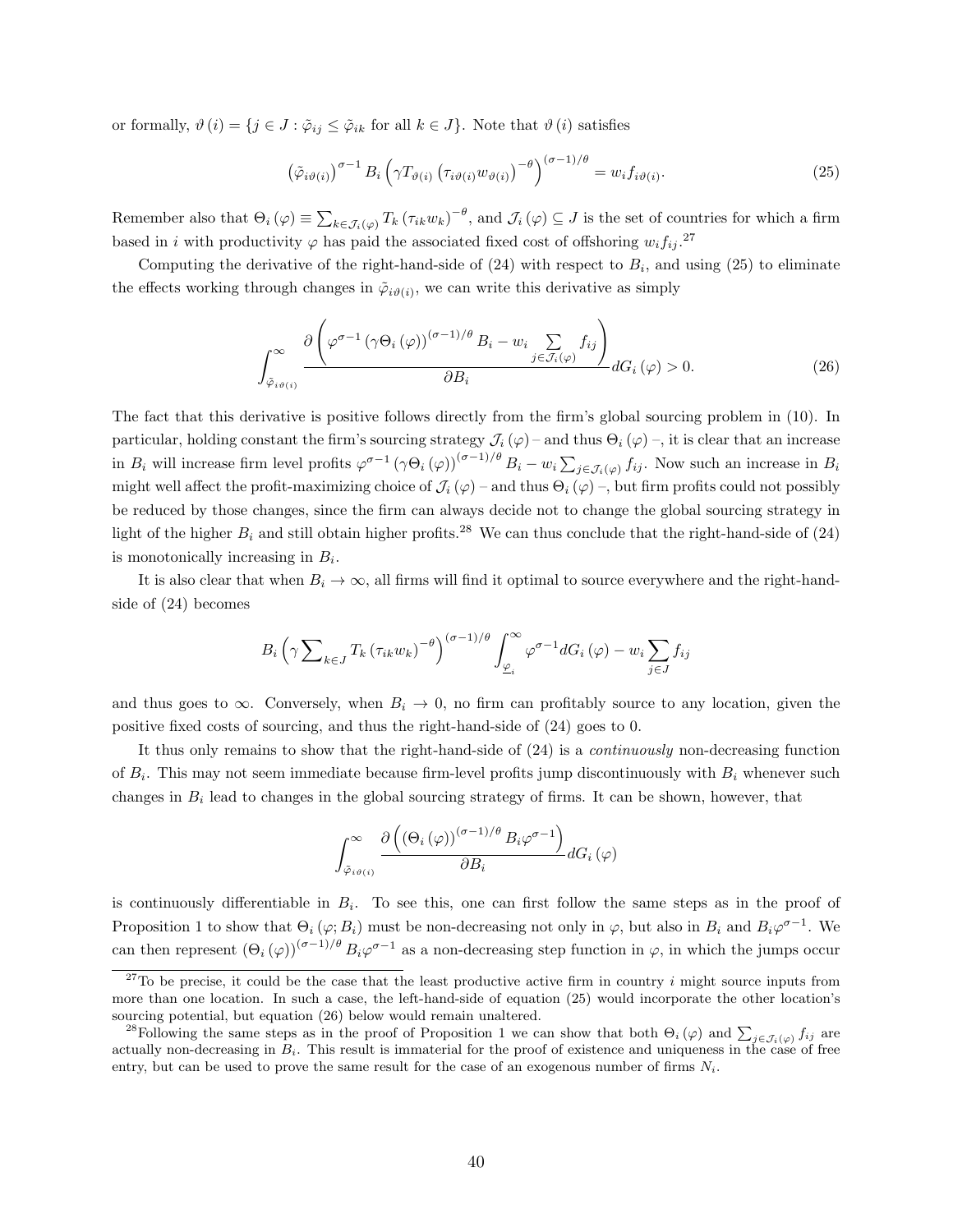at different levels of  $B_i\varphi^{\sigma-1}$ . This is analogous to writing

$$
(\Theta_i(\varphi))^{(\sigma-1)/\theta} B_i \varphi^{\sigma-1} = \begin{cases} \theta_1 B_i \varphi^{\sigma-1} & \text{if } \varphi < a_1 / B_i^{1/(\sigma-1)} \\ \theta_2 B_i \varphi^{\sigma-1} & \text{if } a_1 / B_i^{1/(\sigma-1)} \le \varphi < a_2 / B_i^{1/(\sigma-1)} \\ \vdots & \vdots \\ \theta_J B_i \varphi^{\sigma-1} & \text{if } a_{J-1} / B_i^{1/(\sigma-1)} \le \varphi \end{cases}
$$
(27)

Hence, we have

$$
\begin{array}{lcl} \displaystyle\int_{\tilde{\varphi}_{i\vartheta(i)}}^{\infty}\left(\Theta_{i}\left(\varphi\right)\right)^{(\sigma-1)/\theta}B_{i}\varphi^{\sigma-1}dG_{i}\left(\varphi\right) & \displaystyle = & \displaystyle\int_{\tilde{\varphi}_{i\vartheta(i)}}^{a_{1}/B^{1/(\sigma-1)}_{i}}\theta_{1}B_{i}\varphi^{\sigma-1}dG_{i}\left(\varphi\right)+ \\ & & \displaystyle\int_{a_{1}/B^{1/(\sigma-1)}_{i}}^{a_{2}/B^{1/(\sigma-1)}_{i}}\theta_{2}B_{i}\varphi^{\sigma-1}dG_{i}\left(\varphi\right)+...+\displaystyle\int_{a_{J-1}/B^{1/(\sigma-1)}_{i}}^{\infty}\theta_{J}B_{i}\varphi^{\sigma-1}dG_{i}\left(\varphi\right). \end{array}
$$

It is then clear that the derivative of this expression with respect to  $B_i$  is a sum of continuous functions of  $B_i$ , and thus is continuous in  $B_i$  itself.<sup>29</sup>

Using similar arguments we can next show that

$$
\int_{\tilde{\varphi}_{i\vartheta(i)}}^{\infty} \frac{\partial \left(w_i \sum_{j \in \mathcal{J}_i(\varphi)} f_{ij}\right)}{\partial B_i} dG_i(\varphi) \tag{28}
$$

is also continuously differentiable in  $B_i$ . First, a simple proof by contradiction can be used to show that  $\sum_{j\in\mathcal{J}_i(\varphi)} f_{ij}$  is non-decreasing in  $B_i\varphi^{\sigma-1}$ . More specifically, suppose that for  $(B_i\varphi^{\sigma-1})_H > (B_i\varphi^{\sigma-1})_L$  we also had  $\sum_{j\in\mathcal{J}_{iH}}f_{ij}<\sum_{j\in\mathcal{J}_{iL}}f_{ij}$ . Given the non-decreasing dependence of  $\Theta_i(\varphi)$  on  $B_i\varphi_i^{\sigma-1}$ , we would then have

$$
\left(\gamma\Theta_{iH}\left(\varphi\right)\right)^{(\sigma-1)/\theta}\left(B_i\varphi^{\sigma-1}\right)_L-\sum\nolimits_{j\in\mathcal{J}_{iH}}f_{ij}>\left(\gamma\Theta_{iL}\left(\varphi\right)\right)^{(\sigma-1)/\theta}\left(B_i\varphi^{\sigma-1}\right)_L-\sum\nolimits_{j\in\mathcal{J}_{iL}\left(\varphi\right)}f_{ij},
$$

which clearly contradicts  $\mathcal{J}_{iL}$  being optimal given  $B_i\varphi^{\sigma-1} = (B_i\varphi^{\sigma-1})_L$ . With this result,  $j\epsilon\mathcal{J}_i(\varphi)$  $f_{ij}$  can then be expressed as a step function analogous to that in (27), in which the position of the steps is continuously differentiable in  $B_i$ . This in turn ensures that (24) is continuous in  $B_i$  and concludes the proof that there exists a unique  $B_i$  that solves equation (12).

<sup>&</sup>lt;sup>29</sup>The two last expressions ssume that there are  $J-1$  jumps, implicitly assuming that at each jump, only one country is added to the sourcing strategy. Given the complementarities in our model, and as pointed out in foonote 27, an increase in  $B_i$  might well lead to the simultaneous inclusion of two or more locations. In such a case, there would be less than  $J - 1$  jumps, but the continuous differentiability of (27) would clearly be preserved.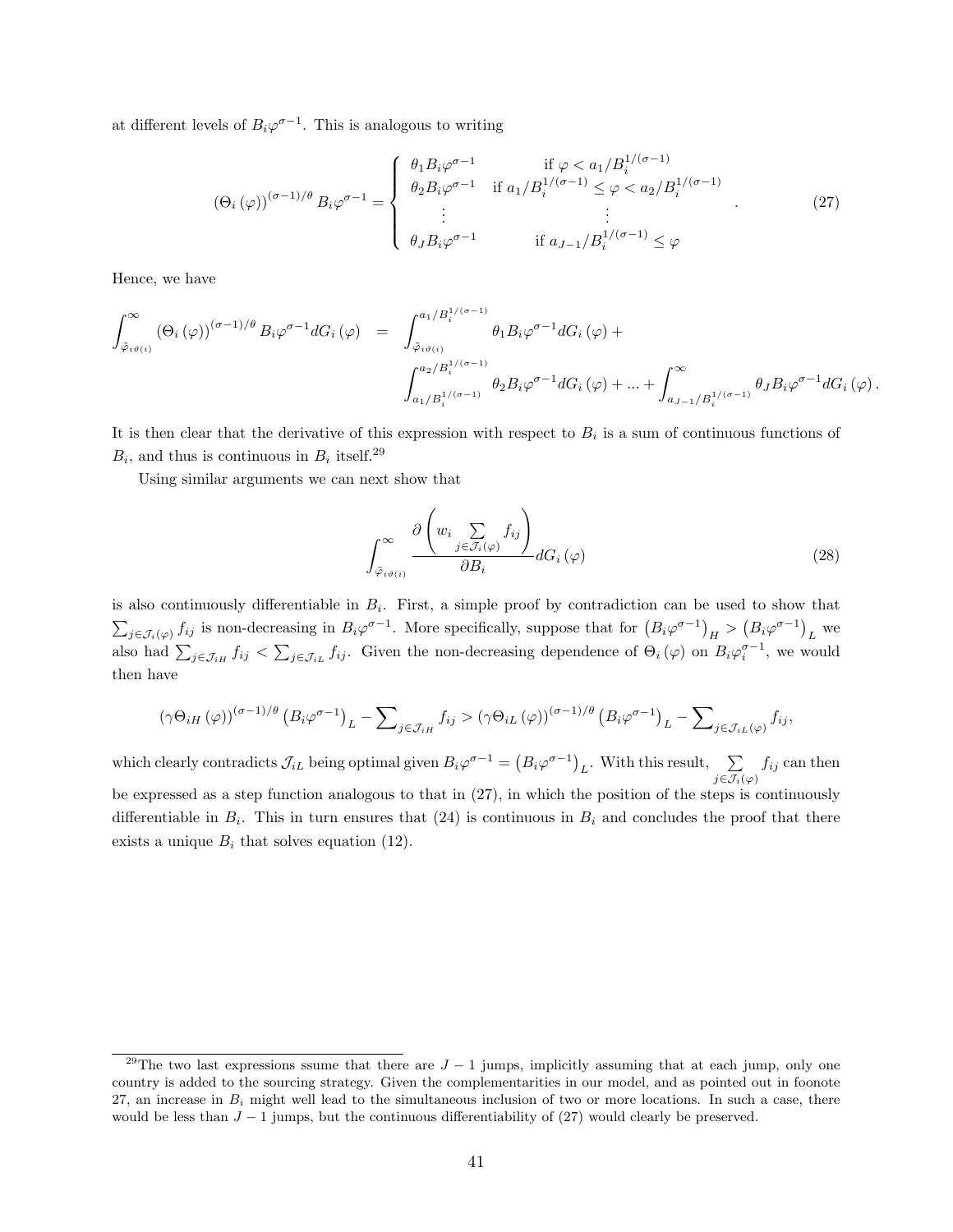# B Estimation Appendix

# B.1 Measuring firm-level offshoring shares

Equation  $(6)$  provides a clear formulation of the share of intermediate inputs sourced by a firm in country i from country j. We exploit this relationship to estimate country sourcing potential. To do so, we construct a measure of a firm's total intermediate input purchases based on the difference between the firm's sales and its value added, adjusting for changes in its inventories of final goods and materials. This approach ensures a more complete metric of a firm's inputs than traditional measures based purely on manufacturers' use of materials because it takes into account the input usage of both the manufacturing as well as the wholesale establishments of U.S. firms.<sup>30</sup> The model does not take a stance on whether intermediate inputs are sourced within or across firm boundaries. For the purposes of this paper, this is of little relevance for international transactions, but it might lead to important biases in our measure of overall input use if a significant share of domestic inputs is produced within the firm and is recorded as value added. For this reason, we add a firm's total production-worker wage bill to the difference between the firm's sales and value added. In terms of our model, this corresponds to assuming that the final-good producer employs production workers to manufacture internally any inputs produced by the firm, while it uses the other factors of production (nonproduction workers, physical capital, and land) to combine intermediate inputs and cover all fixed costs. This approach is also motivated by the notion that the services typically provided by production workers are particularly offshorable. This new measure of total intermediate input purchases is highly correlated with traditional input measures for manufacturing firms based on reported inputs of materials and parts. A firm's share of inputs from country j,  $\chi_{ij}$ , is computed as imports from j divided by total input purchases. A firm's share of domestic inputs,  $\chi_{ii}$ , is simply the difference between its total input purchases and imports, divided by total input purchases.

# B.2 Estimation of the Trade Elasticity

We identify the firm-level trade elasticity,  $\theta$ , using variation in country wages. The wage data are from the International Labor Organization reported average nominal monthly wages in local currencies for 2007. These wages were converted to USD using exchange rates from the World Bank. When data for 2007 were missing, we used data for the next closest year within a two-year range. To address the fact that skill levels differ across countries, we follow Eaton and Kortum (2002) and use human capital adjusted wages,  $w_i^{HCadj} = (w_i)e^{-0.06H_i}$ , where  $H_i$  is the years of schooling from Barro and Lee (2010) and 0.06 represents the return to education estimated in Bils and Klenow (2000).

Table B.1 presents several robustness tests for estimation of the firm-level trade elasticity. We use data on country GDP from the World Bank Development Indicators (WDI) and country tariffs are the simple average of country tariffs from the World Bank WITS database. Column 1 shows that our estimate of  $\theta$ is somewhat smaller, suggesting greater complementarity, when controlling for GDP. Column 2 shows that

<sup>&</sup>lt;sup>30</sup>The wholesale sector includes a significant number of plants that design goods and coordinate production, often by offshoring, but do not perform physical transformation activities (see Bernard and Fort, 2013, for a description). Ignoring these plants' inputs could severely understate multi-sector firms' total inputs. For example, Feenstra and Jensen (2012) find that a significant fraction of some manufacturing firms' imports are not reported as input purchases. We address this issue by including a firm's wholesale plants' inputs. Although there is no way to measure inputs for establishments outside the manufacturing and wholesale sectors, those plants are much less likely to be involved in production or importing. An alternative approach would be to use an estimate of the demand elasticity  $\sigma$  and exploit the CES structure of our model to back out input usage from sales data.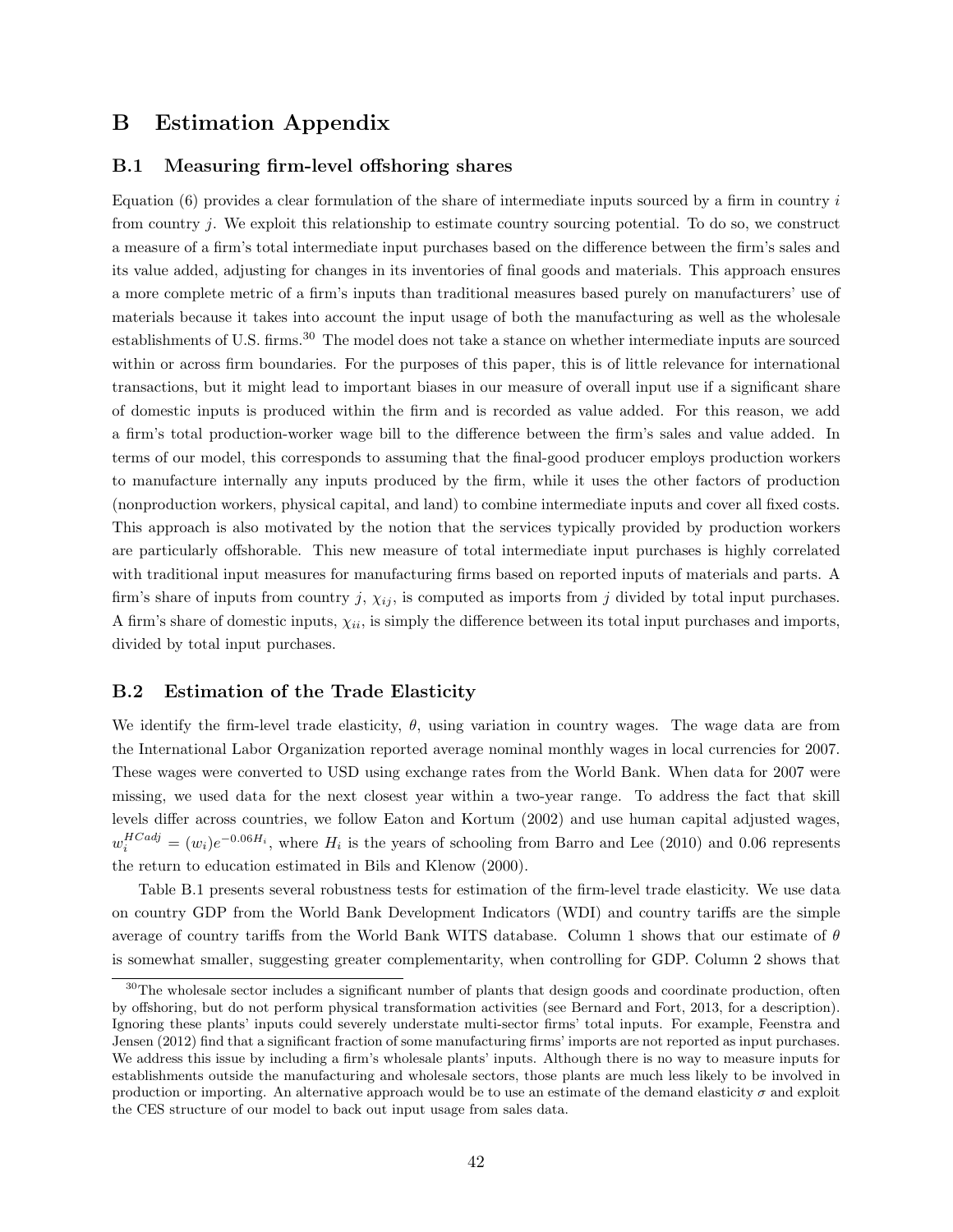it is virtually unchanged when controlling for tariffs. In column 3 we report the results of constraining the coefficient on tariffs and wages to be the same. Finally, column 4 shows results when we do not control for the number of firms in an country.

| Dependent variable is $\log \xi$ |                       |                   |            |            |
|----------------------------------|-----------------------|-------------------|------------|------------|
|                                  | IV R1                 | IV R <sub>2</sub> | IV R3      | IV R4      |
| HC adjusted wage                 | $-1.\overline{20***}$ | $-1.72**$         |            | $-2.01***$ |
|                                  | (0.26)                | (0.69)            |            | (0.72)     |
| $log(1+tariff)$ + $log$ wage     |                       |                   | $-1.46***$ |            |
|                                  |                       |                   | (0.56)     |            |
| log distance                     | $-0.44**$             | $-0.67**$         | $-0.50**$  | $-0.83**$  |
|                                  | (0.20)                | (0.34)            | (0.25)     | (0.35)     |
| common language                  | 0.21                  | 0.28              | 0.16       | 0.20       |
|                                  | (0.23)                | (0.31)            | (0.25)     | (0.31)     |
| log R&D                          | $0.35***$             | $0.54***$         | $0.50***$  | $0.52***$  |
|                                  | (0.13)                | (0.13)            | (0.11)     | (0.09)     |
| log KL                           | 0.24                  | 0.46              | 0.32       | 0.61       |
|                                  | (0.20)                | (0.39)            | (0.32)     | (0.43)     |
| Control of corruption            | $0.44**$              | $0.58*$           | $0.50*$    | $0.70**$   |
|                                  | (0.17)                | (0.30)            | (0.26)     | (0.34)     |
| $log$ GDP                        | 0.19                  |                   |            |            |
|                                  | (0.17)                |                   |            |            |
| log tariff                       |                       | 6.51              |            |            |
|                                  |                       | (9.37)            |            |            |
| log no. of firms                 | 0.02                  | $-0.02$           | 0.02       |            |
|                                  | (0.10)                | (0.14)            | (0.12)     |            |
| Constant                         | $-11.04**$            | $-6.03***$        | $-5.70***$ | $-6.60***$ |
|                                  | (5.20)                | (1.57)            | (1.38)     | (1.87)     |
| Observations                     | 56                    | 56                | 56         | 58         |

Table B.1: Robustness estimates for the firm-level trade elasticity

Notes: Standard errors in parentheses. The human capital-adjusted wage is instrumented by population. In IV R3, the coefficient on wages and tariffs is constrained to be identical. For this specification, both population and tariffs are the instruments.

Table B.2 presents the first stage regressions for the IV estimates of  $\theta$ . The first column corresponds to our baseline IV estimate presented in the paper, in which we instrument for country wages using population. As expected, the estimated coefficient on population is negative and significant at the 95 percent level. In column 2, we also report the first stage regression when instrumenting for the sum of wages and tariffs. This first stage corresponds to the IV specification reported in column 3 of Table B.1 above. For this specification, we use both population and tariffs as excluded instruments. Although the coefficient on population remains negative and significant, the coefficient on tariffs is not significant. This result is not surprising since there is very little variation in U.S. import tariffs across countries. For these reasons, we do not rely on tariffs as an empirically reliable way to estimate  $\theta$ .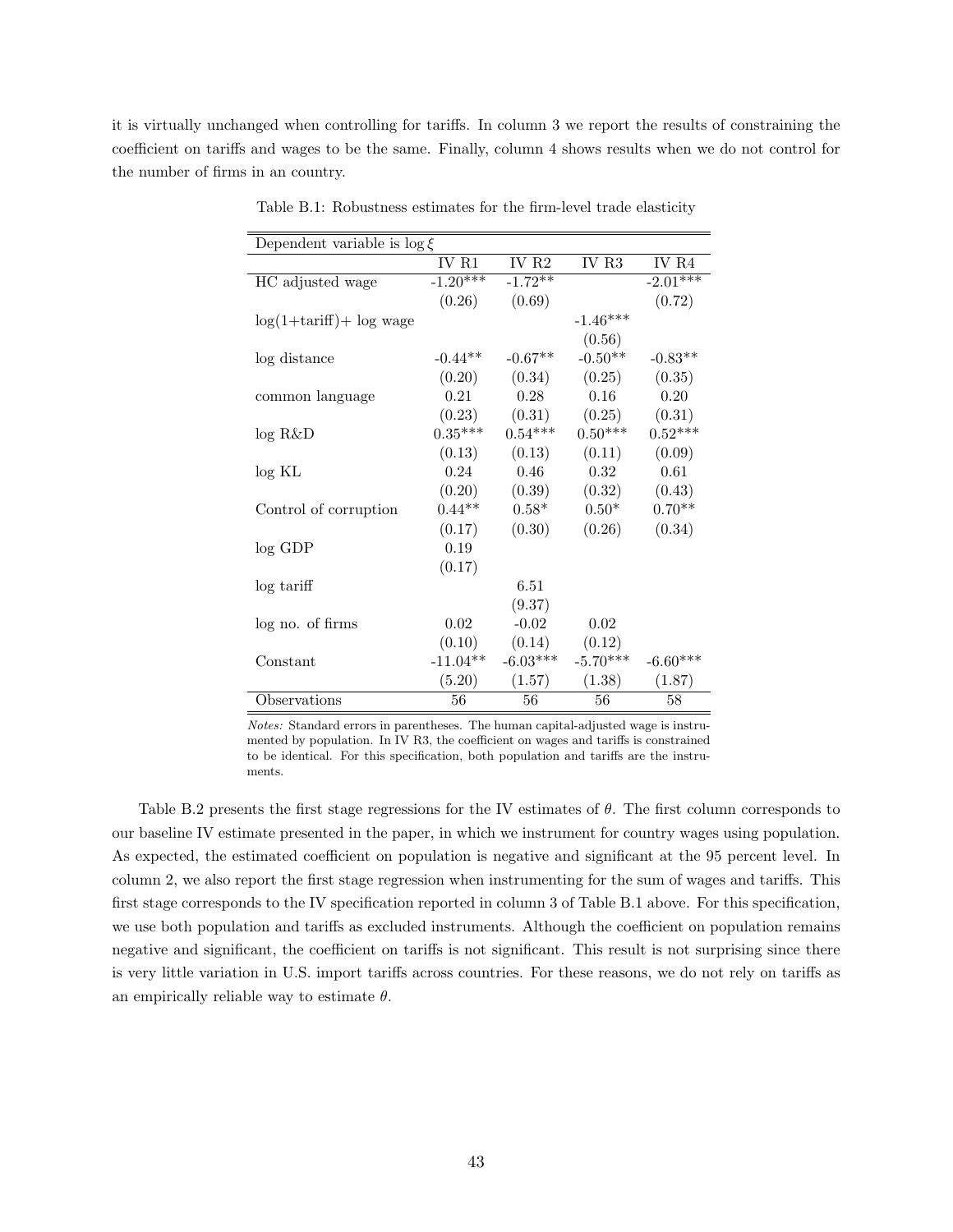| Dependent variable is |                  |                                   |
|-----------------------|------------------|-----------------------------------|
|                       | log HC adj. wage | $log HC$ adj. wage $+ log$ tariff |
| log population        | $-0.31**$        | $-0.31**$                         |
|                       | (0.13)           | (0.13)                            |
| log distance          | $-0.20$          | $-0.27*$                          |
|                       | (0.14)           | (0.16)                            |
| common language       | $-0.05$          | 0.02                              |
|                       | (0.17)           | (0.18)                            |
| log R&D               | $0.32***$        | $0.32***$                         |
|                       | (0.09)           | (0.09)                            |
| log KL                | 0.14             | 0.16                              |
|                       | (0.18)           | (0.18)                            |
| Control of corruption | $0.22*$          | $0.21*$                           |
|                       | (0.12)           | (0.12)                            |
| log no. of firms      | $-0.04$          | $-0.05$                           |
|                       | (0.07)           | (0.07)                            |
| log tariff            |                  | 5.81                              |
|                       |                  | (5.15)                            |
| Constant              | $0.02\,$         | $-0.02$                           |
|                       | (0.93)           | (0.93)                            |
| R-squared             | .88              | .88                               |
| Observations          | 56               | 56                                |

Table B.2: First stage regressions for trade elasticity estimates

Notes: First stage regressions for the IV estimates presented in Table 6. Wage is the log of the human capital-adjusted wage. Column 1 is the first stage for IV regressions that instrument for wage and in which population is the excluded instrument. Column 2 is the first stage for the IV regression in which the coefficients on wage and tariff are constrained to be equal and in which population and tariffs are the excluded instruments.

# B.3 Estimation Results and Counterfactual Predictions

In this Appendix, we first provide Tables analogous to Table 8 in the main text for the counterfactual exercises with (i) fixed sourcing strategies, (ii) independent entry decisions, and (iii) universal importing. We next provide a more extensive table reporting certain estimation and counterfactual results for various alternative parameter values. Finally, we include a table with some details related to the performance of our application of Jia's (2008) algorithm.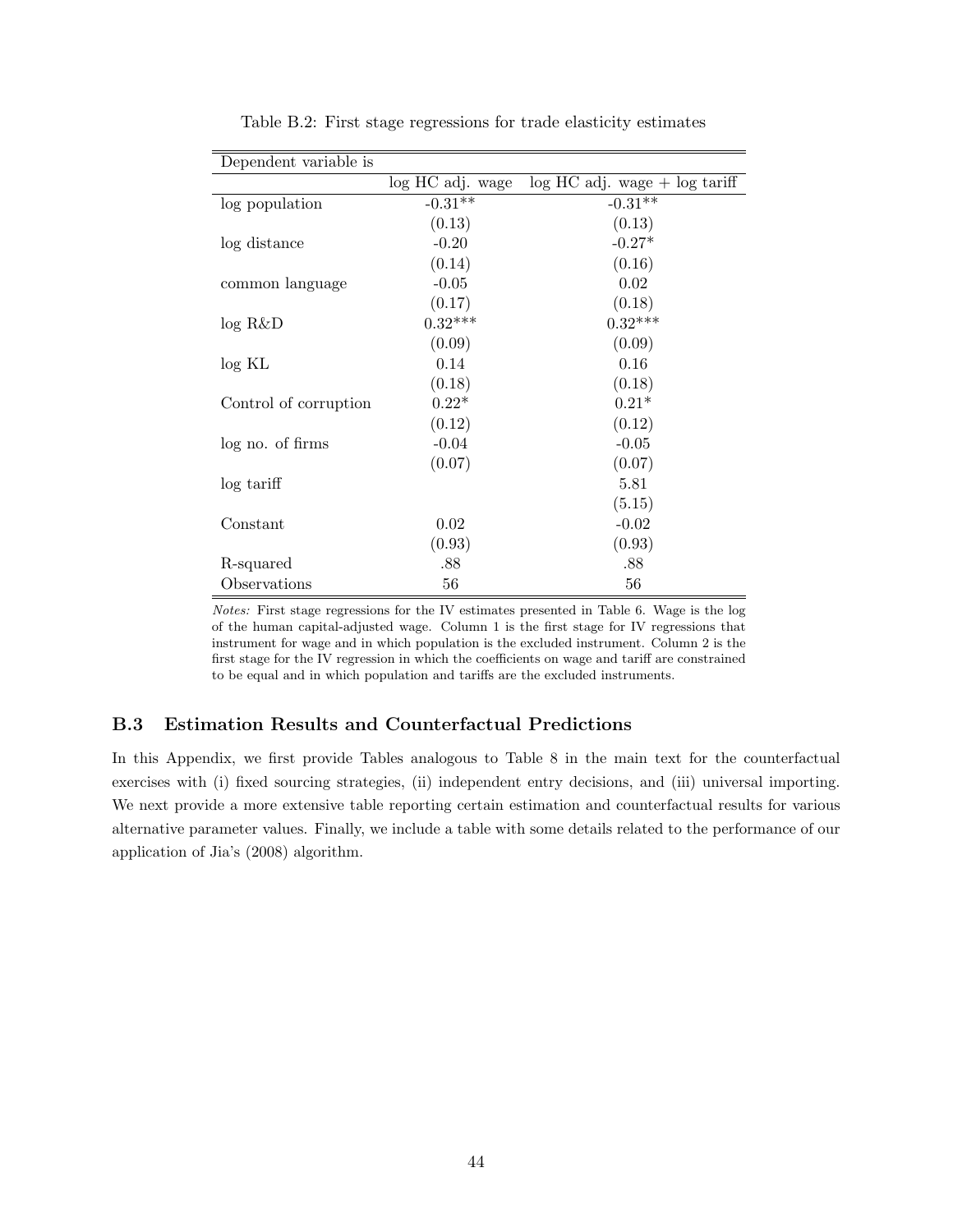| Chinese<br>import status | Change sourcing<br>from US | Change Sourcing<br>from other countries | Change Sourcing<br>from China | Share<br>of firms |
|--------------------------|----------------------------|-----------------------------------------|-------------------------------|-------------------|
|                          |                            |                                         |                               |                   |
| Entrants                 |                            |                                         |                               |                   |
| Exiters                  |                            |                                         |                               |                   |
| Continuers               | 1.001                      | 1.001                                   | 2.002                         | 0.098             |
| Others                   | 0.991                      | 0.991                                   |                               | 0.902             |

Table B.3: Fixed Sourcing strategies: Third country sourcing effects of Positive Chinese Sourcing Potential shock

Notes: Entrants (exiters) are those firms that begin (stop) sourcing from China. Columns 1 , 2, and 3 contain the ratio of the total sourcing by this group of firms before and after

Table B.4: Independent Entry Decisions: Third country sourcing effects of Positive Chinese Sourcing Potential shock

| Chinese<br>import status | Change sourcing<br>from U.S. | Change Sourcing<br>from other countries | Change Sourcing<br>from China | Share<br>of firms |  |
|--------------------------|------------------------------|-----------------------------------------|-------------------------------|-------------------|--|
|                          |                              |                                         |                               |                   |  |
| Entrants                 | 0.996                        | 0.991                                   | $\infty$                      | 0.158             |  |
| Exiters                  |                              |                                         |                               | $\left( \right)$  |  |
| Continuers               | 0.996                        | 0.992                                   | 1.993                         | 0.078             |  |
| Others                   | 0.996                        | 0.989                                   |                               | 0.763             |  |

Notes: This table contains only surviving firms. Entrants (exiters) are those firms that begin (stop) sourcing from China. Columns 1, 2 and 3 contain the ratio of the total sourcing by this group of firms before and after. Independent entry decisions arise of  $\sigma = 2.71$ .

Table B.5: Universal importing: Third country sourcing effects of Positive Chinese Sourcing Potential shock

| Chinese<br>import status | Change sourcing<br>from U.S. | Change Sourcing<br>from other countries | Change Sourcing<br>from China | Share<br>of firms |
|--------------------------|------------------------------|-----------------------------------------|-------------------------------|-------------------|
|                          |                              |                                         |                               |                   |
| Entrants                 |                              |                                         |                               |                   |
| Exiters                  |                              |                                         |                               |                   |
| Continuers               | 0.986                        | 0.986                                   | 1.972                         |                   |
| Others                   |                              |                                         |                               |                   |

Notes: This table contains only surviving firms. Entrants (exiters) are those firms that begin (stop) sourcing from China. Columns 1, 2 and 3 contain the ratio of the total sourcing by this group of firms before and after. Universal importing arises if the fixed costs of foreign sourcing are zero.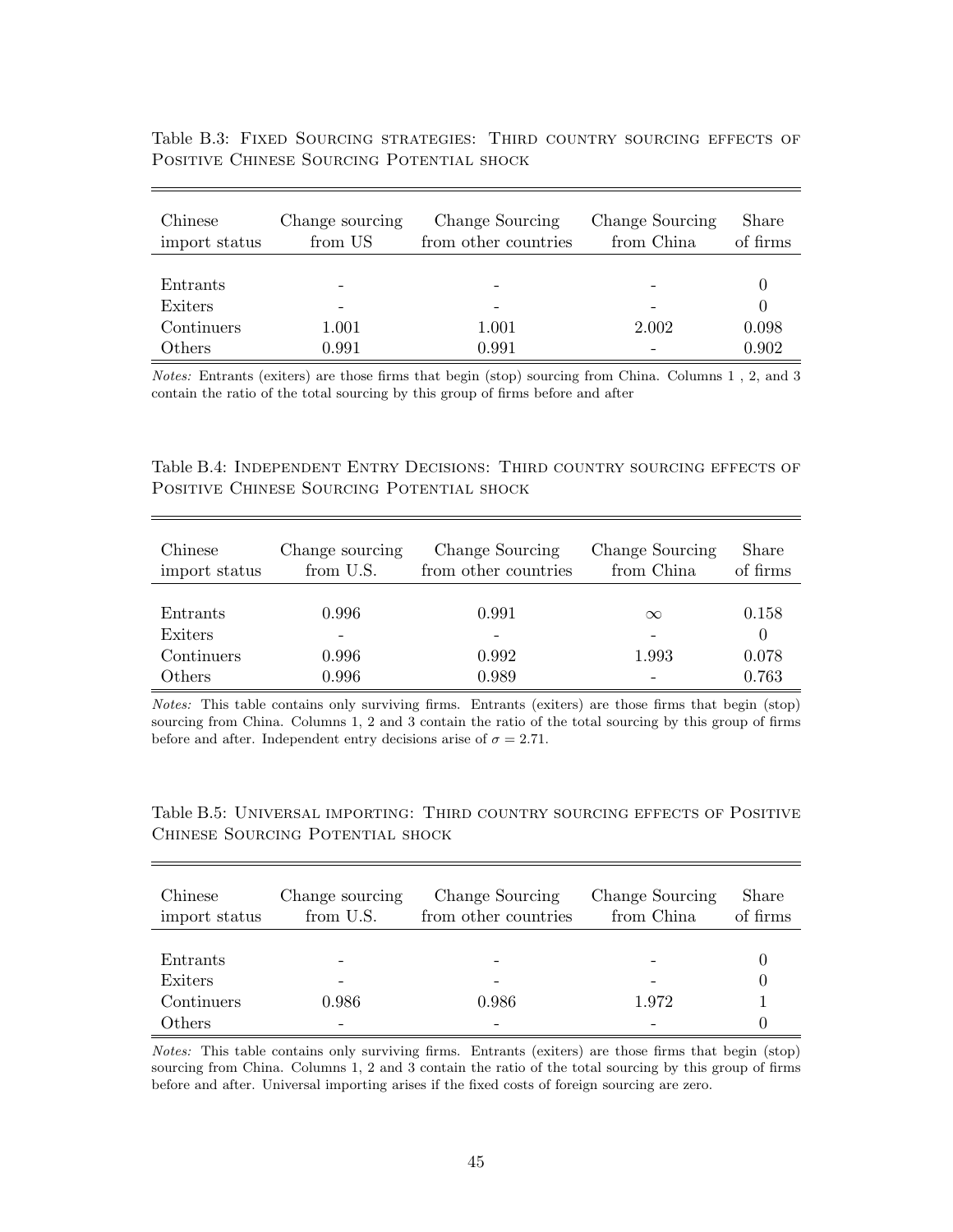|                                                                     |          | Variation in $\theta$ |              |                 | Variation in $\kappa$ |              |              | Variation<br>in $\sigma$ |              |
|---------------------------------------------------------------------|----------|-----------------------|--------------|-----------------|-----------------------|--------------|--------------|--------------------------|--------------|
|                                                                     | Baseline | $\theta = 1.3$        | $\theta = 2$ | $\theta = 2.85$ | $\kappa=3$            | $\kappa = 4$ | $\kappa = 5$ | $\sigma = 2.71$          | $\sigma = 5$ |
| <b>Parameter Estimates</b>                                          |          |                       |              |                 |                       |              |              |                          |              |
| В                                                                   | 0.125    | 0.124                 | 0.124        | 0.128           | 0.098                 | 0.117        | 0.130        | 0.249                    | 0.074        |
| $\beta_c^f$                                                         | 0.011    | 0.015                 | 0.011        | 0.006           | 0.018                 | 0.012        | 0.011        | 0.012                    | 0.016        |
|                                                                     | 0.339    | 0.341                 | 0.369        | 0.423           | 0.492                 | 0.368        | 0.324        | 0.261                    | 0.463        |
| $\overset{\beta^f_d}{\beta^f_l}$                                    | 0.612    | 0.613                 | 0.620        | 0.676           | 0.585                 | 0.613        | 0.607        | 0.505                    | 0.596        |
| $\beta_{\rm disp}^f$                                                | 0.865    | 0.862                 | 0.994        | 0.940           | 1.136                 | 0.917        | 0.845        | 0.876                    | 1.086        |
| Median fixed cost range across countries (in tsd USD)               |          |                       |              |                 |                       |              |              |                          |              |
| Minimum                                                             | 8.933    | 11.603                | 8.821        | 5.927           | 14.856                | 9.865        | 8.323        | 7.527                    | 13.742       |
| Maximum                                                             | 28.880   | 37.622                | 29.894       | 20.514          | 68.376                | 33.763       | 26.292       | 25.205                   | 58.567       |
| Counterfactual predictions                                          |          |                       |              |                 |                       |              |              |                          |              |
| Price index change (in percent)                                     | $-0.395$ | $-0.529$              | $-0.305$     | $-0.218$        | $-0.610$              | $-0.445$     | $-0.354$     | $-0.215$                 | $-0.576$     |
| Change in third country sourcing by new importers from China        | 2.280    | 5.348                 | 0.953        | $-1.371$        | 0.603                 | 1.806        | 2.624        | $-0.938$                 | 3.667        |
| (in percent)                                                        |          |                       |              |                 |                       |              |              |                          |              |
| Gross increase in U.S. sourcing (in percent of total U.S. sourcing) | 0.162    | 0.476                 | 0.067        | 0.000           | 0.026                 | 0.118        | 0.205        | 0.000                    | 0.166        |
| Net change in U.S. sourcing (in percent of total U.S. sourcing)     | $-1.056$ | $-1.081$              | $-0.957$     | $-0.968$        | $-1.203$              | $-1.082$     | $-1.028$     | $-0.798$                 | $-1.192$     |

Notes: This table presents Step 3 estimation results and counterfactual predictions for alternative parameter values for the firm-level trade elasticity  $\theta$ , the shape parameter of the Pareto distribution  $\kappa$ , and the elasticity of substitution  $\sigma$ .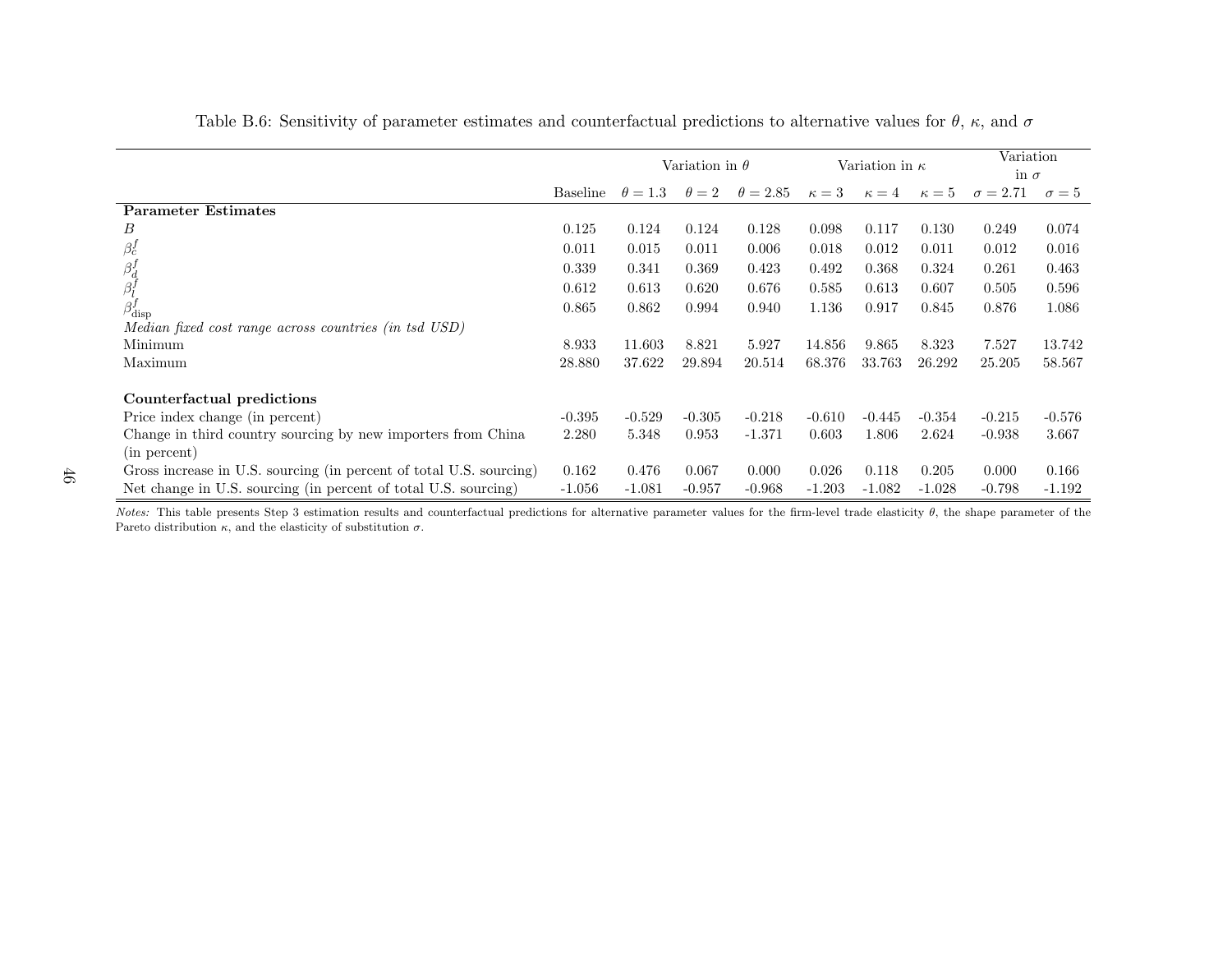| Cardinality of differences |                 | 0             |          | $\overline{2}$ | 3        | 4      | 5        | 6              |    | 8        | $9 - 25$ | >26      |
|----------------------------|-----------------|---------------|----------|----------------|----------|--------|----------|----------------|----|----------|----------|----------|
| in bounds                  |                 |               |          |                |          |        |          |                |    |          |          |          |
| Variation in $\theta$      | <b>Baseline</b> | 8,425,677,988 | 0        | 448,720        | 31,297   | 1.901  | 92       | $\overline{2}$ |    | 0        | 0        | $\Omega$ |
|                            | $\theta=1.3$    | 9,494,065,126 | $\theta$ | 1,155,451      | 124,863  | 12,966 | 1.410    | 179            | 5. | $\theta$ | $\theta$ | $\Omega$ |
|                            | $\theta = 2$    | 9,510,345,043 | $\theta$ | 129.760        | 4.912    | 243    | 42       | 0              | 0  | $\theta$ | $\theta$ | $\Omega$ |
| Variation in $\kappa$      | $\theta = 2.85$ | 9.473.760,000 | $\theta$ | 0              | $\theta$ | 0      | $\Omega$ | $\Omega$       | 0  | $\theta$ | $\theta$ | $\Omega$ |
|                            | $\kappa=3$      | 9,628,850,232 | $\Omega$ | 401,259        | 26,669   | 1,652  | 183      | 5              | 0  | $\theta$ | $\theta$ | $\Omega$ |
|                            | $\kappa=4$      | 8,350,060,201 | $\theta$ | 465,411        | 32,291   | 1,986  | 106      | 5              | 0  | $\theta$ | $\Omega$ | $\Omega$ |
| Variation in $\sigma$      | $\kappa = 5$    | 7,846,965,683 | $\theta$ | 295,886        | 17,468   | 913    | 48       |                |    | $\Omega$ | $\Omega$ | $\Omega$ |
|                            | $\sigma = 2.7$  | 9.817,200,000 | $\Omega$ | 0              | 0        | 0      | $\theta$ | 0              | 0  | $\theta$ | $\Omega$ | 0        |
|                            | $\sigma = 5$    | 9.729.196.313 | 0        | 1.398.164      | 180.606  | 22,259 | 2.321    | 314            | 18 | 4        |          | 0        |

Table B.7: Cardinality of differences in bounds

Notes: This table displays the number of firm (productivity and fixed cost draws) and parameter combinations for which the cardinality of the differences in the bounds reached a particular value. While the productivity and fixed cost draws are held fixed during the estimation process, the parameter vector,  $\delta$ , varies through the iterations of the estimation process. We allow the differences of the bounds to be less than 26, before we would revert to evaluating the objective value of the firm's problem at the bounds and a small number of random values for the countries in the bound. Since this cardinality of the differences in the bounds is never very high, we always solve accurately the problem of the firm.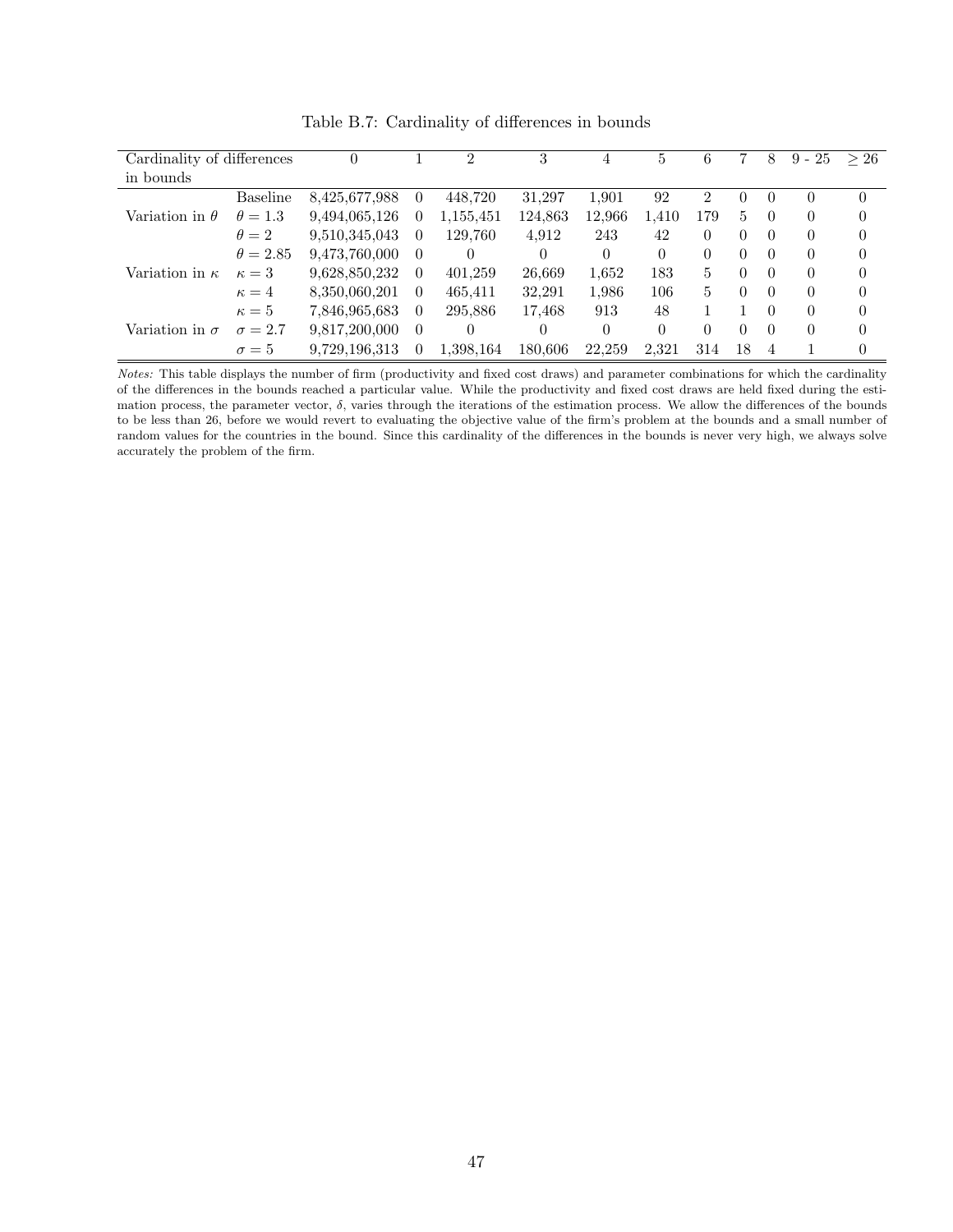# References

- Acemoglu, Daron, Pol Antràs, and Elhanan Helpman, "Contracts and Technology Adoption," American Economic Review, 2007, 97 (3), 916–943.
- Amiti, Mary and Jozef Konings, "Trade Liberalization, Intermediate Inputs, and Productivity: Evidence from Indonesia," American Economic Review, December 2007, 97 (5), 1611–1638.
- Antràs, Pol, Global Production: Firms, Contracts and Trade Structure 2014. unpublished book manuscript available at http://scholar.harvard.edu/antras/scholar.harvard.edu/antras/pages/books.
- $\Delta$  and Elhanan Helpman, "Global Sourcing," Journal of Political Economy, 2004, 112 (3).
- $\Box$  and  $\Box$ , "Contractual Frictions and Global Sourcing," in "The Organization of Firms in a Global Economy," Cambridge, MA: Harvard University Press, 2008.
- $-$ , Luis Garicano, and Esteban Rossi-Hansberg, "Offshoring in a Knowledge Economy," The Quarterly Journal of Economics, 2006, 121 (1), 31–77.
- Arkolakis, Costas, Arnaud Costinot, and Andrés Rodríguez-Clare, "New Trade Models, Same Old Gains?," American Economic Review, February 2012, 102 (1), 94–130.
- $\overline{\phantom{a}}$ , Natalia Ramondo, Andrés Rodríguez-Clare, and Stephen Yeaple, "Innovation and Production in the Global Economy," Working Paper 18972, National Bureau of Economic Research April 2013.
- $-$ , Svetlana Demidova, Peter J Klenow, and Andrés Rodríguez-Clare, "Endogenous Variety and the Gains from Trade," American Economic Review, April 2008, 98 (2), 444–450.
- Autor, David H., David Dorn, and Gordon H. Hanson, "The China Syndrome: Local Labor Market Effects of Import Competition in the United States," American Economic Review, 2013, 103 (6), 2121–68.
- Bache, Peter and Anders Laugesen, "Monotone Comparative Statics for the Industry Composition," Working Paper, Aarhus University, 2013.
- Barro, Robert and Jong Wha Lee, "A New Data Set of Educational Attainment in the World, 1950- 2010," 2010. NBER Working Paper No. 15902.
- Bernard, Andrew B. and Teresa C. Fort, "Factorlyess Goods Producers in the US," Working Paper 19396, NBER June 2013.
- $\overline{\phantom{a}}$ , Andreas Moxnes, and Karen Helene Ulltveit-Moe, "Two-Sided Heterogeneity and Trade," SSRN Scholarly Paper ID 2341044, Social Science Research Network, Rochester, NY October 2013.
- Bernard, Andrew B, J. Bradford Jensen, Stephen J Redding, and Peter K Schott, "Firms in International Trade," Journal of Economic Perspectives, August 2007, 21 (3), 105–130.
- $, \ldots, \ldots, \text{ and } \ldots$ , "The Margins of US Trade," American Economic Review, April 2009, 99 (2), 487–493.
- Bils, Mark and Peter J. Klenow, "Does Schooling Cause Growth?," American Economic Review, 2000, 90, 1160–1183.
- Blaum, Joaquin, Claire Lelarge, and Michael Peters, "Non-Homothetic Import Demand: Firm Productivity and Quality Bias," Unpublished paper, 2013.
- $\ldots$ , and  $\ldots$ , "Estimating the Productivity Gains from Importing," Working Paper, Brown University, 2014.
- Blum, Bernardo S, Sebastian Claro, and Ignatius Horstmann, "Facts and Figures on Intermediated Trade," American Economic Review, May 2010, 100 (2), 419–423.
- Broda, Christian and David E. Weinstein, "Globalization and the Gains From Variety," The Quarterly Journal of Economics, May 2006, 121 (2), 541–585.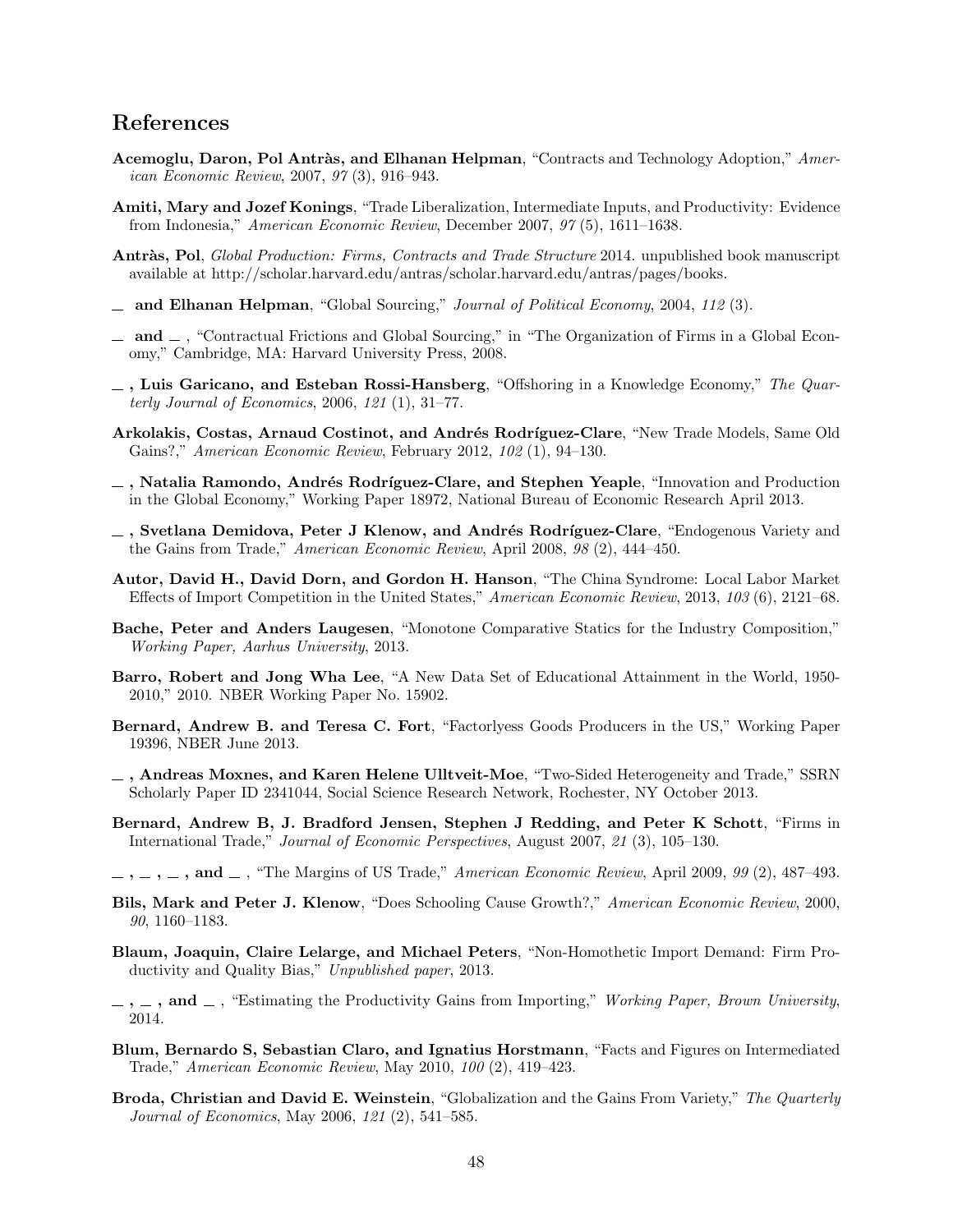- Carballo, Jerónimo, Gianmarco I. P. Ottaviano, and Christian Volpe Martincus, "The Buyer Margins of Firms' Exports," CEP Discussion Paper dp1234, Centre for Economic Performance, LSE 2013.
- Chaney, Thomas, "Distorted Gravity: The Intensive and Extensive Margins of International Trade," American Economic Review, August 2008, 98 (4), 1707–1721.
- Costinot, Arnaud, "An Elementary Theory of Comparative Advantage," Econometrica, 2009, 77 (4), 1165–1192.
- Dragusanu, Raluca, "Firm-to-Firm Matching Along the Global Supply Chain," 2014. mimeo Harvard University.
- Eaton, Jonathan and Samuel Kortum, "Technology, Geography, and Trade," Econometrica, 2002, 70 (5), 1741–1779.
- $\Box$ , Marcela Eslava, David Jinkins, C. Krizan, and James Tybout, "A Search and Learning Model of Export Dynamics," 2012. mimeo Penn State University.
- , Samuel Kortum, and Francis Kramarz, "An Anatomy of International Trade: Evidence From French Firms," Econometrica, 2011, 79 (5), 1453–1498.
- $\sim$ ,  $\sim$ , and Raul Sampognaro, "Firm-to-Firm Trade: Imports, Exports, and the Labor Market," 2013. unpublished manuscript.
- Ethier, Wilfred J., "National and International Returns to Scale in the Modern Theory of International Trade," The American Economic Review, June 1982, 72 (3), 389–405.
- Feenstra, Robert C. and J. Bradford Jensen, "Evaluating Estimates of Materials Offshoring from U.S. Manufacturing," Economic Letters, 2012, 117, 170–173.
- $\Delta$  and John Romalis, "International Prices and Endogenous Quality," The Quarterly Journal of Economics, May 2014, 129 (2), 477-527.
- Fort, Teresa C., "Technology and Production Fragmentation: Domestic versus Foreign Sourcing," Working Paper 2014.
- Garetto, Stefania, "Input Sourcing and Multinational Production," American Economic Journal: Macroeconomics, April 2013, 5 (2), 118–151.
- Goldberg, Pinelopi Koujianou, Amit Kumar Khandelwal, Nina Pavcnik, and Petia Topalova, "Imported Intermediate Inputs and Domestic Product Growth: Evidence from India," The Quarterly Journal of Economics, November 2010, 125 (4), 1727–1767.
- Gopinath, Gita and Brent Neiman, "Trade Adjustment and Productivity in Large Crises," American Economic Review, 2013, p. Forthcoming.
- Grossman, Gene M. and Esteban Rossi-Hansberg, "Trading Tasks: A Simple Theory of Offshoring," American Economic Review, 2008, 98 (5), 1978–97.
- $\mu$  and  $\mu$ , "Task Trade Between Similar Countries," *Econometrica*, 2012, 80 (2), 593–629.
- Grossman, Gene M and Giovanni Maggi, "Diversity and Trade," American Economic Review, December 2000, 90 (5), 1255–1275.
- Grossman, Gene M., Elhanan Helpman, and Adam Szeidl, "Optimal integration strategies for the multinational firm," Journal of International Economics, 2006, 70 (1), 216–238.
- Hall, Robert E. and Charles I. Jones, "Why do some countries produce so much more output per worker than others?," Quarterly Journal of Economics, 1999, 114, 83–116.